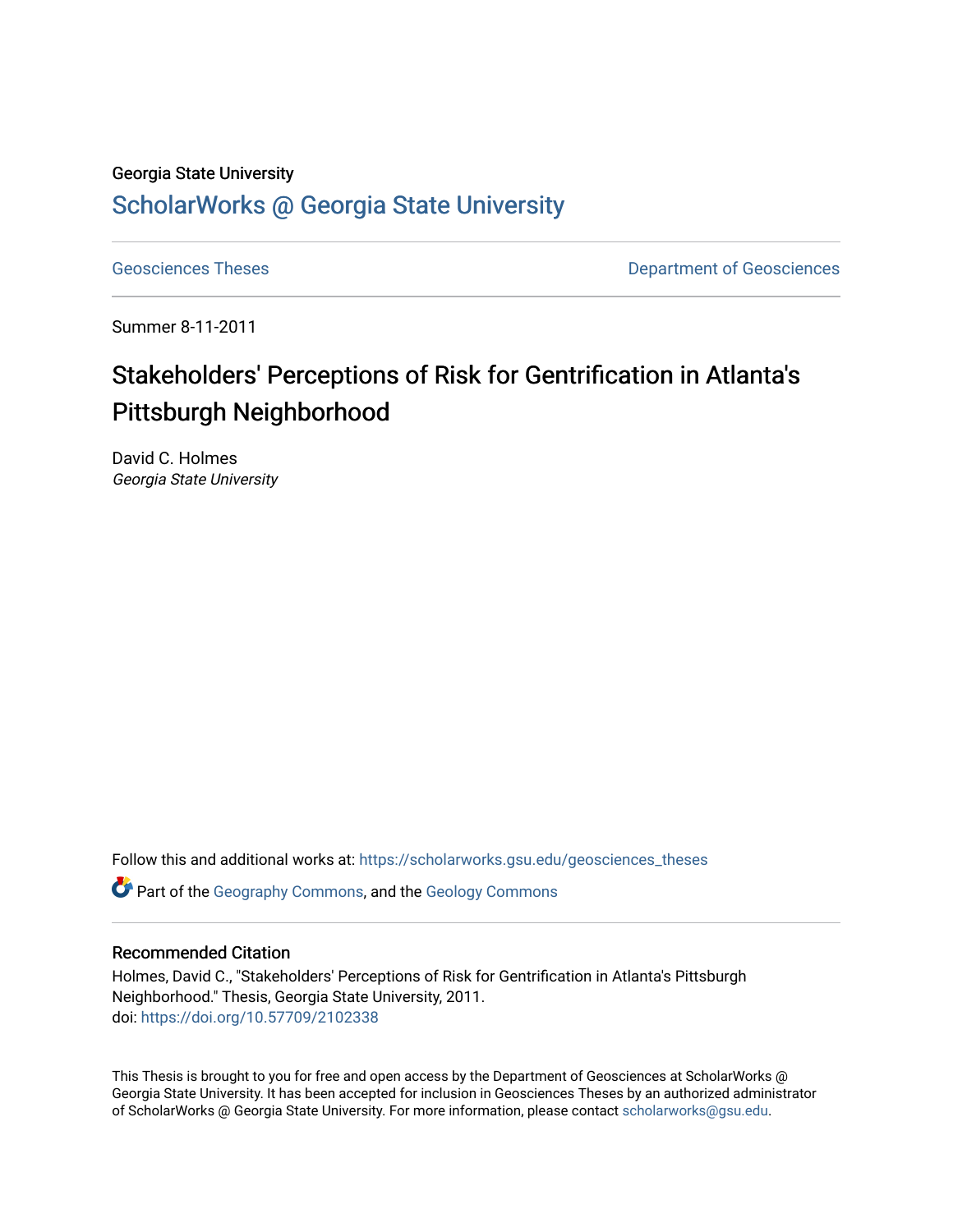### STAKEHOLDERS' PERCEPTIONS OF RISK FOR GENTRIFICATION

IN ATLANTA'S PITTSBURGH NEIGHBORHOOD

by

DAVID HOLMES

Under the Direction of Dr. Katherine B. Hankins

### ABSTRACT

The 2008-2010 foreclosure crisis and the Beltline project present two significant forces shaping neighborhoods throughout Atlanta. Both the high foreclosure rates and the promise of public and private investment create conditions for the displacement of existing residents and for the gentrification of the southwest Atlanta neighborhood of Pittsburgh in particular. Through qualitative analysis, including interviews with residents, community leaders, and government officials, the development of overlay analysis maps of Pittsburgh, as well as studying the various stakeholders' perception of risk for gentrification in Pittsburgh, this research examines how and why these stakeholders' perception of the risk of gentrification in Pittsburgh varies, and what these various perceptions mean. Furthermore, it suggests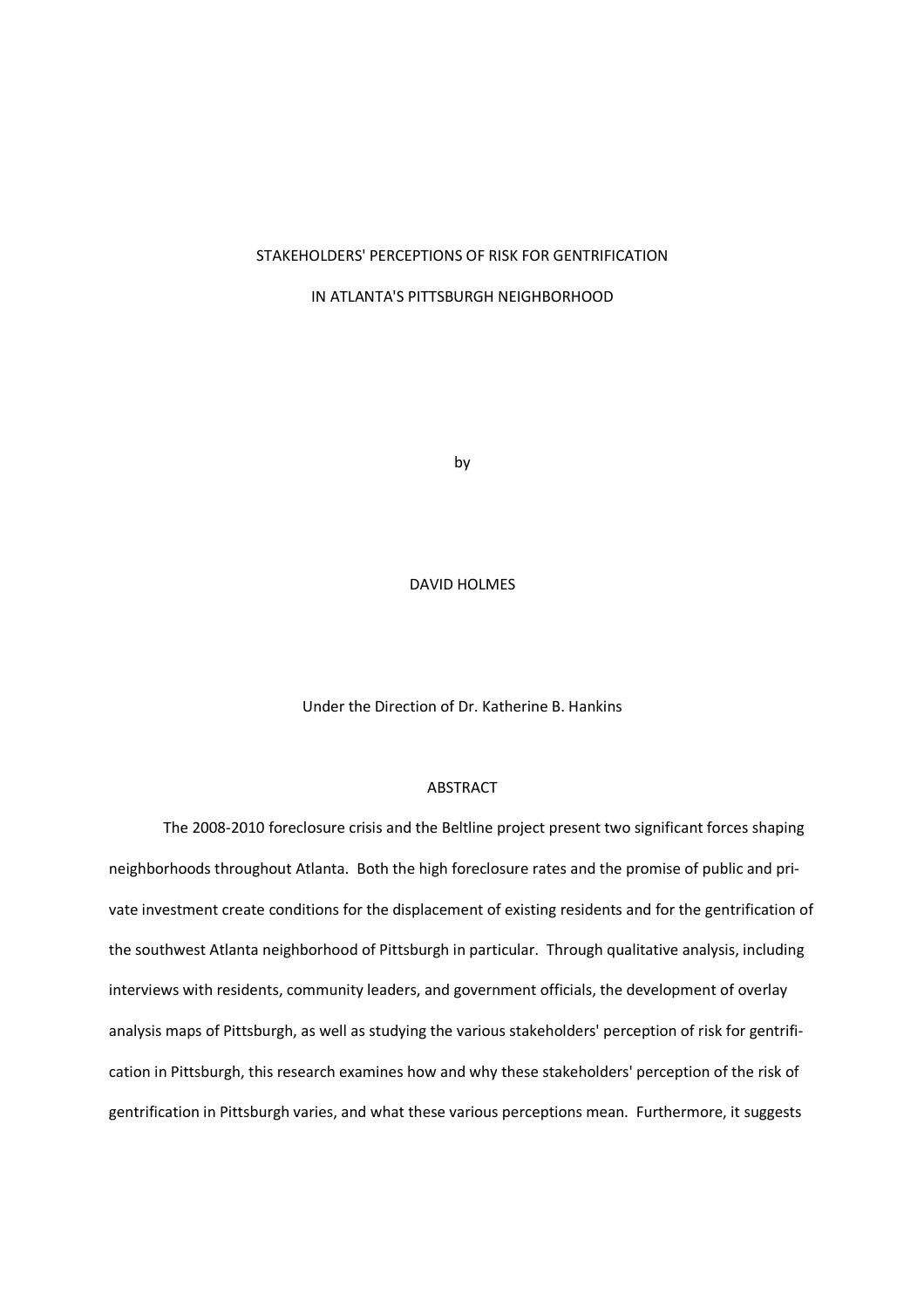that scholars of the gentrification process should more fully consider the ways in which residents of impacted neighborhoods understand both local and more "global" dynamics of property markets and how various policies seek to mitigate the deleterious effects of gentrification.

INDEX WORDS: Beltline, Gentrification, Property tax, Displacement, Development, Overlay analysis mapping, Redlining, Community land banks, Community land trusts.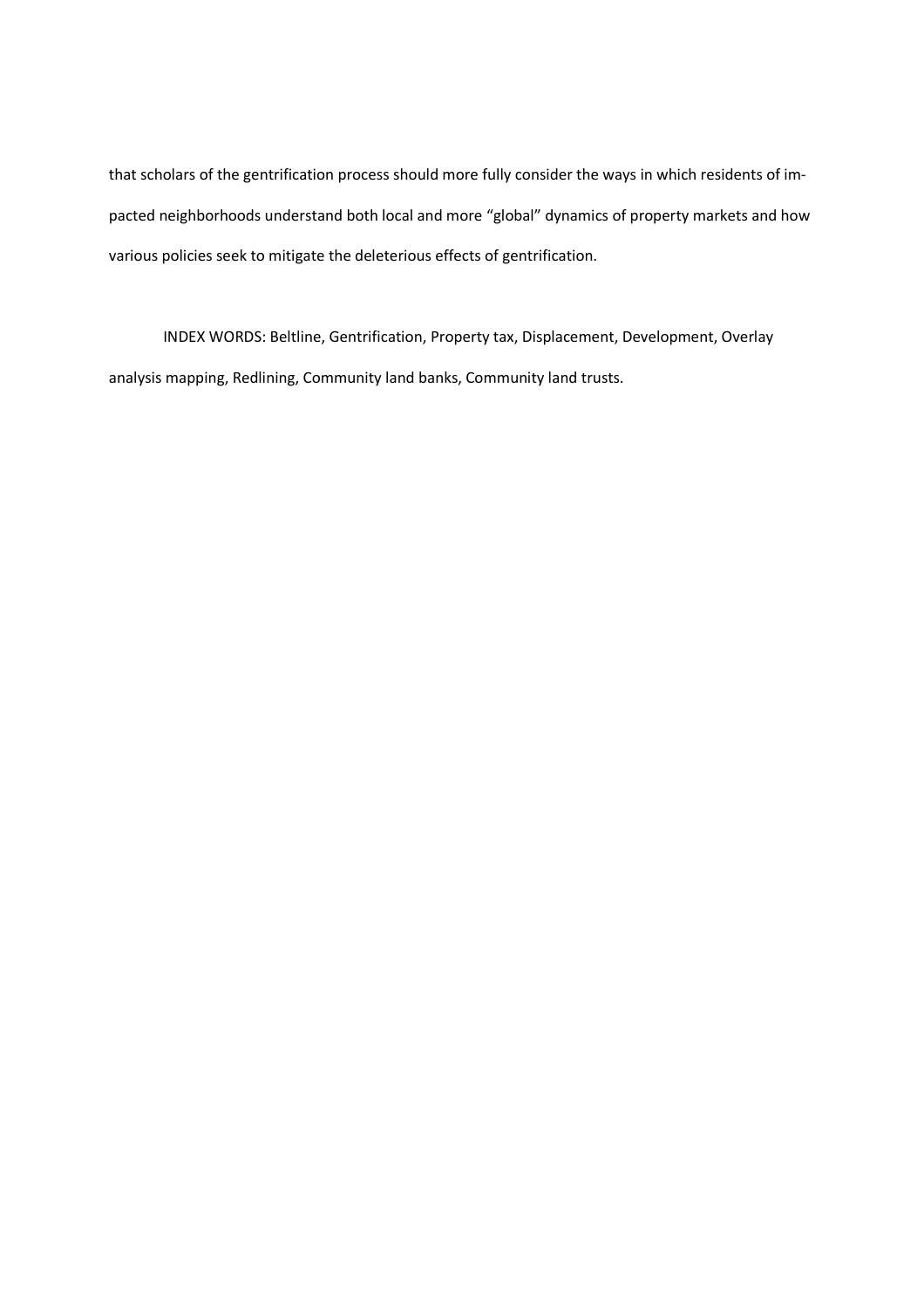## STAKEHOLDERS' PERCEPTIONS OF RISK FOR GENTRIFICATION

## IN ATLANTA'S PITTSBURGH NEIGHBORHOOD

by

## DAVID HOLMES

A Thesis Submitted in Partial Fulfillment of the Requirements for the Degree of

Masters of Arts

in the College of Arts and Sciences

Georgia State University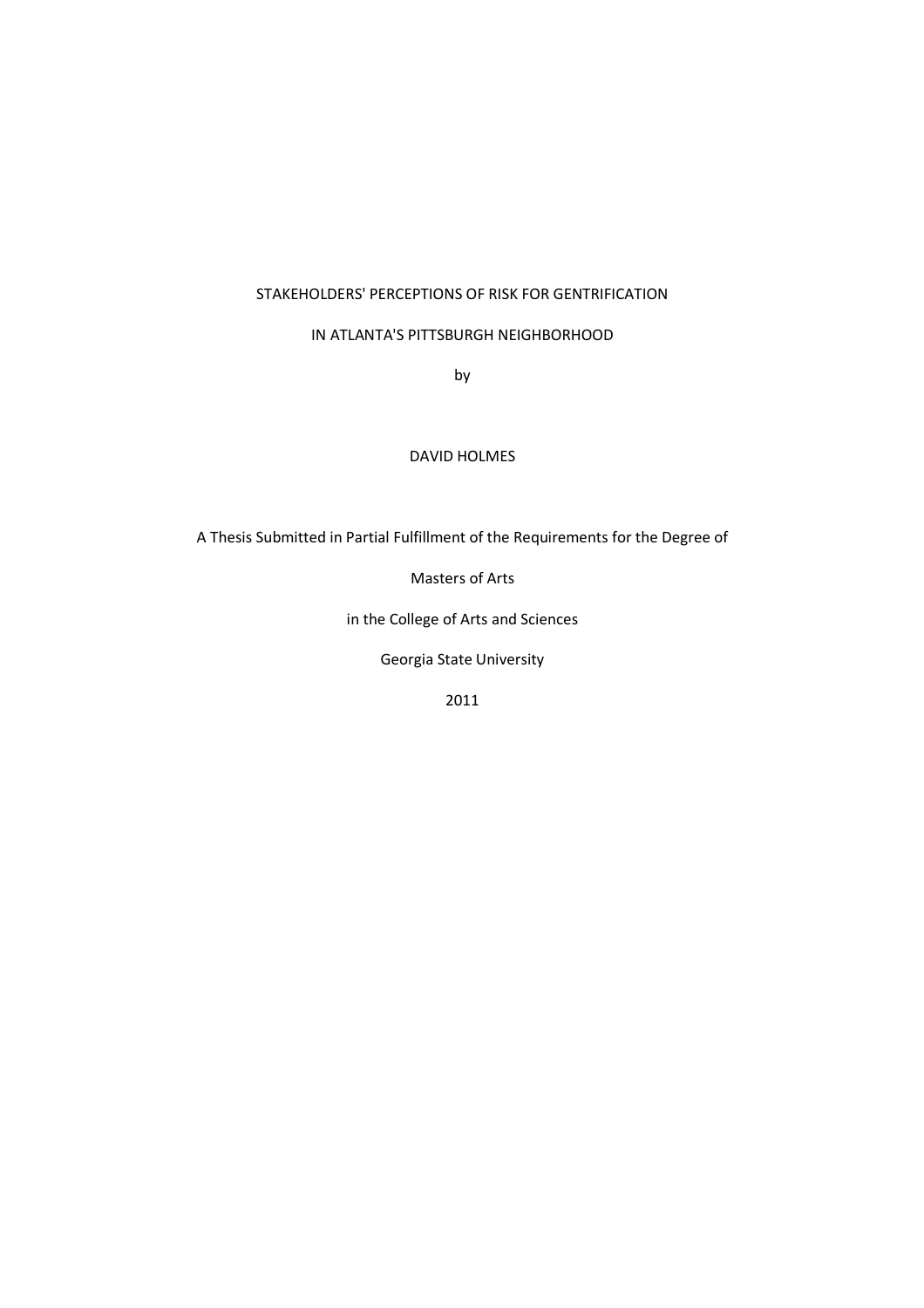Copyright by David Holmes 2011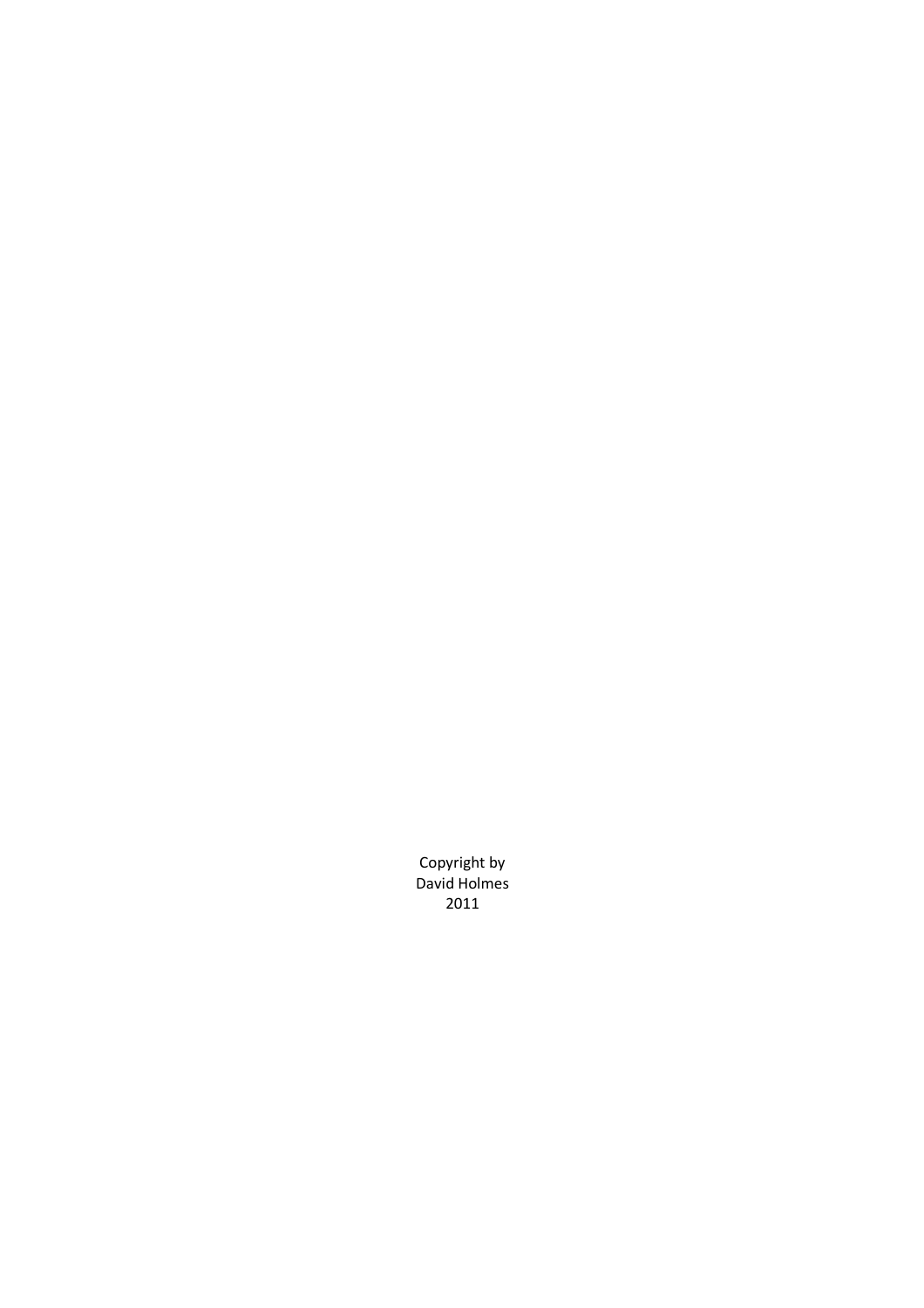## STAKEHOLDERS' PERCEPTIONS OF RISK FOR GENTRIFICATION

## IN ATLANTA'S PITTSBURGH NEIGHBORHOOD

by

## DAVID HOLMES

Committee Chair: Dr. Katherine B. Hankins

Committee: Dr. Truman Hartshorn

Dr. John Allensworth

Electronic Version Approved:

Office of Graduate Studies

College of Arts and Sciences

Georgia State University

August 2011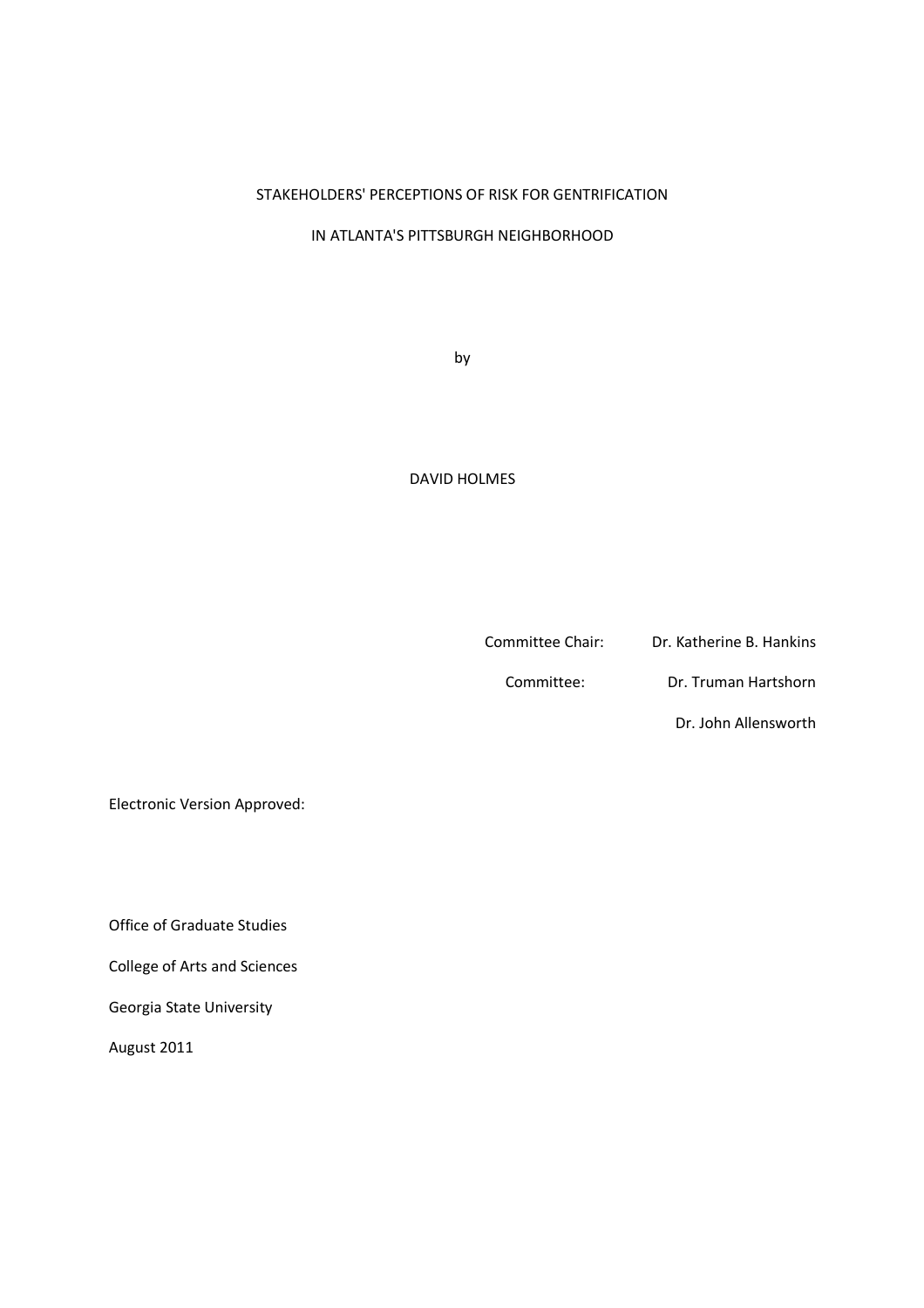### **DEDICATION**

To my dear wife of 29 years who is far smarter than I ever could be and to my three brilliant girls, Dorothy, Betsy and Amy, who I know will live up to their full potential in life, and to my grandson Aiden, whom I believe will be doing the same thing as his grandfather is doing in grad school by the year 2031.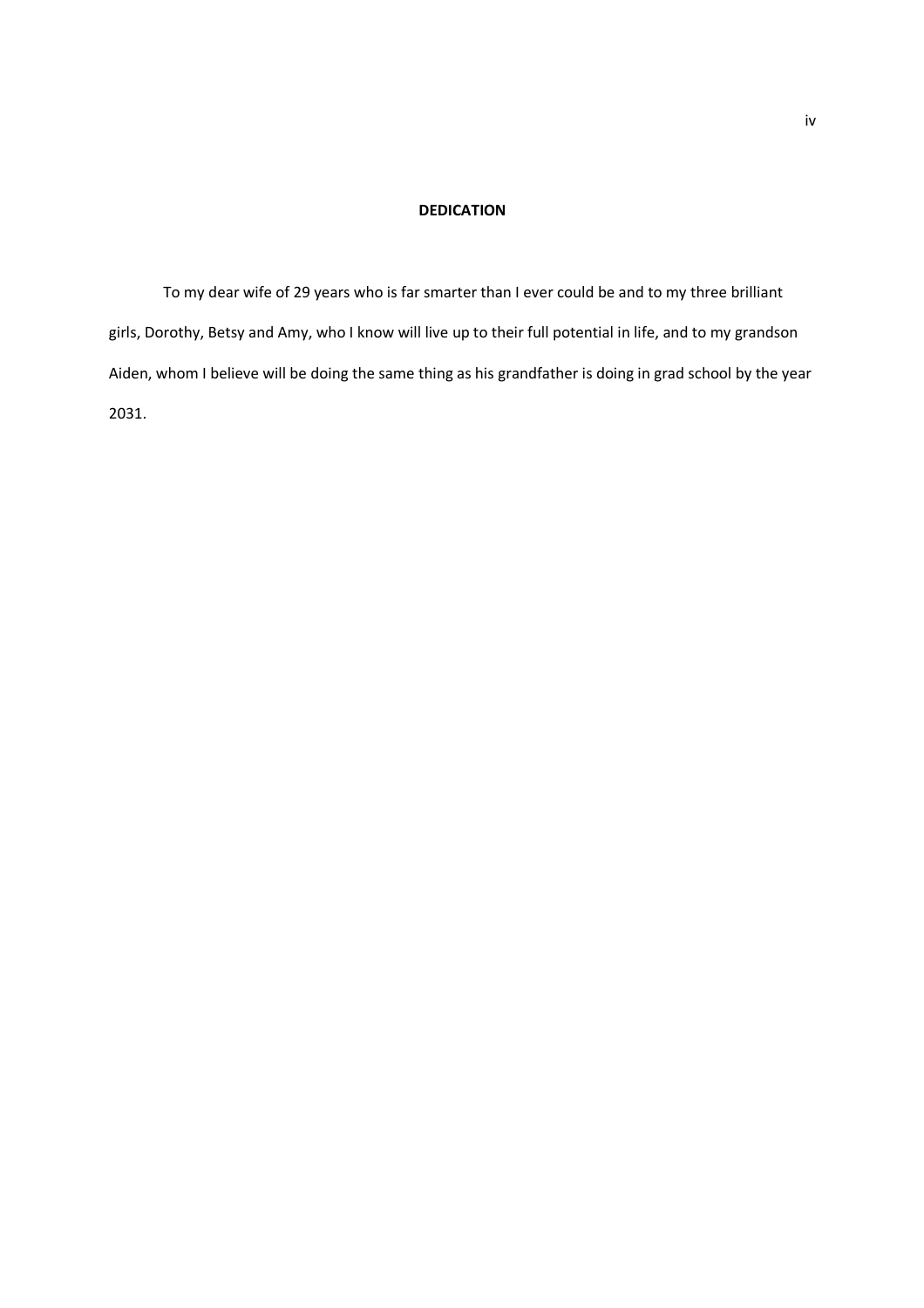#### **ACKNOWLEDGEMENTS**

First of all I would like to thank and acknowledge my advisor and professor Dr. Katherine B. Hankins for all her hard work in helping me along the adventurous and bumpy road of academic endeavors. I find her brilliance and humor is only equaled by her humanity and kindness. Secondly, I wish to humbly thank Dr. Parama Roy for introducing me into the world of qualitative methods, a world until a year ago I never knew existed. Her class and help were of inestimable value and I will never forget her. Thirdly, many of the puzzles of geography when I first came to Georgia State in the nineties fell into place after several classes with Dr. Truman A. Hartshorn, a professor for whom every geography student who took his class was truly richer for the experience. I am grateful for having been one of those students. I also wish to thank Dr. John Allensworth for coming to the rescue of my committee at the last moment even though he has just retired. To Dr. Borden D. Dent, Chairman Emeritus of the Geography Dept, professor and friend and whose passing is still remembered and mourned.

Many thanks to all those who agreed to be interviewed: thank you for your time and thoughts. Lastly to my wife Patti, and daughters, Dorothy, Betsy and Amy who I'm sure are looking forward not to hear the words "I can't, I've got school work to do." Thank you all.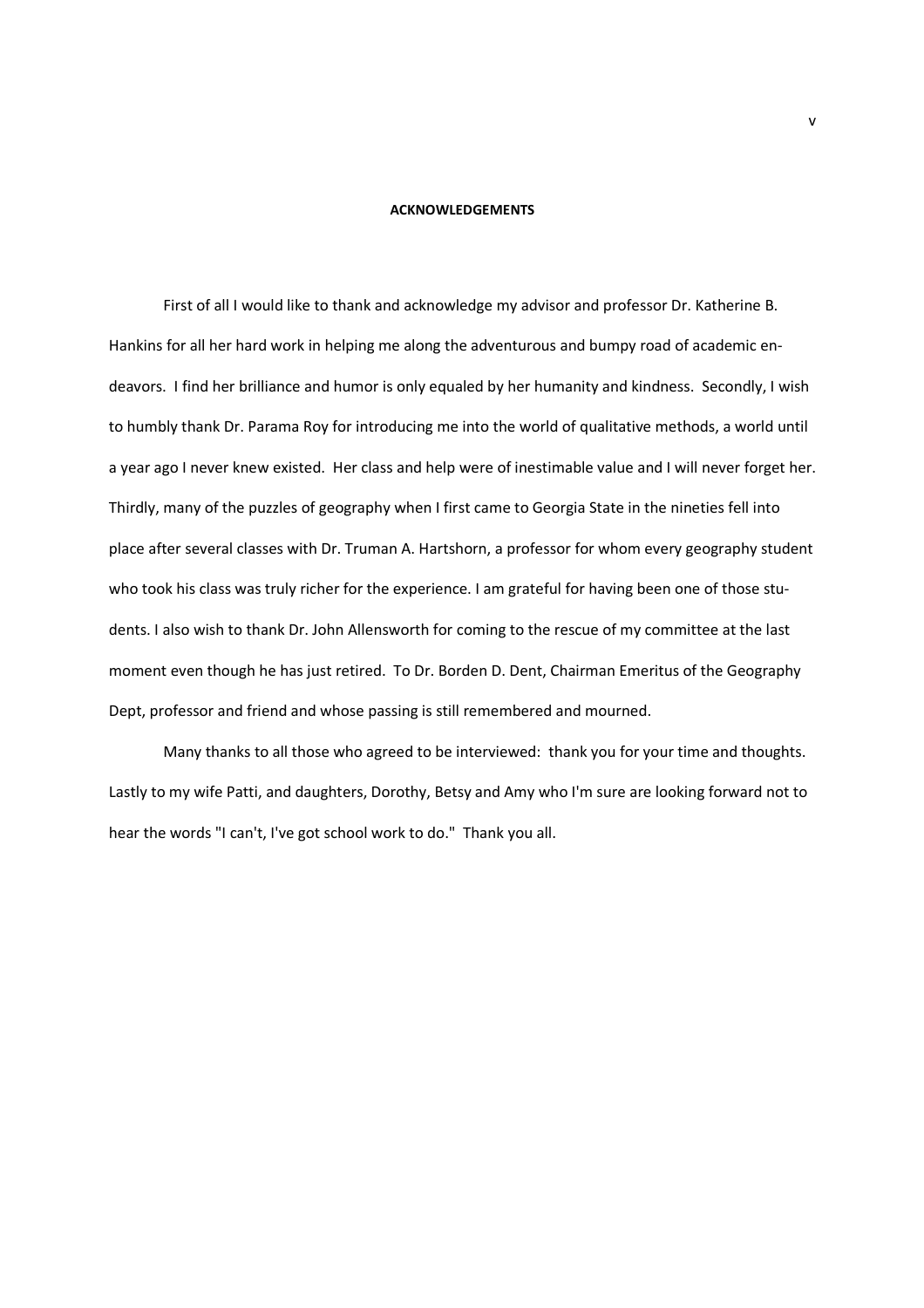## TABLE OF CONTENTS

|                      |                  |     | ACKNOWLEDGEMENTS                                                                                           | v  |
|----------------------|------------------|-----|------------------------------------------------------------------------------------------------------------|----|
| 1                    |                  |     | <b>INTRODUCTION</b>                                                                                        | 1  |
|                      |                  | 1.1 | Purpose of the Study                                                                                       | 1  |
|                      |                  | 1.2 | <b>Expected Results</b>                                                                                    | 4  |
| $\overline{2}$       |                  |     | <b>LITERATURE REVIEW</b>                                                                                   | 4  |
|                      |                  | 2.1 | The Role of Geography in Urban Policy and Global Capital, Property, Gentrification, Rent                   |    |
|                      |                  |     | Gap, Displacement, and the Creative Class                                                                  | 4  |
|                      |                  | 2.2 | The Specifics of the Beltline and Relevant Atlanta Policy                                                  | 11 |
| 3                    |                  |     | <b>RESEARCH QUESTION</b>                                                                                   | 13 |
| 4                    | METHODS AND DATA |     |                                                                                                            | 14 |
|                      |                  | 4.1 | Case Study: Pittsburgh                                                                                     | 14 |
|                      |                  | 4.2 | Interviews and focus Groups                                                                                | 17 |
|                      |                  | 4.3 | Coding                                                                                                     | 23 |
| <b>FINDINGS</b><br>5 |                  |     |                                                                                                            | 24 |
|                      |                  | 5.1 | Perception of the risks of gentrification in the south side neighborhoods by both the resi-                |    |
|                      |                  |     | dents of the south side and officials from City of Atlanta, Fulton County and neighborhood-based organiza- |    |
| tions                |                  |     |                                                                                                            | 24 |
|                      |                  |     | 5.2 Residents' perceptions of the risks of gentrification                                                  | 25 |
|                      | 5.3              |     | Perceptions of city, county and NBO officials on risks of south side gentrification                        | 32 |
| 6                    |                  |     | <b>CONCLUSIONS</b>                                                                                         | 40 |
| <b>REFERENCES</b>    |                  |     |                                                                                                            | 43 |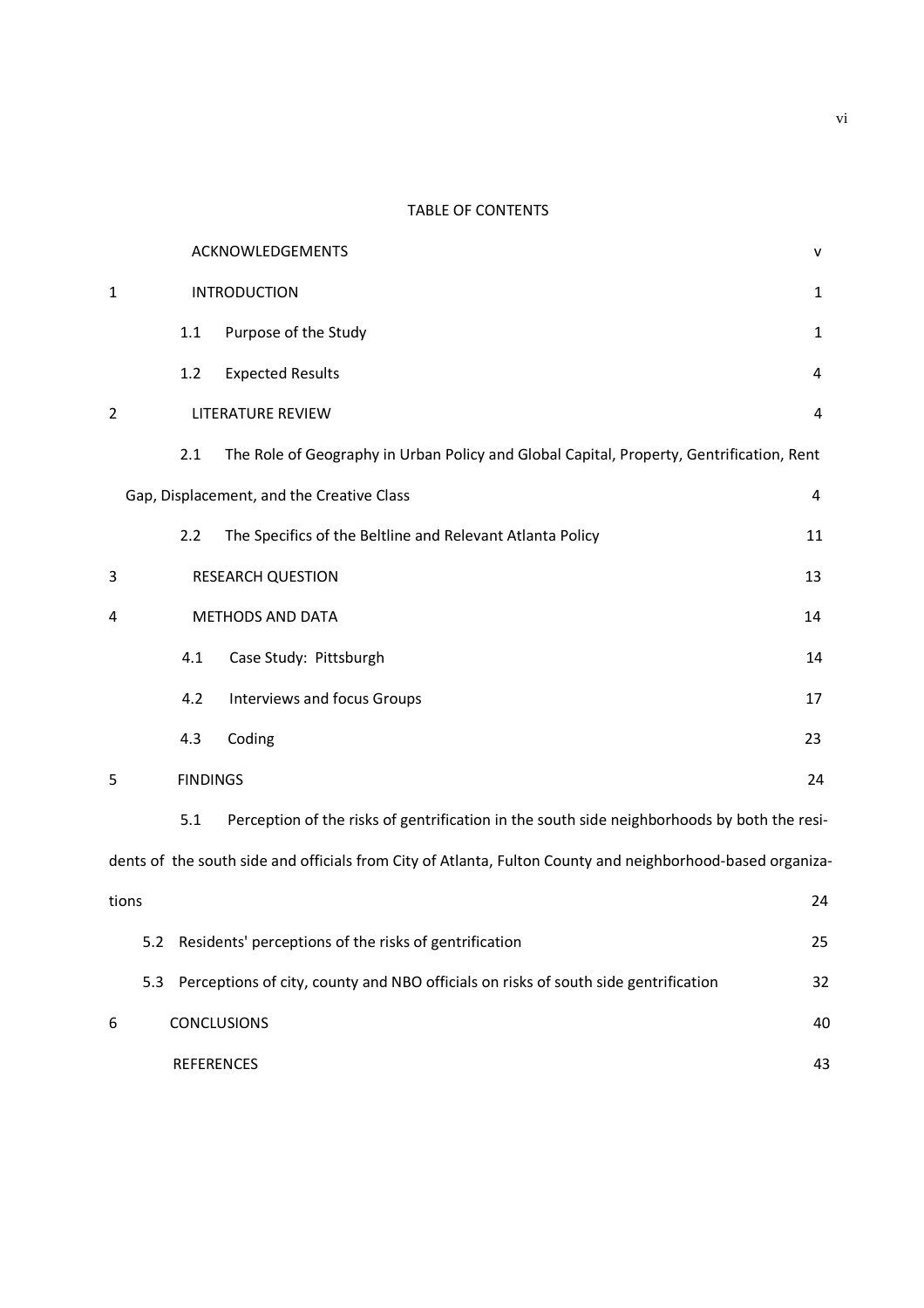| <b>APPENDICES</b>                                                                              | 48 |
|------------------------------------------------------------------------------------------------|----|
| "Appendix A Map of Redlined South Side Neighborhoods from 1988 AJC Article "The Color of Money | 48 |
| Appendix B Area of Beltline TAD in the Pittsburgh Community                                    | 49 |
| Appendix C Area of Future Transit Influence of Beltline Running Through Pittsburgh             | 50 |
| Appendix D Aerial map of Pittsburgh With Streets                                               | 51 |
| Appendix E Map of All Vacant Property Shown in Pittsburgh as of December 2010                  | 52 |
| Appendix F Geographic Proximity of Pittsburgh to its Neighbors                                 | 53 |
| Appendix G Map of Urban Enterprise Zones within Pittsburgh                                     | 54 |

vii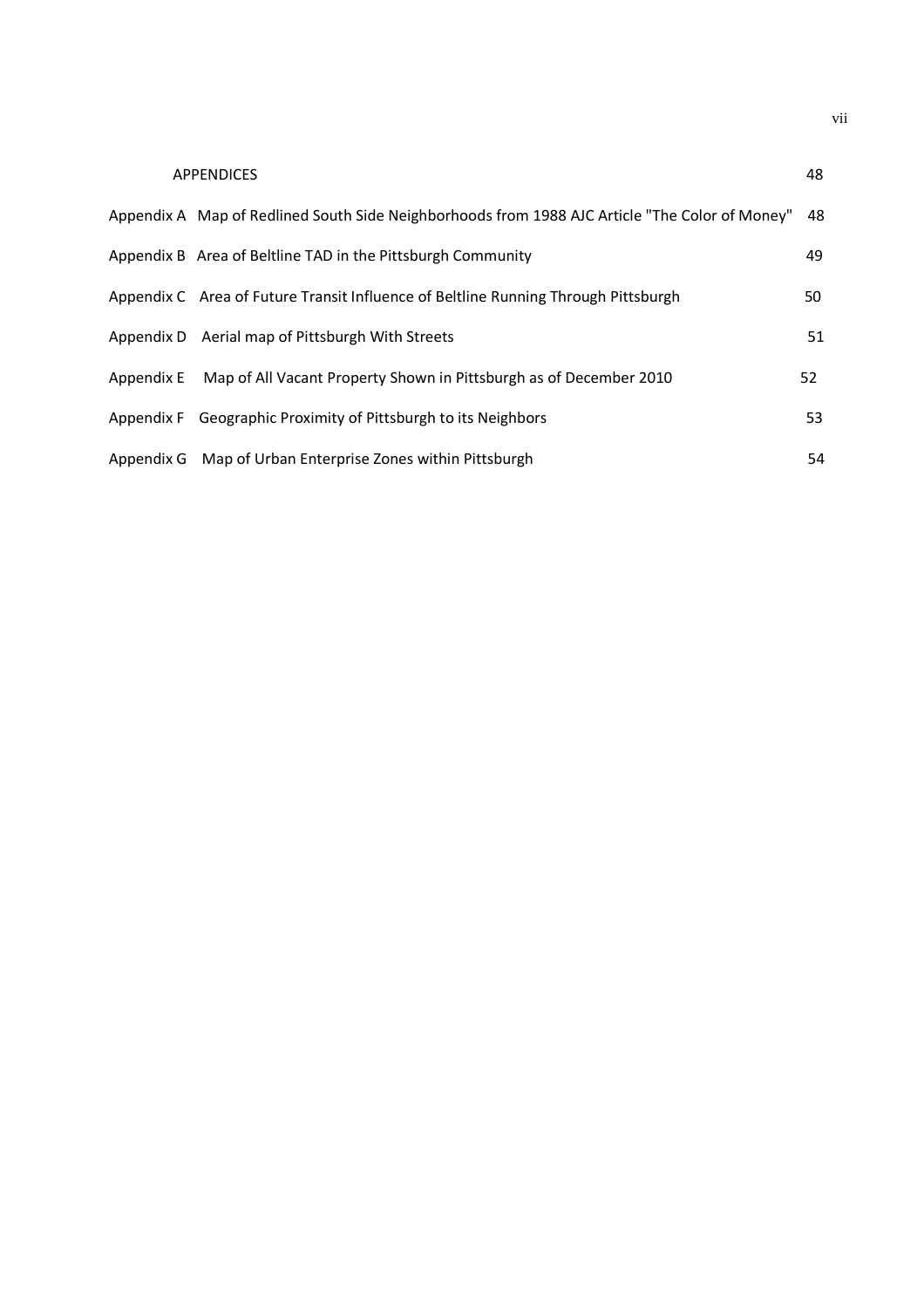### **1 INTRODUCTION**

### **1.1 Purpose of the Study**

 Gentrification defined is the influx of a wealthier class of residents buying into an area of lower income residents (Lees et al., 2008:p.10). This movement results in higher property values which, in turn, can cause higher property taxes and higher rents. This higher cost of living soon becomes a large burden on the area's lower income residents, which can result in the displacement of the lower income group. In other words gentrification is nothing more or less "than the neighborhood expression of class inequality" (Lees et al., 2008, p. 80).

Class and the access to property tend to create "socio-spatial segregation" (Lees et al, 2008: p.199) as manifested in richer versus poorer neighborhoods, and clearly show the effects of those who have property on those who do not. As Lees et al. (2008: 272 ) explain, "… people discover that commodified property markets are exclusive and displacing..." Thus the problem of gentrification is really seen as a problem of the control of property by wealthier groups as opposed to those groups of lesser means. The most direct way the middle class and upper classes can exercise this control of property over the poorer working classes is through laws governing urban property markets concerning property and the "power, control, and the right to exclude" (Lees et al., 2008, p. 83.).

 These policies run the gamut from Tax Allocation Districts that encourage high end development, by real-estate investors, (Atlanta Development Authority, 2007) for targeted areas of working class neighborhoods to city housing authorities mandating the destruction of affordable housing units to be replaced by (often high-end) market-rate housing units. Therefore the problem of fighting gentrification might lie in the study of urban policy and the spatial analysis of various class components of gentrification. Furthermore,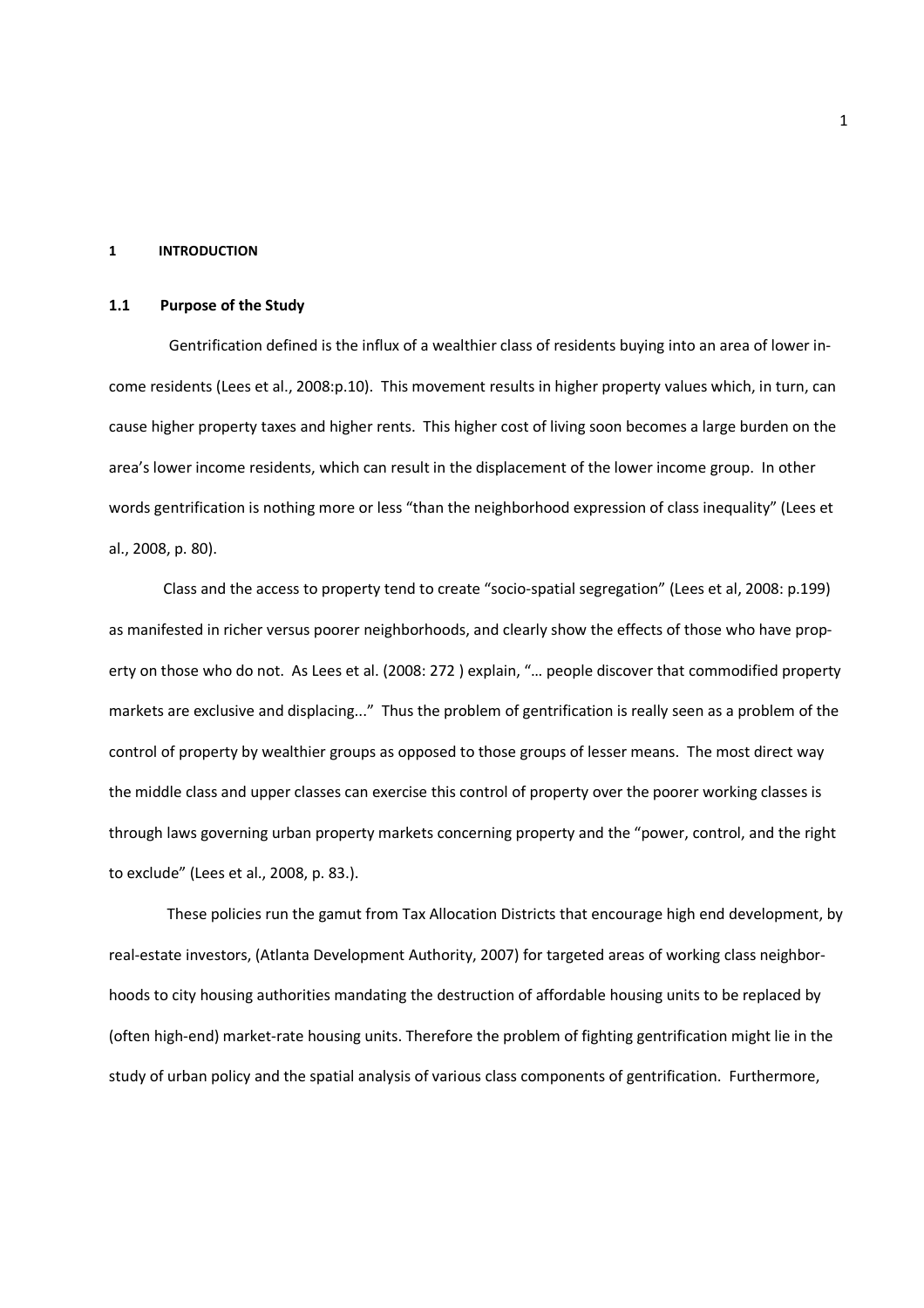understanding the ways in which different stakeholders understand the risk of gentrification illuminates an underexamined aspect of the inner city neighborhood.

 The purpose of this study is to explore areas of potential gentrification and displacement as they relate to the Beltline, a large, multi-billion dollar public-private investment project that will reshape neighborhoods that encircle downtown Atlanta over the next several decades. More specifically, I explore the spatial dynamics of the risk of gentrification and displacement in the Pittsburgh neighborhood, which is one of Atlanta's poorest neighborhoods, where half of the housing stock is vacant. This further points to the consequences of the sub-prime mortgage debacle that already has occurred and is another factor weighing in the potential gentrification and displacement process.

Displacement can occur through several processes. The continuous (over time) replacement of indigenous residents by the newer, wealthier residents is referred to as residential displacement (Newman and Wyly, 2006: 27). Residential displacement comes under the general umbrella of "social displacement" (Martin, 2007: 604) where one group is replaced by another in a bounded geographic area with respect to power and prestige. Instead of the loss of prestige or power, however, in this study it is the loss of affordable housing that occurs, over varying periods of time during a neighborhood's life cycle.

Displacement takes several different forms. The first form of displacement or risk of gentrification is an increase in the cost of living. Higher rents on properties anticipated for improvement (rent gap theory) (Lees et al. 2008: 61), as well as uneven access to capital by poorer residents (versus wealthier residents) (Glick 2008) form outside pressures on the poorer residents to move from their homes. The next form of displacement is exclusionary in nature.

Exclusionary-type displacement means once the property values of a particular urban neighborhood have risen due to gentrification, that property now excludes lower-income, first-time home buyers or in other words "Residential displacement is one of the primary dangers cited by those concerned about the exclusionary effects of market…" (Newman and Wyly, 2006: 27). The last form of displacement is political dis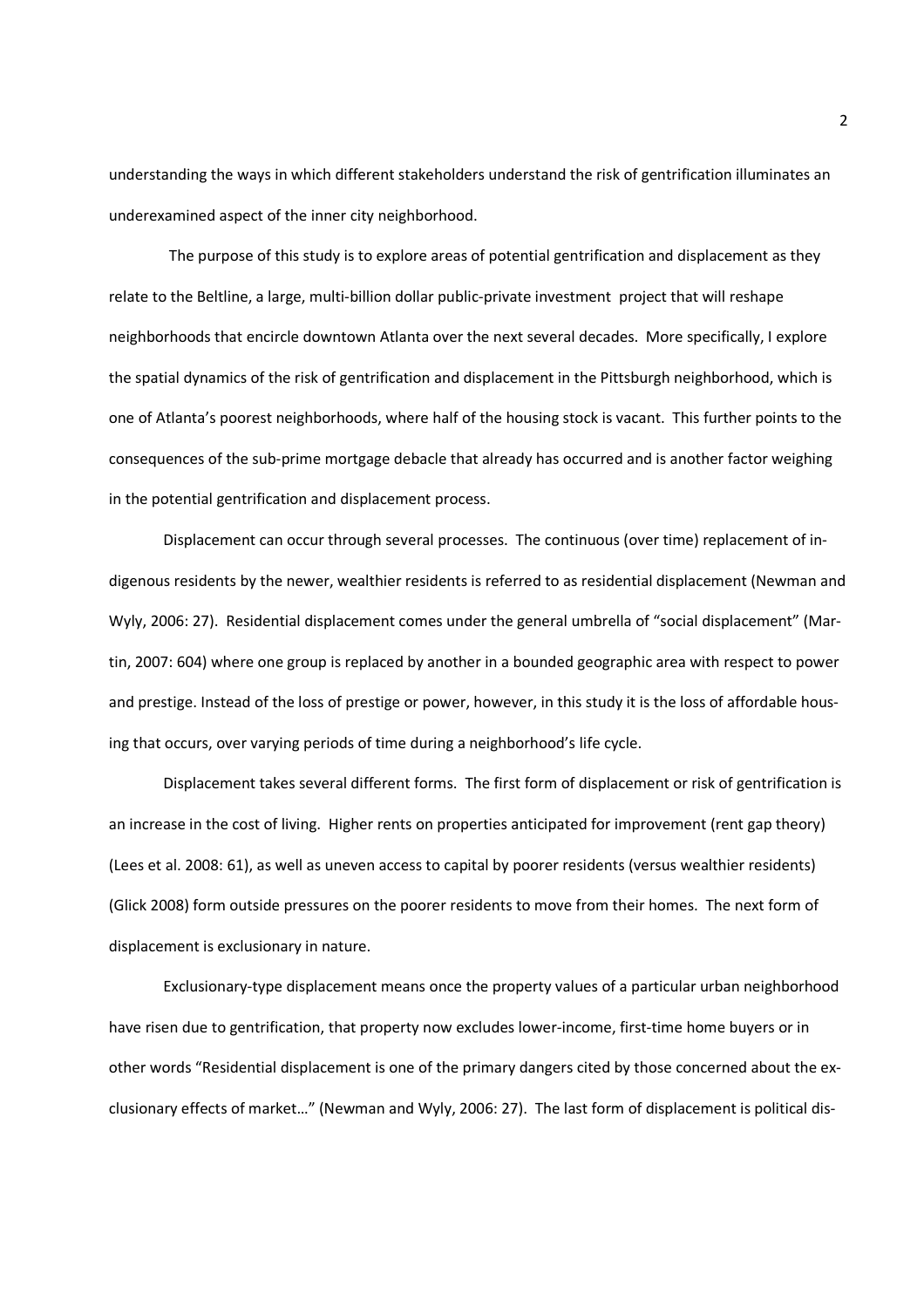placement. This political displacement occurs when the original residents once active in various clubs and organizations have now become voted out or outnumbered by the newer residents (Martin, 2007). Residents who come to feel politically disenfranchised (Martin, 2007) will become less involved in their own neighborhoods and eventually may leave the old neighborhood altogether.

Such conditions of displacement occur mainly in western societies all over the world, as well as in U.S. cities such as New York, Chicago, Dallas, Boston, and of course Atlanta (Austrom, 2006). Of particular interest in Atlanta are the various neighborhoods on the south side of the city that lie in the path of the Beltline. The Beltline is specifically designed to meet the needs of the urban residents who live within a twentyone mile urban loop encircling and connecting many urban neighborhoods, shopping districts, parks, schools, and areas of employment (Atlanta Development Authority, 2007). The path of the Beltline runs on former rail road right of ways as well as the old Atlanta trolley lines of a hundred years ago. The Beltline will take approximately twenty-five years to complete, ("Atlanta Development Authority, 2008) and according to Fulton County Appraisers, property values along the Beltline are anticipated to rise because of the development that will be associated with the building of the line and stations.

 In the northern arc of the Beltline are much wealthier neighborhoods that have not experienced the class turnover of the gentrification process. The south side neighborhoods (south of I-20 between the I-75 and I-85 corridor and the West End communities), however, are quite different in socioeconomic and demographic makeup).<sup>1</sup> According to Census data, the south side neighborhood residents have a large population of working class, elderly, large factions of renters, unskilled workers, ethnic minorities, single- parent households and the unemployed. All are at risk of displacement once property values start rising due to land and rental speculation in and around the southern Beltline corridor. The risk of increasing home values is complicated by the nation's recent mortgage and credit collapse.

 $\overline{\phantom{0}}$ 

 $^1$  See Appendix F: Geographic Proximity of Pittsburgh to its Neighbors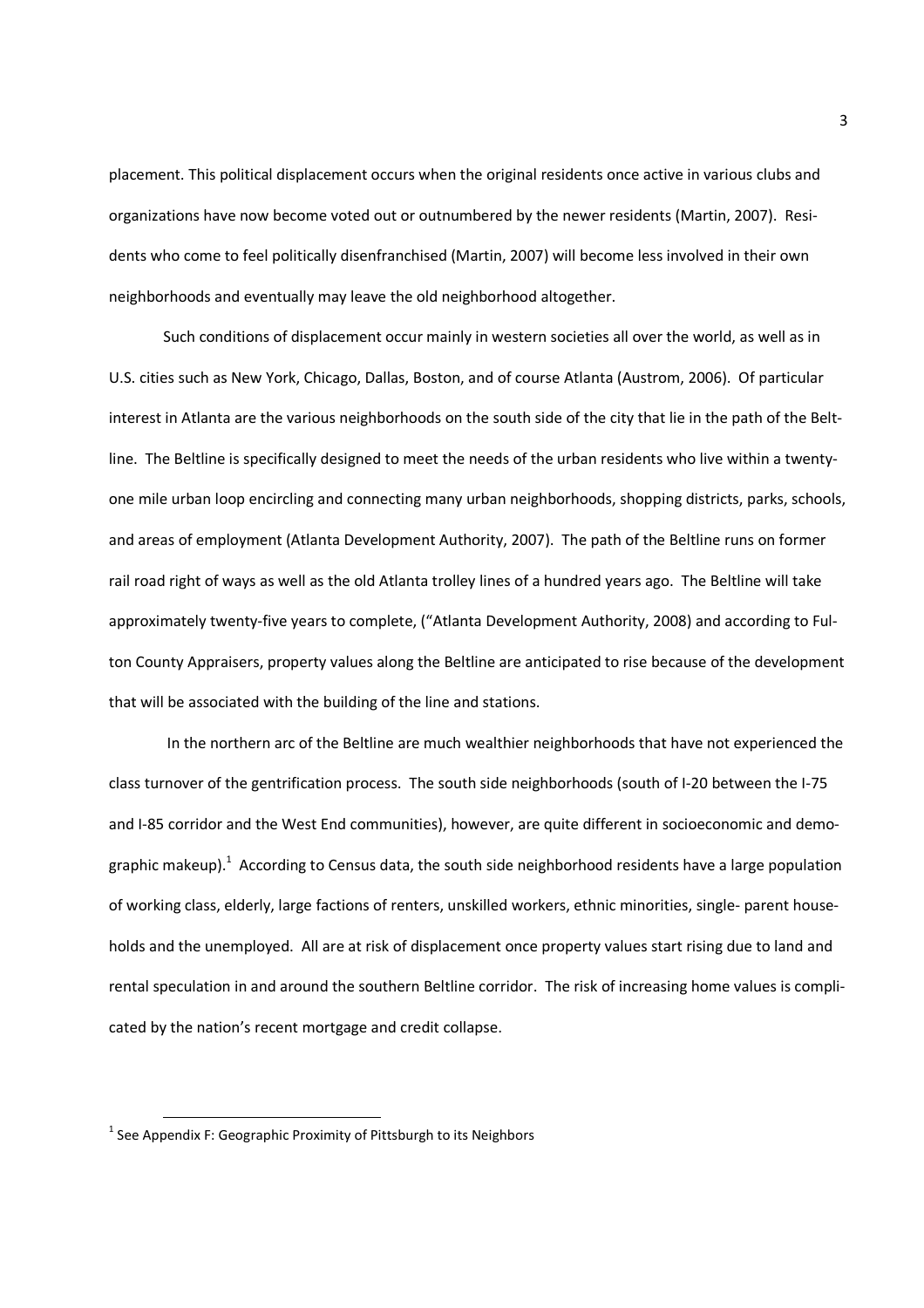In addition to the presence of a massive urban project like the Beltline in the south side of Atlanta, the nation as well as Atlanta was hit with the effects of massive subprime lending that decimated whole neighborhoods all through Fulton County, especially the area of interest in the south-side, where, according to 2009 Fulton County tax assessor data, some neighborhoods experienced as much as a 50 per cent home vacancy due to fraudulent loan practices. Today as a result of the "lessons" learned by the market, vast tracts of empty homes are honeycombed throughout the neighborhoods of the south-side and especially in the Pittsburgh neighborhood.

### **1.2 Expected Results**

In this research, I ask how residents of the neighborhood of Pittsburgh grapple with the dynamics of the Beltline and the mortgage crisis. In particular, I seek to understand what their perceptions of risk for gentrification are and how these compare to that of other stakeholders of Pittsburgh. In addition to a qualitative analysis of in-depth, semi-structured interviews with a variety of stakeholders, I uncover existing urban policies in Atlanta that impact the social and economic development of the area and how residents perceive the effectiveness of these policies.

### **2 LITERATURE REVIEW**

As mentioned in the introduction, gentrification involves "the class remake of the central city landscape" (Smith, 1996). Geographers and urban theorists have grappled with many dimensions of gentrification, and here I review the work that engages in studies of displacement, rent gap theory, global capital, creative class, the geography of urban policy, and studies of property.

## **2.1 The Role of Geography in Urban Policy and Global Capital, Property, Gentrification, Rent Gap, Displacement, and the Creative Class:**

Imrie (2004) laments that urban geographers are underappreciated with respect to policy study and need to make more of an impact on urban policy and practice with regard to the spatial component of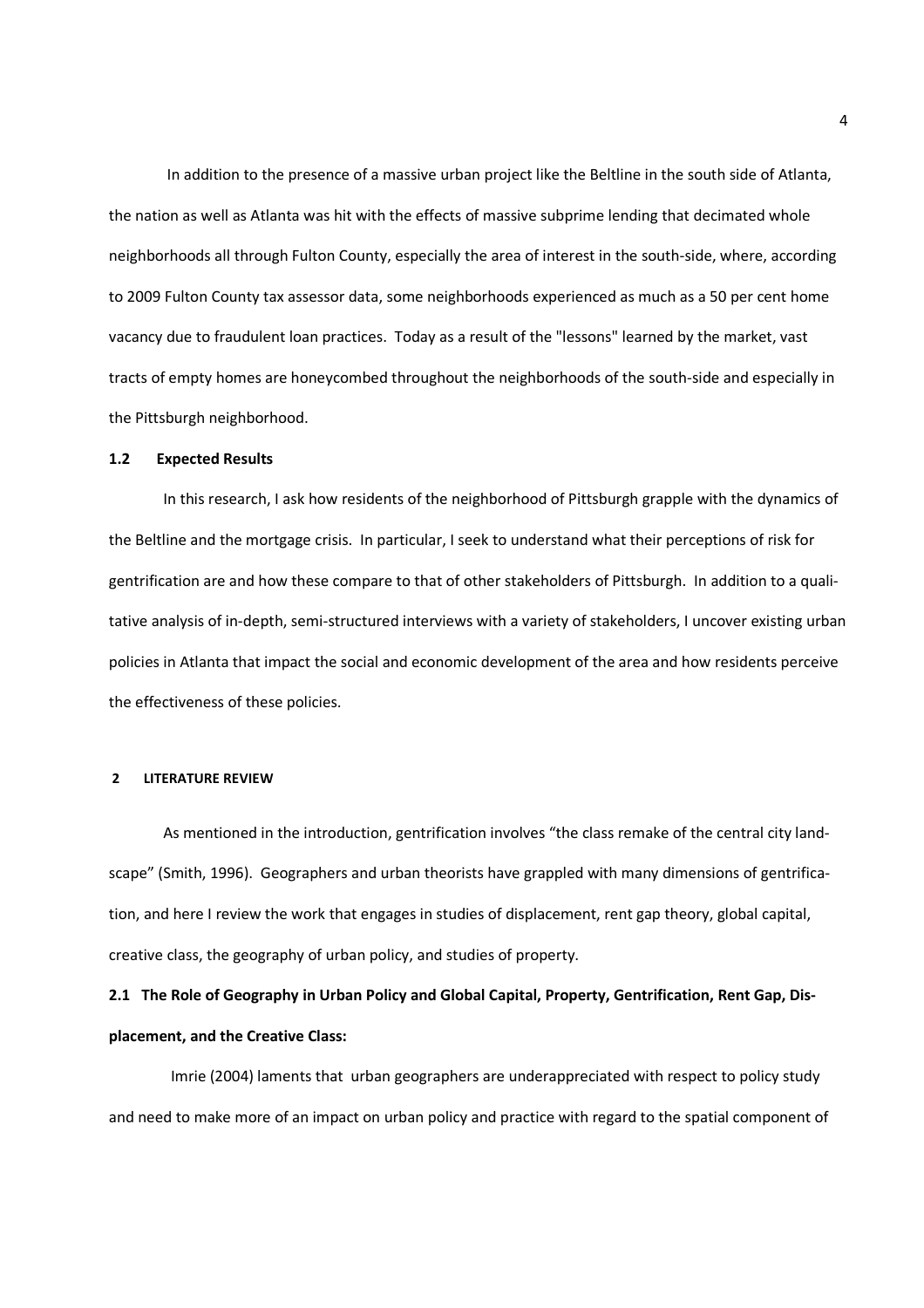property. Property in the terms of policy (Blomley, 2008) can be thought of as not only a legal physical unit, but it can be construed into a political and economic unit as well. Property might be thought of in terms as the political ordering and categorization and organization of space. Property also involves the establishment of by-laws and rules of spatial interaction where every space is legally known, named, and positioned. In effect the histories and geographies of property are intertwined. Thus policy is geography and geography is policy. Loopmans (2008) begs the question, why do extensive research on gentrification if such academic research is not reaching or disseminated to those in positions of power and influence to make correct policy decisions based on such research? It is not only policy practice but policy language where in many cases the word gentrification is left out (Lees, 2008) and in its place are words used such as "urban revitalization," "urban renaissance," and "urban regeneration" are employed instead to lessen the brutal impact of what is really gentrification and displacement. Geographic research can cut through these ambiguous terms and specifically (spatially) show to the researcher or policy maker just what makes up areas under policy consideration. Furthermore, as this research seeks to demonstrate, the ways in which various stakeholders, including policy-makers and the residents impacted by policies, perceive the threat (or prevention) of gentrification, such as that (potentially) associated with the Beltline project, can reveal large conceptual gaps in how the lived experience of neighborhoods like Pittsburgh differs from the ways in which city officials understand it.

If the re-ordering of space is an engine of policy, then capital, particularly global capital, is the driving force behind this engine, and geography has played a large part in the analysis of the intensification of capital's uneven geographic development (Torrance, 2008). The term "glocal" is used basically to mean local development of infrastructure fueled by global markets and or investments. This type of infusion of capital on the local level is not spatially tagged to its distribution, rather its center of disbursement is ordered by private market forces of current or future investments; thus the influence of space for policy enactments affecting that space at the local level is diminished. Urban places (including neighborhoods) are having less of say so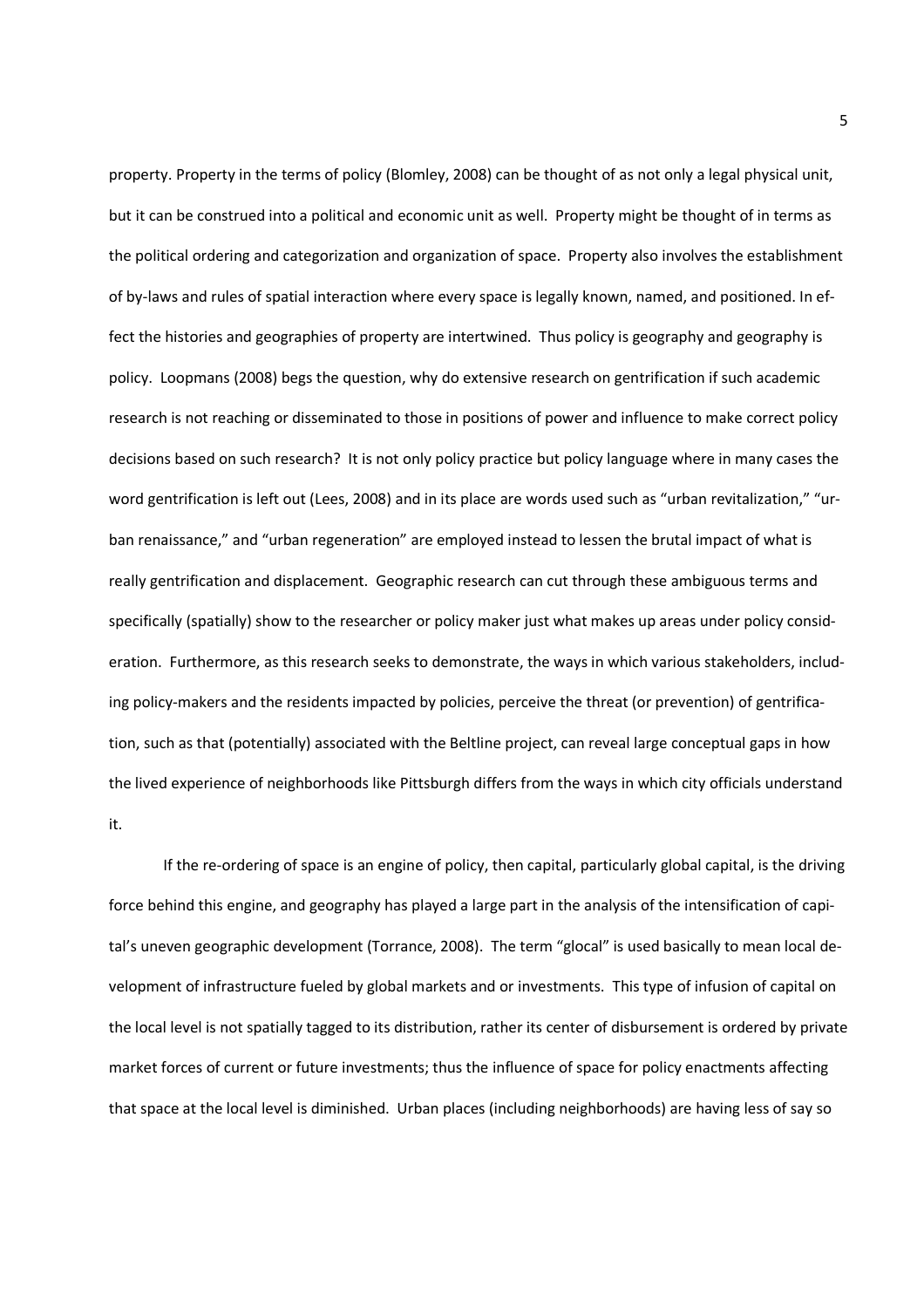at the local scale in their ability to influence what events take place at that scale. In other words urban places are becoming "translocalities with multifaceted and multi-scaled links and connections elsewhere" (Torrance, 2008: p. 6). Globally cities are looking more and more to attract this global capital to upgrade and fuel their growth of their respective urban landscapes (Larsen and Hansen, 2008).

 There is a new sensitivity to the differing levels and scales of the geographies of gentrification in context of policy around the world (Wyly and Hammel, 2008). This new look at the geography of gentrification is seen more in the terms of place history within an urban setting, and how that place has been promoted or resisted by local urban governments. One such example is the Vesterbro housing districted in Copenhagen, Denmark (Larsen and Hansen, 2008). Vesterbro had a long history with the city as a working class neighborhood and was specifically targeted by the state to upgrade and attract more wealthy residents (Larsen and Hansen, 2008) which in turn would glean international investment. Although some measures by the state were used to mitigate this urban renewal for its poorer residents, this middle-class gentrification still caused the displacement of the poorer residents of Vesterbro. So in effect the poorer people of Vesterbro paid the price for Copenhagen's reach for global capital. A strikingly similar case happened in Atlanta where, during the 1996 Olympics, Techwood Homes, the country's first project-based public housing community, was torn down and its residents were displaced—all for an international Olympic village. The point is that a poorer class was displaced in favor of wealthier one by (the promise of) international capital.

A difficult and ever changing study on the subject of gentrification can be monitored more effectively using spatial data over time to visually see what and where changes have taken place in specified areas and how they have taken place, especially since gentrification is not uniform in its effects (Lees, 2000). In other words gentrification varies in its processes and practice from place to place; thus no one particular policy can be used to cause or prevent universal gentrification. The varying stages of gentrification involve varying scales and varying degrees of intensity. This begins from the first group of people who decide to move into economically stressed areas and improve these areas by "sweat equity" with their own capital (stage one) to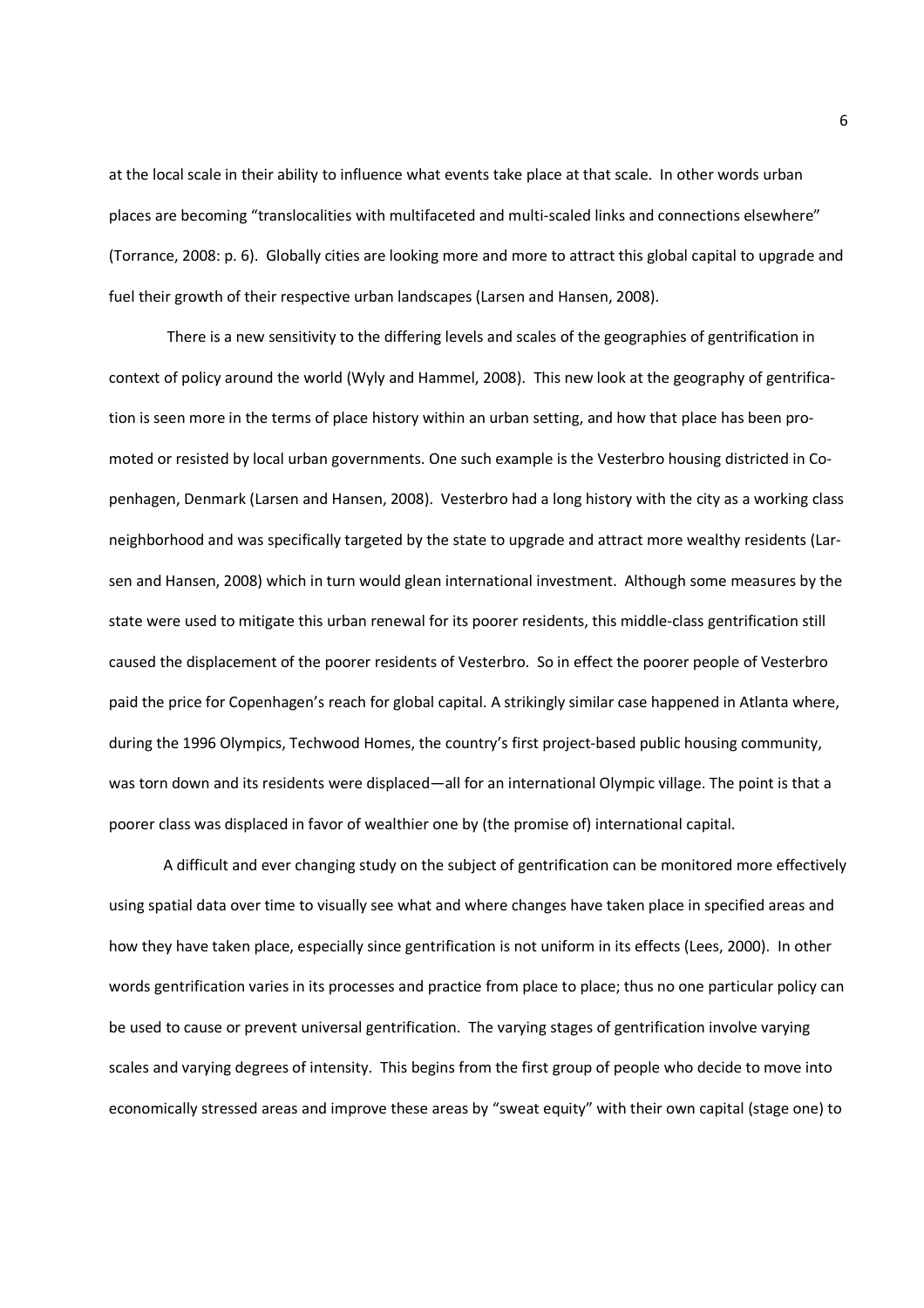those people who later move into the same neighborhood which has been "transformed" into more of a middle-class "gentrified" neighborhood (Lees, et. al. 2008, p.31-33).

 All these levels and stages of gentrification can be shown and tracked through geographic mapping analysis. A good example of tracking gentrification is a map showing a case study in Toronto in 2007 (Walks and August 2008). Walks and August (2008) produce a map that shows the complete and incomplete gentrification in an inner city Toronto neighborhood by using income data from the Census of Canada. By using census tracts showing low, moderate and high income the authors were able to depict both complete and incomplete gentrification within the Brockton and South Riverdale area of Toronto.

Not only varying stages of gentrification can be mapped, but the racial composition of neighborhoods and the potential impact gentrification has on racial composition can be mapped as well. One author's research shows that gentrification begins where there is a concentration in a neighborhood or area of marginalized radicalized groups (Glick, 2008). This marginalized neighborhood shows an uneven landscape of property values where the Black and Latino households experience lower house and land values than the white households, thus creating strong variances in housing values that can be unitized and mapped. To date, though, studies of the gentrification involving class and gender have been far more numerous than gentrification studies examining the changing composition of ethnicity and race (Lees, 2000).

The best visual medium through we see the effects of policy on property is through mapping (Blomley, 2008). Spatial representation in map form (geographic visual depiction) not only depicts property but it shows this depiction in an objective, accurate, and visually informative way. The map, as Blomley (2008: p. 291) points out, invites the visualization of property as a "clearly bounded space." The mapped space is individualized and shows the relation of individuals to that space. The map does this on a representational visual level where space is known, named and positioned with respect to how space is used, shared, and appropriated. An example would be the unit of individual ownership called a parcel. This parcel on a map shows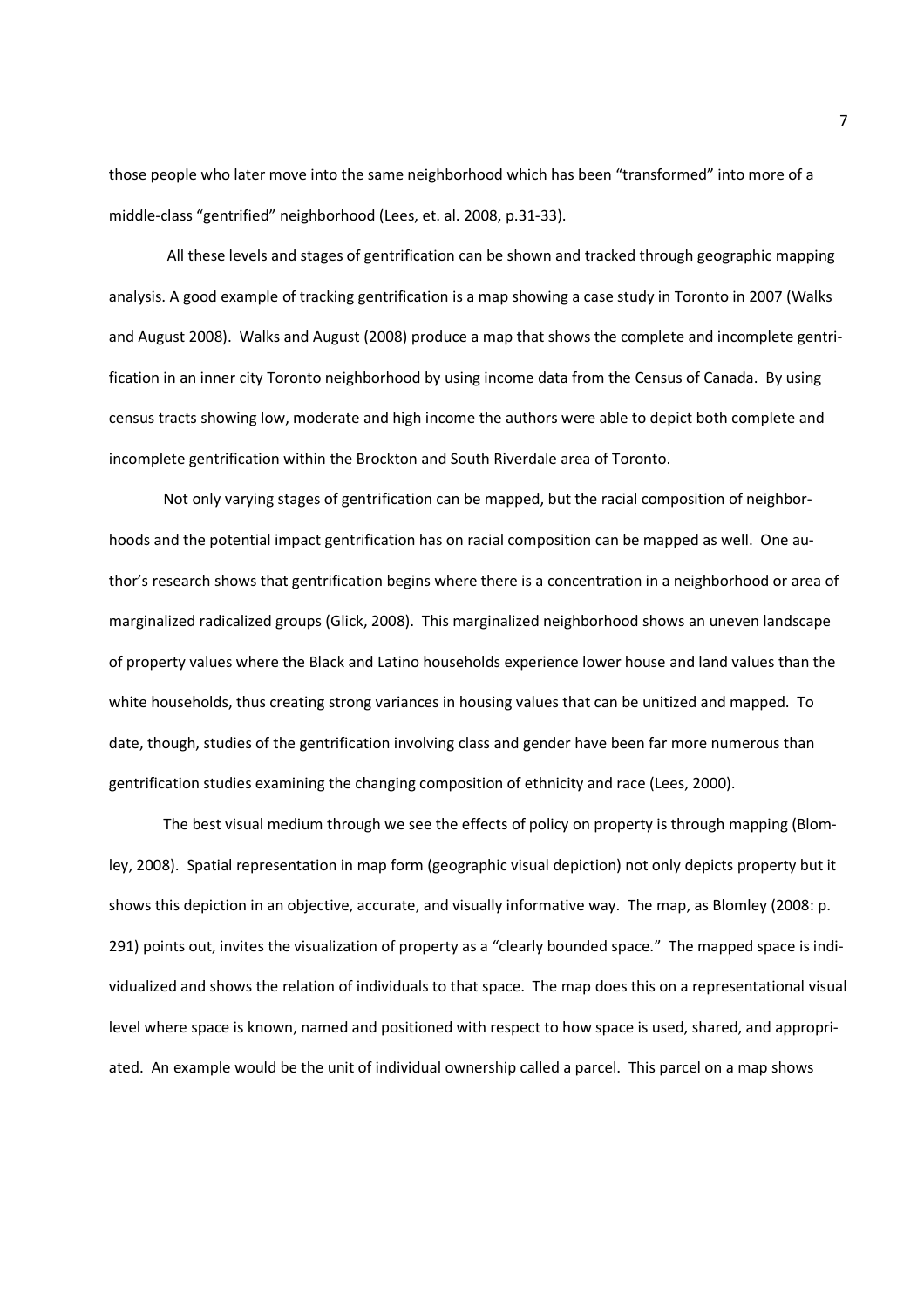ownership and value, as well as its relation to other parcels of similar value and differing ownership. This ownership can be represented individually or by group depending on data displayed.

One tool for seeing this individualized or grouped space is by using the U.S. census. Using the census to see the movement of social groups that move in or out of the neighborhood can be spatially unitized and represented visually on a map as well. Other subjects can be depicted spatially showing one phase or another of gentrification such as the movement of investment and capital over a specified geographic area (Glick, 2008) or the economic variances of wealth of neighborhood residents as in what is called a "bi-polar" neighborhood (Galster and Booza, 2007). $2$ 

A key component of gentrification and displacement is what is known commonly as the rent gap. The rent gap hypothesizes that gentrification occurs as a result of investment and disinvestment in an urban land market (Smith, 1987. p. 262). This dichotomy of investment and disinvestment has a third component, which is the dimension of time. Over time urban development creates a tension or gap between capitalized ground rent (the current rent charged to the residents) and the potential ground rent or the possibility of raising even more capital over time or in the future. Thus as a neighborhood hosts a wealthier resident population this puts tension or pressure on landlords holding houses in that area to improve property to meet the expectations of a wealthier clientele. Therefore they invest in their property to get the highest return on their investment in the form of rent or the sales price of that particular property. Before under capitalized ground rent there was not any new investment pressure. This new pressure to invest, though, does have an adverse effect on the existing less wealthy tenants. This pressure comes in the form of higher rents; thus the gap is created between the higher rents of the new wealthier residents and their ability to pay and the higher rents of the poorer residents and their inability to pay.

 $\overline{a}$ 

 $2$  The authors admit that in trying to research on neighborhood income diversity, they found that the census is too blunt an instrument for fine research and thus the census for their purposes is relegated to a secondary spatial unit of analysis.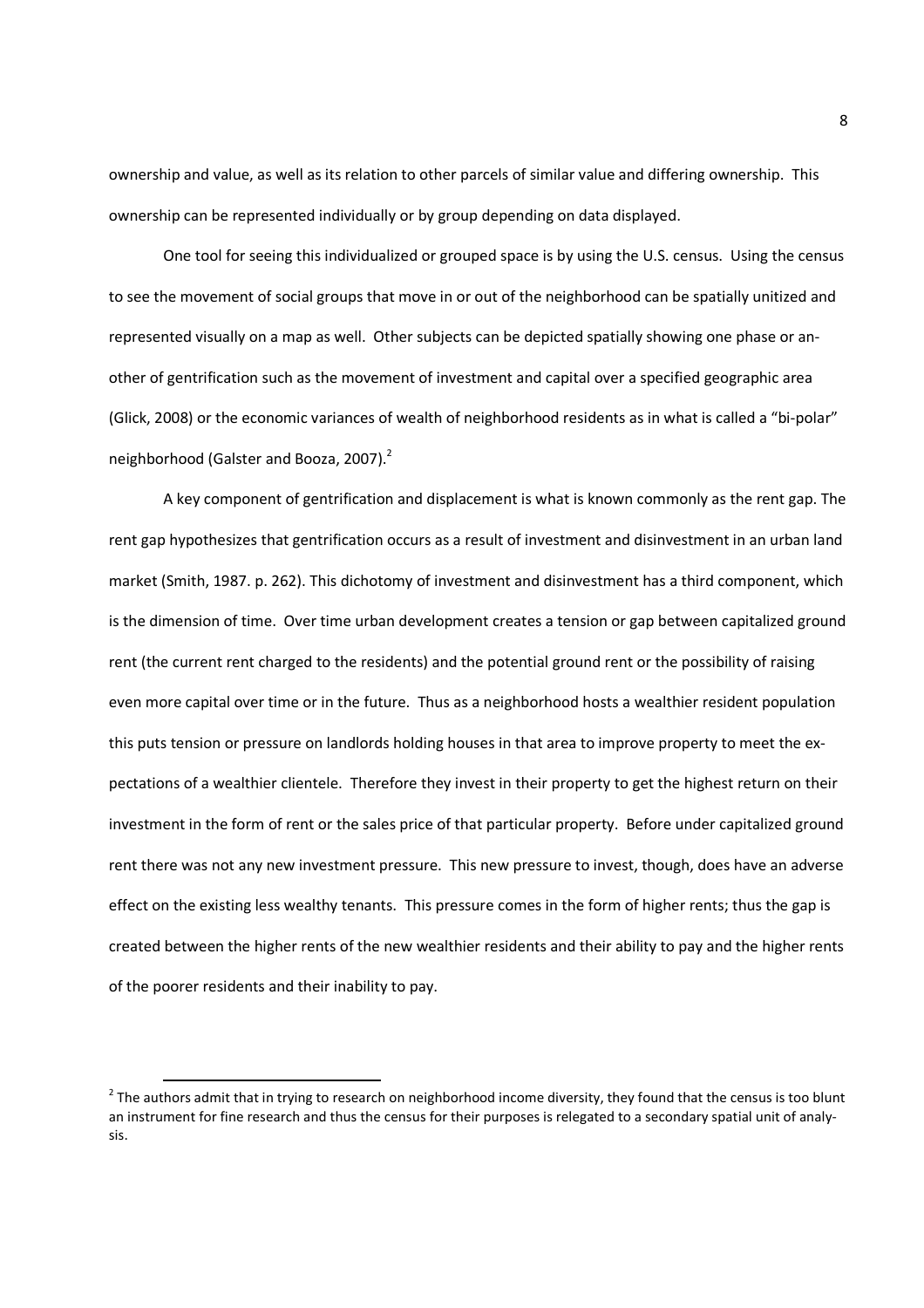The rent gap theory, as Lees, et al. (2008) point out, needs more empirical studies. Some studies show situations that do not illustrate the operation of the rent gap theory. In neighborhoods that have a high immigrant working class population as well as an indigenous population (Ley and Dobson, 2008) housing sales and rentals occur within a closed ethnic network, thus keeping a gentrifying middle class from moving in and housing and rental transition occurs first in areas of more modest incomes rather than houses of very low incomes, a dynamic which seems to challenge the rent gap theory but does not challenge the effects of gentrification in general nor the effects of gentrification's ultimate outcome, displacement.

Displacement exists in several categories. These are commercial displacement, residential displacement, and crime displacement (Austrom 2006). Residential displacement is the change in a neighborhood's population from poorer residents to wealthier residents, resulting from increases in rent and or property taxes in which the poorer residents, who cannot keep paying the ever increasing rents or property taxes are forced to move out of the neighborhood. This type of displacement is at the mercy of the varied market forces and affects families in a personal way in terms of the loss of their homes (Newman and Wiley, 2006). Residential displacement can also occur through state induced policy action, as in the demolition of housing units through ownership conversion or in state right of way declaration in the taking of land for common roads and thoroughfares and or bridge widening and construction (Fulton county data).

The geographic aspects of displacement are not generally well understood (Lyons, 1996). Empirical studies for instance in the study of where to the displaced go are lacking. Assumptions are made in the geography of displacement with respect of the migratory destination of working class households leaving neighborhoods for the suburbs or beyond. No such hard empirical data exists as to whether displaced people move to the next city or the next county. A good example of this is, as mentioned previously, when Atlanta Housing Authority razed Techwood Homes near the Georgia Tech campus to make room for the 1996 Olympic village. The conclusion as to where the residents went is mere speculation (no data exists in the At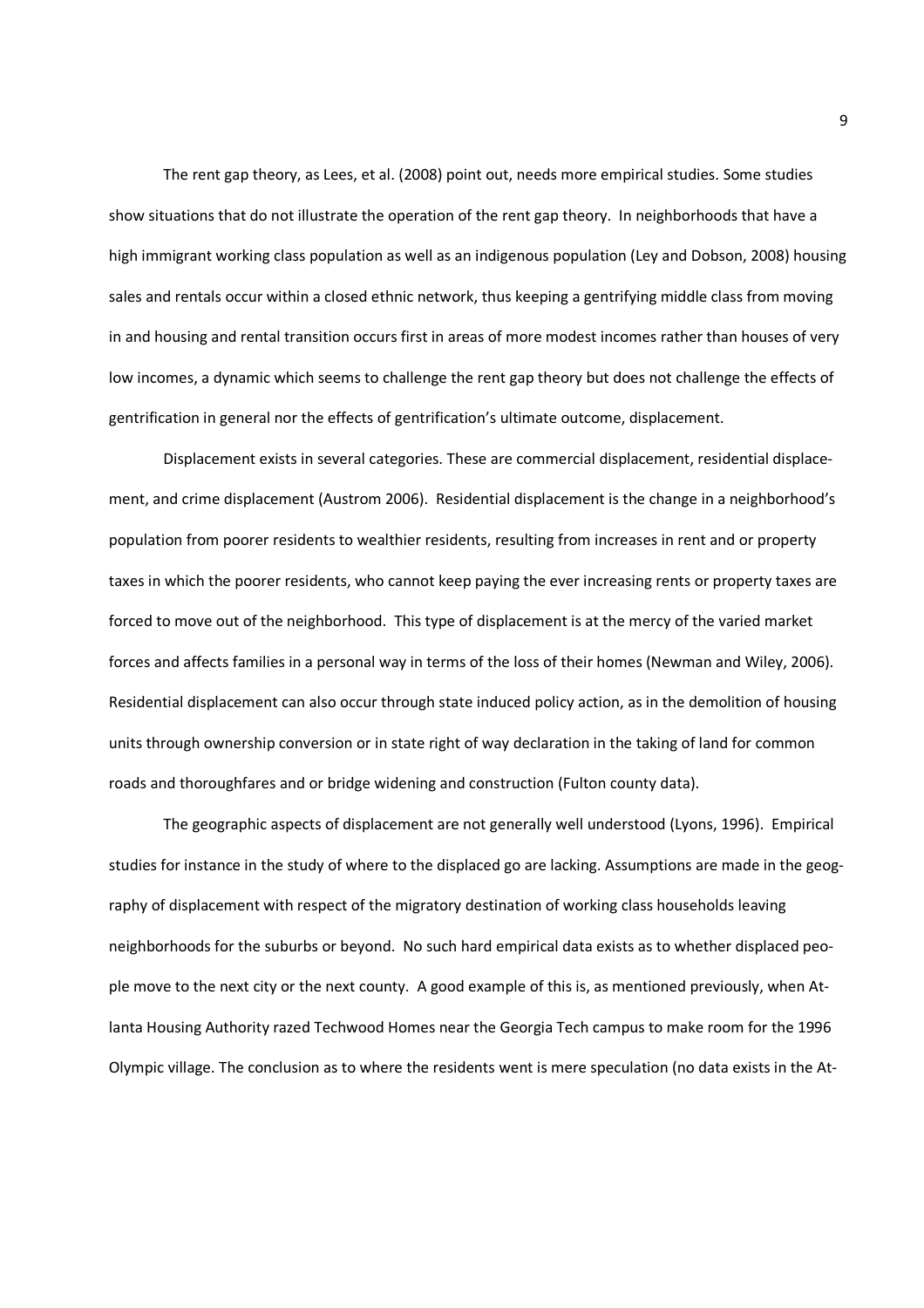lanta City Government or Fulton County Government), although Oakley et al (2009) are attempting to trace the displaced public housing residents.

There are some specific geographic studies on displacement, such as Mirabal's (2009) examination of the San Francisco's Mission District during the 1990s through the early 2000s. The Mission District was made up of mainly Spanish speaking families of Latin origin (Mirabal, 2009). These families were of mainly poor and working class people living on modest means and paying modest rents. Gentrification was seen by the city as an answer to the city's economic ills, and, according to Mirabel (2009), concerns over displacement were ignored by local politicians, business owners, and city officials. Mirabel (2009) collected oral histories of people affected by the gentrification from across the Mission District. The purpose of this gathering of all the oral histories of the residents was to put a face on the effects of gentrification and displacement. Soon the project drew the attention of some politicians and activists, artists and media types. A seemingly grass roots movement sprang up, but in the end the dot-com boom of the nineties changed much of the district to expensive lofts and high end businesses (Mirabel, 2009). The dot com bust of 2001 slowed down what was left of the original Mission District, but the movement created by the study did get the message out that displacement is a destructive byproduct of gentrification.

With an ever increasing global economy and market force the class of people who are able to buy into these gentrified or gentrifying urban areas are a group of professional people known as the "creative class" (Florida, 2002, p. 68). Usually members of the creative class are more geographically mobile than members of either the working class or traditional service class, and in effect are able to move to any market that meets their talent and abilities.

Many cities that are strapped for cash are encouraging developments that would attract the high paying creative class. Such cities as, Washington D.C., Boston, Raleigh-Durham, Austin (Florida, 2005, p 36) and even Atlanta (Florida, 2008) form various developmental authorities to encourage the development of old and declining industrial centers and or declining neighborhoods, thus leading in an indirect way to state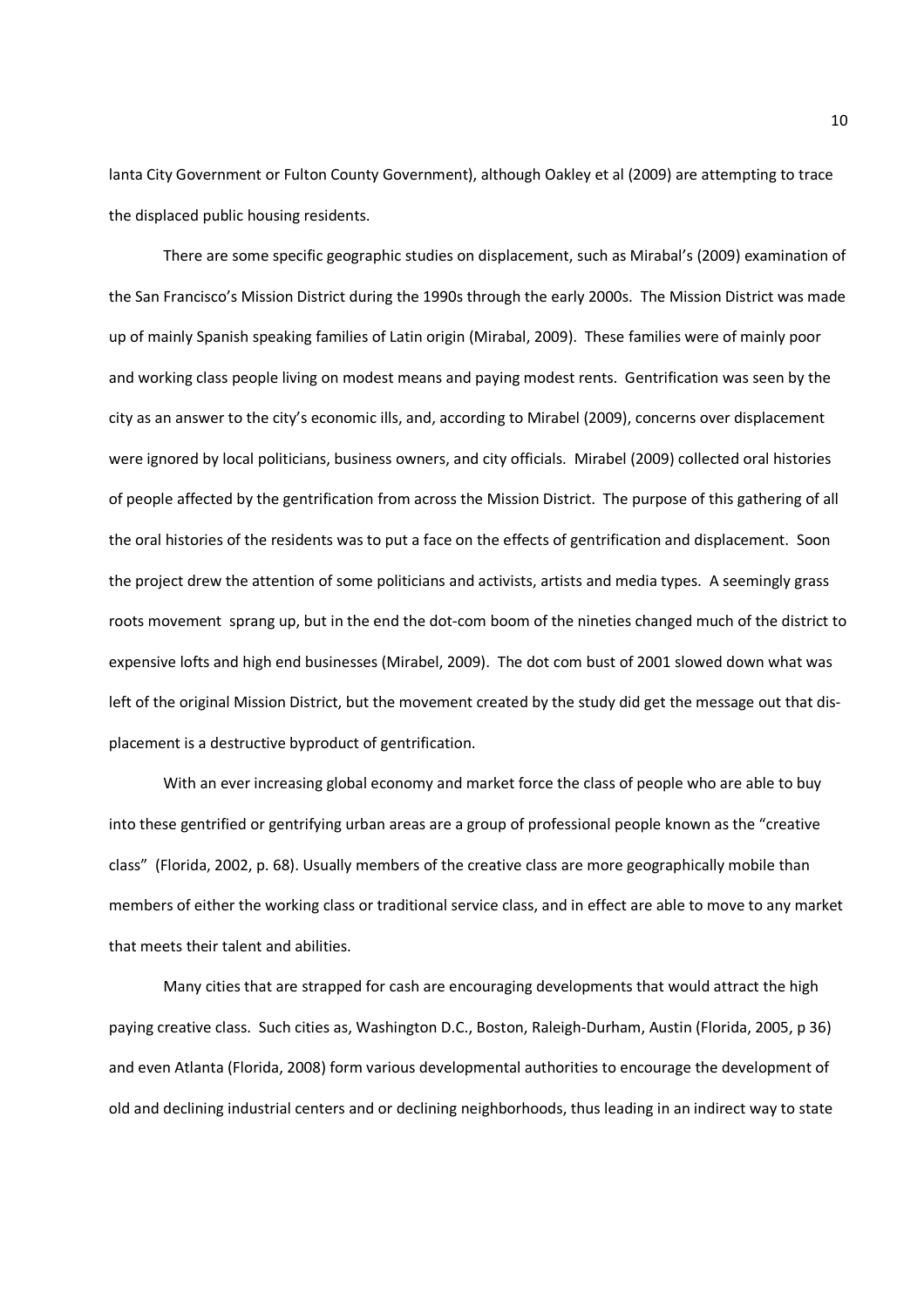sponsored gentrification (Zimmerman, 2008). According to Zimmerman, research findings of cities that encourage the creative class population growth show no essential relationship between the cities recruiting the creative class and that particular city's economic growth. Thus to focus on the creative class in the geographic sense might be a questionable effort, however cities continue to pursue development projects to recruit young, affluent new residents.

The literature thus covered so far speaks in general terms of the varied aspects of gentrification, as previously mentioned, but there were no specific articles found relating to these same general aspects as applied to the south side of Atlanta. However, there is some literature recently found locally in the form of newspaper reporting that is specific to south side neighborhoods relating to lack of equal access to capital by its residents. A four-part series of articles published by the *Atlanta Journal and Construction*, Atlanta's largest newspaper, entitled "The Color of Money" (May 1-5, 1988) detailed how Black residents living on the south side of town were blocked from loans from major banks. These same major banks would send any loans by Black residents to smaller, high-interest, subsidiary loan companies. This process was known as redlining loans to all black south side residents.

Another aspect of gentrification involves large-scale investment projects, such as Atlantic Station in midtown Atlanta (see Hankins and Powers 2009) in which large parcels of land are assembled to redevelop an urban area for more productive use. As mentioned above and elaborated below, the Beltline, an ambitious 25-year plan to connect Atlanta's neighborhoods, promises to shape the desirability of a ring of neighborhoods around the city, including Pittsburgh, raising questions about the threat of gentrification and residential displacement across the city. Ultimately, what this thesis attempts to document, that previous studies have neglected, is the ways in which different stakeholders, including the residents of a central city neighborhood and various city officials involved in policies and projects that will impact it, discuss gentrification and ways to reduce the potential displacing effects of it, as the city seeks to attract more of the "creative class" through large scale development projects.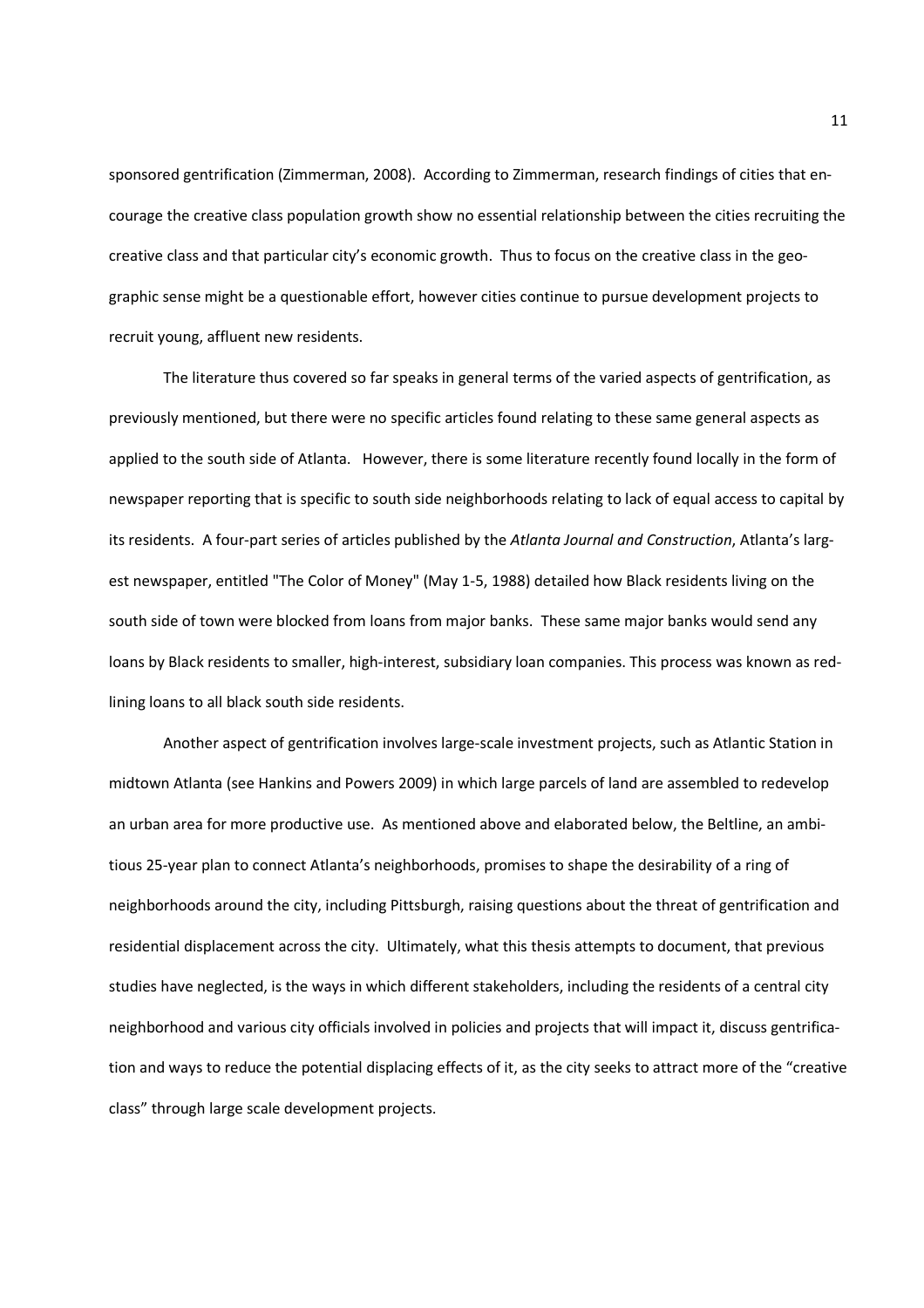### **2.2 Specifics of the Beltline, and Relevant Atlanta Policy**

The Atlanta Beltline is a twenty-two mile long in-town transit system that is being developed over the next two decades that will run through many neighborhoods in the city of Atlanta (ADA, 2009). The Beltline will use old tracts of the extinct Southern Railway (now CSX) as well as the Department of Transportation right of ways that run through both the north-side and south-side of the city. Current Beltline planning allows for placing in-town neighborhood transit stations about every quarter to one half mile apart. Studies show that most residence would only walk between a quarter and a half of a mile to ride the trains but would not walk any further (Dittmar and Ohland, 2004 p. 120).

Planners will create along the Beltline green spaces and easy accessible parks for residents that live near the rail road right- of -ways and existing tracts (several Beltline parks have now opened, indicating the completion of the very earliest phases of the Beltline development). The development activity around the Beltline would also include many upscale lofts and townhomes such as "Beltline Brownstones, GE Tower Lofts, Milltown Lofts, Mezzo Apartment Tower," etc. ( "Development Activity Around the Beltline",2009). These high end amenities would exist mainly on the north and east side of town, but there are plans to bring some of the same type of high end development (i.e., lofts) to the south-side ( "Development Activity Around the Beltline",2009).

Currently, there are no explicit policies that seek to prevent displacement for residents of the City of Atlanta (City of Atlanta, 2009), but at the county level there are some policies that help older residences get some relief on paying taxes. One such policy is the Homestead Exemption (Fulton county Data), which eases the property tax burden for the elderly and other qualifying residents of Fulton County. There are, however, plenty of policies that promote development for certain areas of the City of Atlanta. One such policy is the TAD (Tax Allocation District). TADs are designed to pay bonds for development projects through the pledge of future incremental increases in property taxes generated by the resulting new development (ADA, 2009).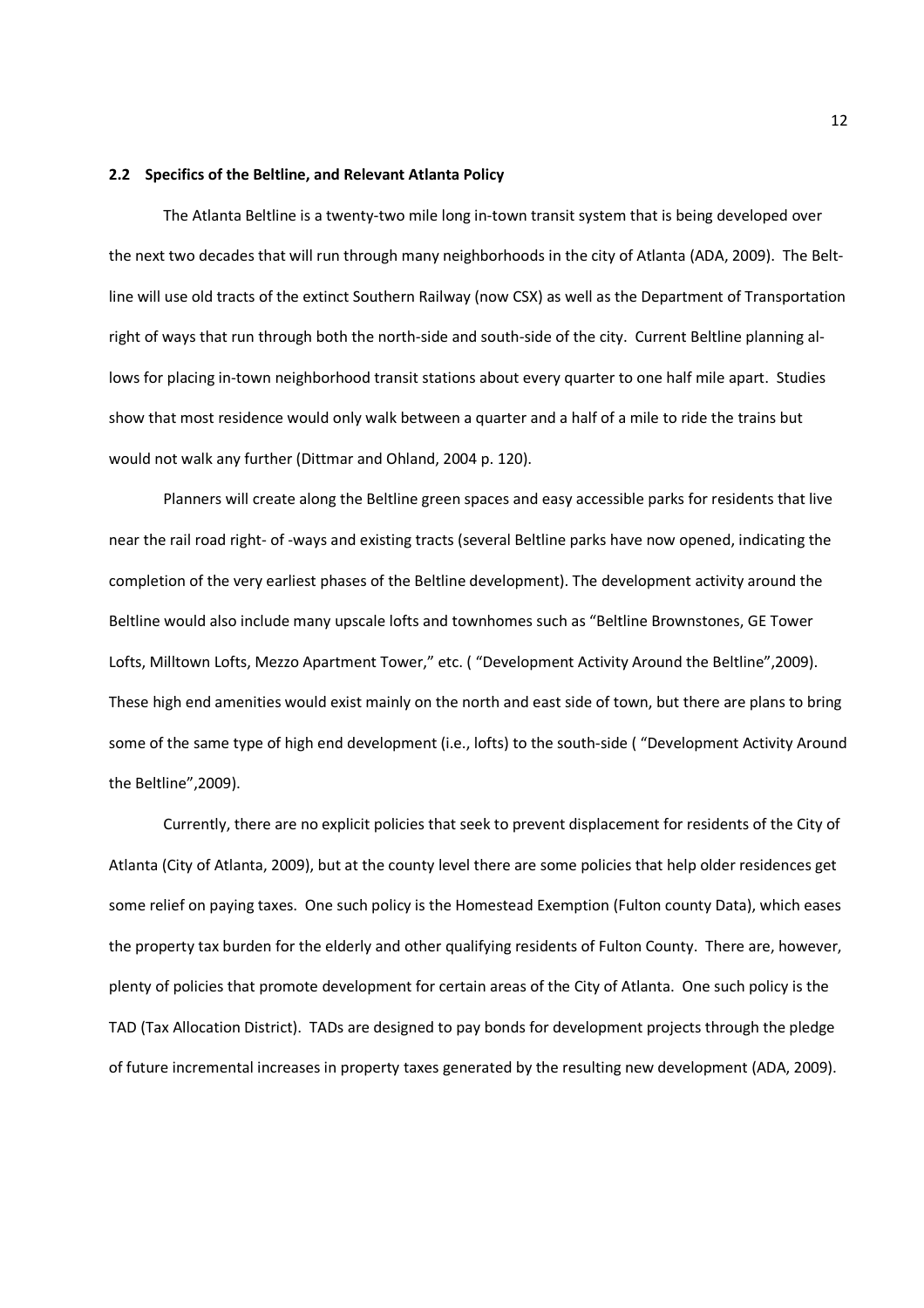The Beltline has a TAD that includes many development parcels surrounding the 22 mile long track or right of way in the city.

In addition to TADs, there are other policies designed to encourage development. One such policy is the Urban Enterprise Zone (ADA, 2009). Urban Enterprise Zones are designated areas in the City of Atlanta and Fulton County where the ad valorem taxes on new development may be abated. There are six types of UEZs which include housing, commercial, industrial, mixed-use residential, mixed-use commercial, and mixed-use industrial/business, but many were created for a specified time period (10 years), and now in 2011 many UEZ are no longer active (Fulton County data) (See maps in the appendices A through G for a perspective of the Urban Enterprise Zones within the neighborhood of Pittsburgh as well as other policies depicted in map form that were created by the City of Atlanta (Beltline TAD, Transit Influence etc)). Of the previously mentioned policies of the City of Atlanta the TADs hold the strongest pull to increase development (Fulton County Data) of affected areas. The Beltline TAD has the greatest potential to impact the largest number of neighborhoods in the city.<sup>3</sup>

Given these tools (the Beltline and its TAD, the Homestead Tax Exemption, and the Urban Enterprise Zones), policy makers seek to encourage investment in struggling neighborhoods. The degree to which these policies impact neighborhoods in very concrete ways is beyond the scope of this thesis. However, as I explore below, the ways in which residents perceive these policies is informed, to a large degree, by the ways in which the residents understand their own experiences with various policies and particularly the impacts of policies in the neighborhood's past.

 $\overline{\phantom{0}}$ 

 $3$  See Appendix B: Map showing Beltline TAD running through Pittsburgh.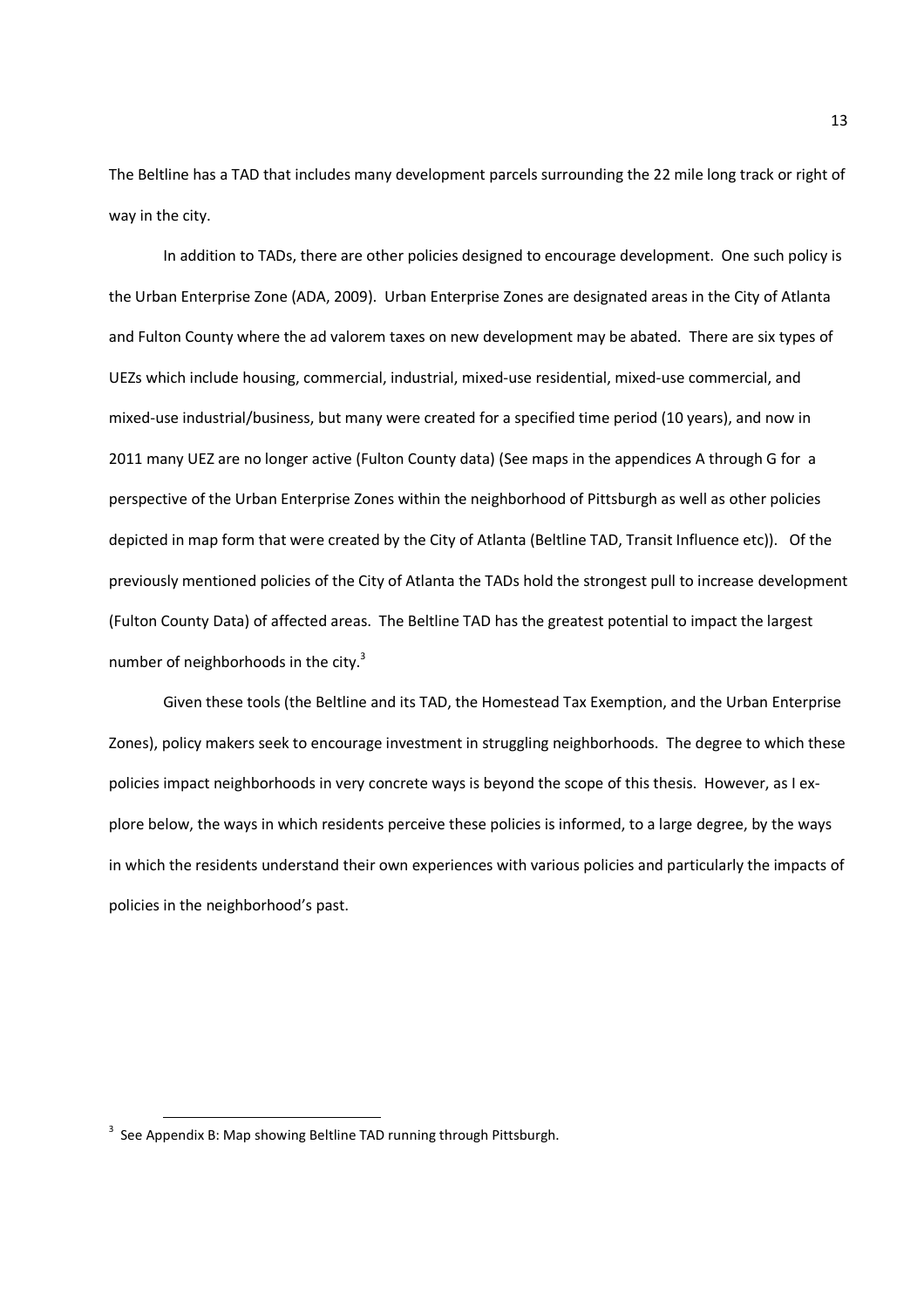#### **3 RESEARCH QUESTIION**

As elaborated previously, a constellation of factors, including urban policy, large-scale developments, and national-scale shifts in the political economy impact the dynamics of individual neighborhoods. In this research, I seek to focus on how residents and other stakeholders perceive neighborhood change, specifically gentrification and displacement. To that end, I ask, what are stakeholders' perceptions of risk for gentrification in the Pittsburgh neighborhood? How do residents understand the prospects for the neighborhood's future? How do city officials envision the impacts of various policies, such as the Beltline, on neighborhoods like Pittsburgh?

### **4 METHODS AND DATA**

In this research, I utilize qualitative analysis of in-depth, semi-structured interviews in addition to focus groups. Before I elaborate on my methods and data collection, I include a brief description of the neighborhood of Pittsburgh and its recent history.

### **4.1 Case Study: Pittsburgh**

 $\overline{\phantom{0}}$ 

 The overall history of the Pittsburgh community in south Atlanta is a very long one going back many generations (http://www.pcia-atlanta.org/, Dec. 2010). The Pittsburgh neighborhood is located southwest of Downtown Atlanta within Neighborhood Planning Unit-V (NPU-V). The NPU-V is used by the City of Atlanta to define various areas of planning. In the NPU-V are other neighborhoods in close proximity such as Peoplestown, Adair Park, Summerhill, and Mechanicsville (Fulton County data).  $^4$ 

 The neighborhood is bounded at the north end by Wells Street, to the east by Norfolk Southern Railroad and Pryor Road, University Avenue to the south, and Metropolitan Parkway to the west. Interstate-20 lies just north of the neighborhood and I-75/85 runs along the eastern edge. The Beltline rail or future light

 $<sup>4</sup>$  See Appendix D: Geographic Proximity of Pittsburgh to Its Neighbors.</sup>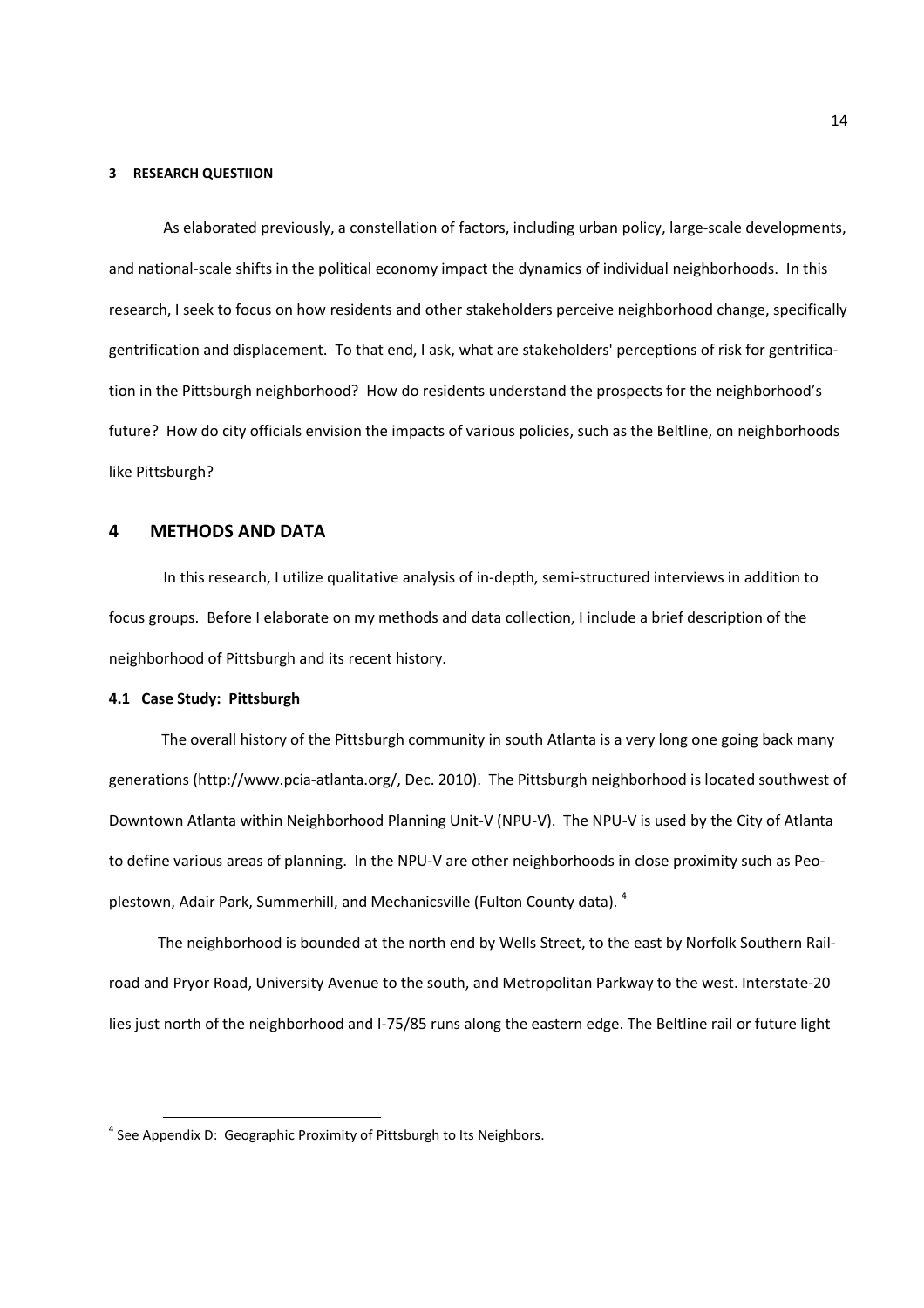rail centerline runs parallel to University Avenue just to the south, and the Beltline TAD cuts through the southern third of the neighborhood.<sup>5</sup>

 Pittsburgh is one of Atlanta's oldest neighborhoods and was established by African Americans in 1883 on 554 acres (purchased back then by Clark College) in the aftermath of the Civil War in what was to be a segregated city. Atlanta's economy during the late 1800s was dependent upon three major rail lines which merged near Five Points. The railroad has always played a defining role in the development of Pittsburgh. The neighborhood got its name because the land south of Pegram rail yards (named after captain R.B. Peagram of Norfolk, Virginia) was so polluted it was nicknamed "Pittsburgh" after the steel mills in Pittsburgh, Pennsylvania (Garrett, 1954, p. 64)

 The neighborhood's earliest residents were laborers (as opposed to the white mechanics for the rail road that inhabited the neighborhood just across the tracts to the north, thus the name Mechanicsville) on the railroads, who as some of the interview participants revealed, came out of many counties south of Atlanta due to strong activity of the Ku-Klux-Klan in more rural areas. However the conditions in Pittsburgh provided steady employment for those laborers for Southern Railway, but the community was forced by segregation to confine all African American-owned businesses along McDaniel Street, Pittsburgh's "Main Street," the same street where the NBO called Pittsburgh Community Improvement Association (PCIA) has its location at McDaniel and Mary Street today (www.PCIA.org).

 Serviced by four streetcar lines running along Washington Street, Pryor Street, Stewart Avenue (now Metropolitan Parkway) and Georgia Avenue (now Ralph David Abernathy Boulevard), Pittsburgh experienced considerable growth during the early decades of the twentieth century (www.georgiaconservancy.org, p.4). Neighborhood residential development was basically built on small lots. These small lots measured about 25 feet in width, and houses were built on a concrete slab or hard packed dirt—many had no indoor plumbing until the second half of the twentieth century. The neighborhood is laid out in a fairly regular grid pattern

 $\overline{\phantom{0}}$ 

<sup>&</sup>lt;sup>5</sup> See Appendix C: Area of Future Beltline Transit Influence in Pittsburgh.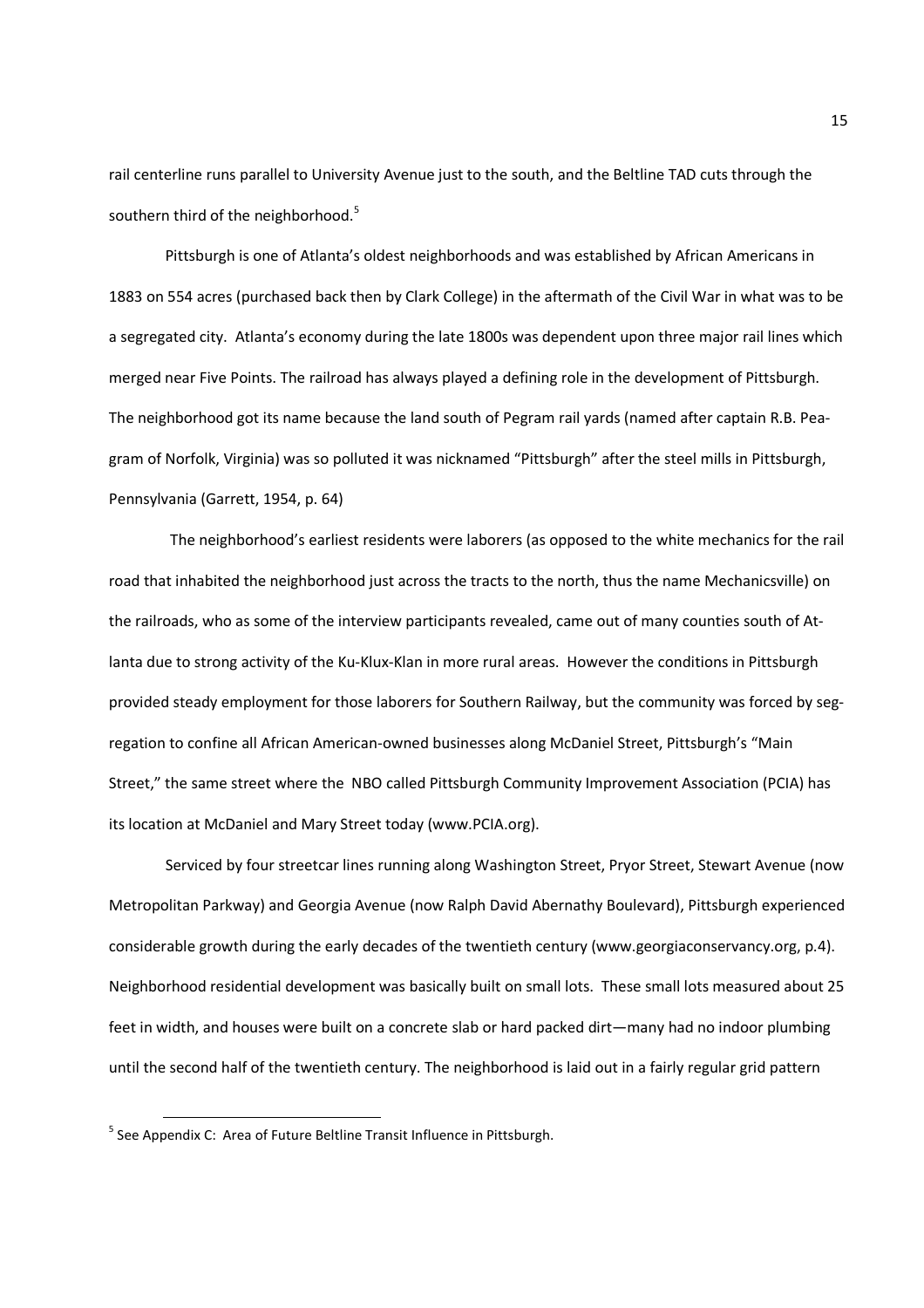running discernibly north, south, east and west.<sup>6</sup>

 The Atlanta Theological School (Salvation Army College) was constructed on the western side of the neighborhood along Metropolitan Parkway and is still a major presence in the community as well as the Joan Kroc Community Center (widow of Ray Kroc, the founder of McDonald's) at 967 Dewey Street. Land at the very southern part of Pittsburgh that sits on a potential Beltline green space was recently purchased by the Annie E. Casey Foundation, a philanthropic organization that has a very large presence in helping young school age children of the Pittsburgh community as well as being actively involved in the neighborhood stabilization movement now going on in depressed areas such as Pittsburgh. The neighborhood also contains Crogman Elementary School, named for the first African American President of Atlanta University (www.georgiaconservancy.org, p 4.)

 William Henry Crogman, opened in 1923, was the first elementary school for African American children in the Atlanta Public School System. Crogman Elementary in recent years was rehabilitated into housing units. Gideon's Elementary School, named after Charles L. Gideon, a long-time employee of the Atlanta school system, was constructed in the 1950s. The elementary school, under the leadership of Principal Armstead Salters, serves as a strong community asset. The neighborhood is also serviced by Walter L. Parks Middle School, in the southeast portion of the community and the New Schools at Carver is just southeast of Pittsburgh in the South Atlanta neighborhood.

 Starting in the 1950s, Pittsburgh began to experience several decades of decline. Many historically African American neighborhoods began to lose their more affluent black families as Jim Crow segregation came to an end in Georgia. These families moved to the west side of the City into former white-owned neighborhoods. Middle-class-black flight out of the neighborhood and the departure of residents had a detrimental effect on black-owned businesses in Pittsburgh, decreasing their customer base and eventually

 $\overline{\phantom{0}}$ 

<sup>&</sup>lt;sup>6</sup> See Appendix D: Aerial map of Pittsburgh Showing Streets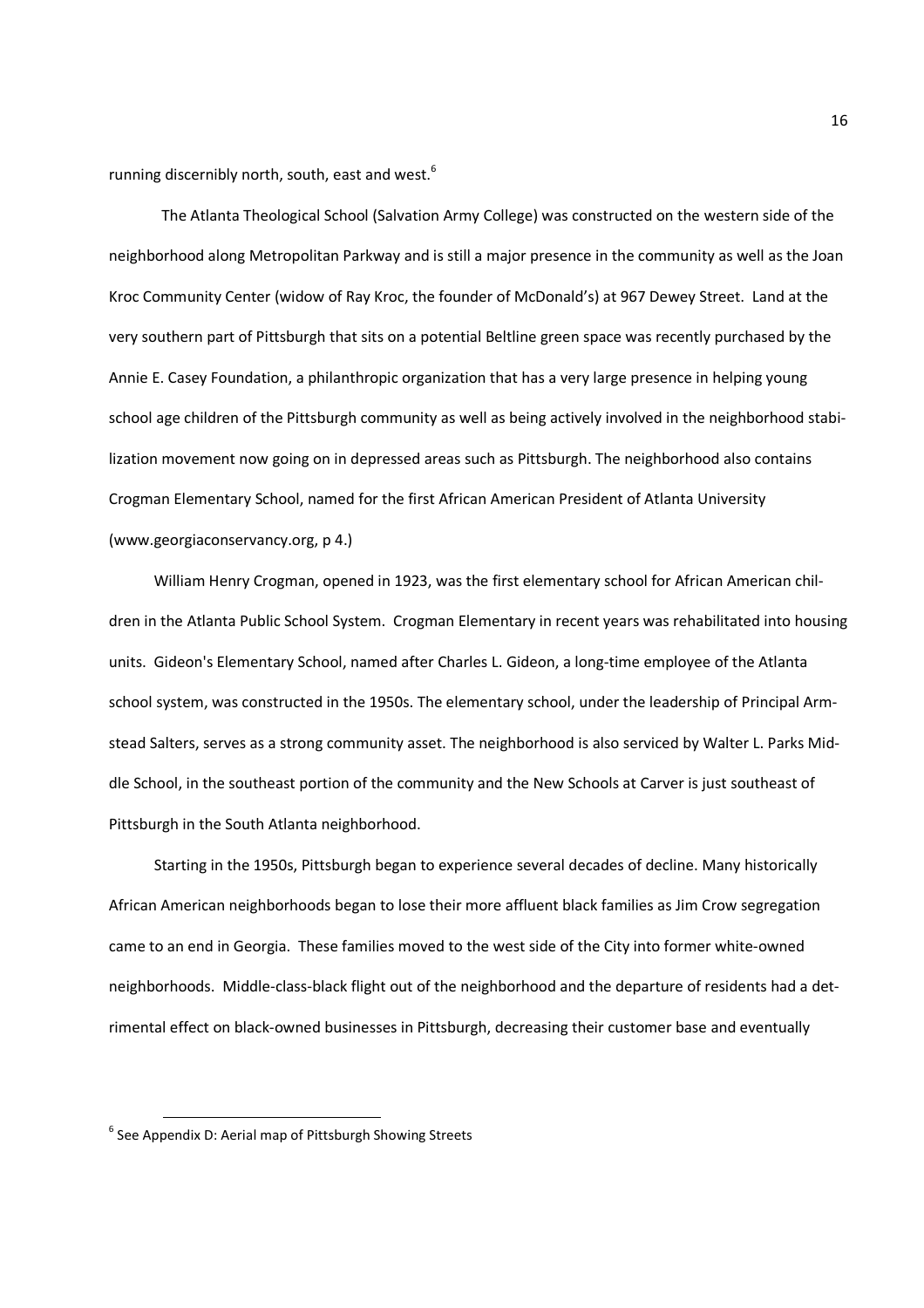causing them to close. Redlining of the neighborhood by financial institutions crippled home sales and caused wide-spread abandonment of houses which soon fell into visible disrepair.<sup>7</sup>

 The 1960s dealt the neighborhood another blow when construction of I-75/I-85 cut off the southeastern tip of Pittsburgh. The primarily industrial area is currently vacant empty lots land claimed by both Pittsburgh and Peoplestown. The construction of Atlanta-Fulton County Stadium brought game-day traffic congestion to the neighborhood which still persists even more so with the relatively new Turner Field stadium built for the 1996 Olympics. The Model Cities Program of the 1960s and 1970s was largely a failure as a policy in regards to Pittsburgh. In twenty-year's time, Pittsburgh experienced a fifty percent decline in population from 7,276 in 1970 to 3,624 in 1990 (www.PCIA.org). By 2000, the neighborhood had 3,286 residents, and by 2010, the U.S. Census estimated a slight increase to 3,468 residents.

 Further still was the sub-prime loan scandal of the past few years, which in combination with other factors, has left only 50 percent of all the houses today occupied, with many of its young people of working age gone, and many residents that remain are elderly and on fixed income caring for their grandchildren (www.PCIA.org). Even though the Pittsburgh community has had a rough past, the future looks better, as some of my interview data show. Many residents expressed optimism about a turn-around through the innovation of its residents, and civic leaders in partnership with private funding agencies and semigovernmental organizations. They see the hope of producing a reversal of neighborhood decline at the very least and a model test case of community grassroots prevention of gentrification and displacement in the best case scenario.

### **4.2 Interview**s **and Focus groups**

 $\overline{\phantom{0}}$ 

 The qualitative methods I used in my research were the interview method of one-to one and interview of the group. In general qualitative interviews are designed to ask open-ended questions, which allow the researcher to hear and make sense of responses from the people who are being interviewed without draw-

<sup>&</sup>lt;sup>7</sup> See Appendix A: Map of Redlined South Side Neighborhoods from 1988 AJC Article "The Color of Money".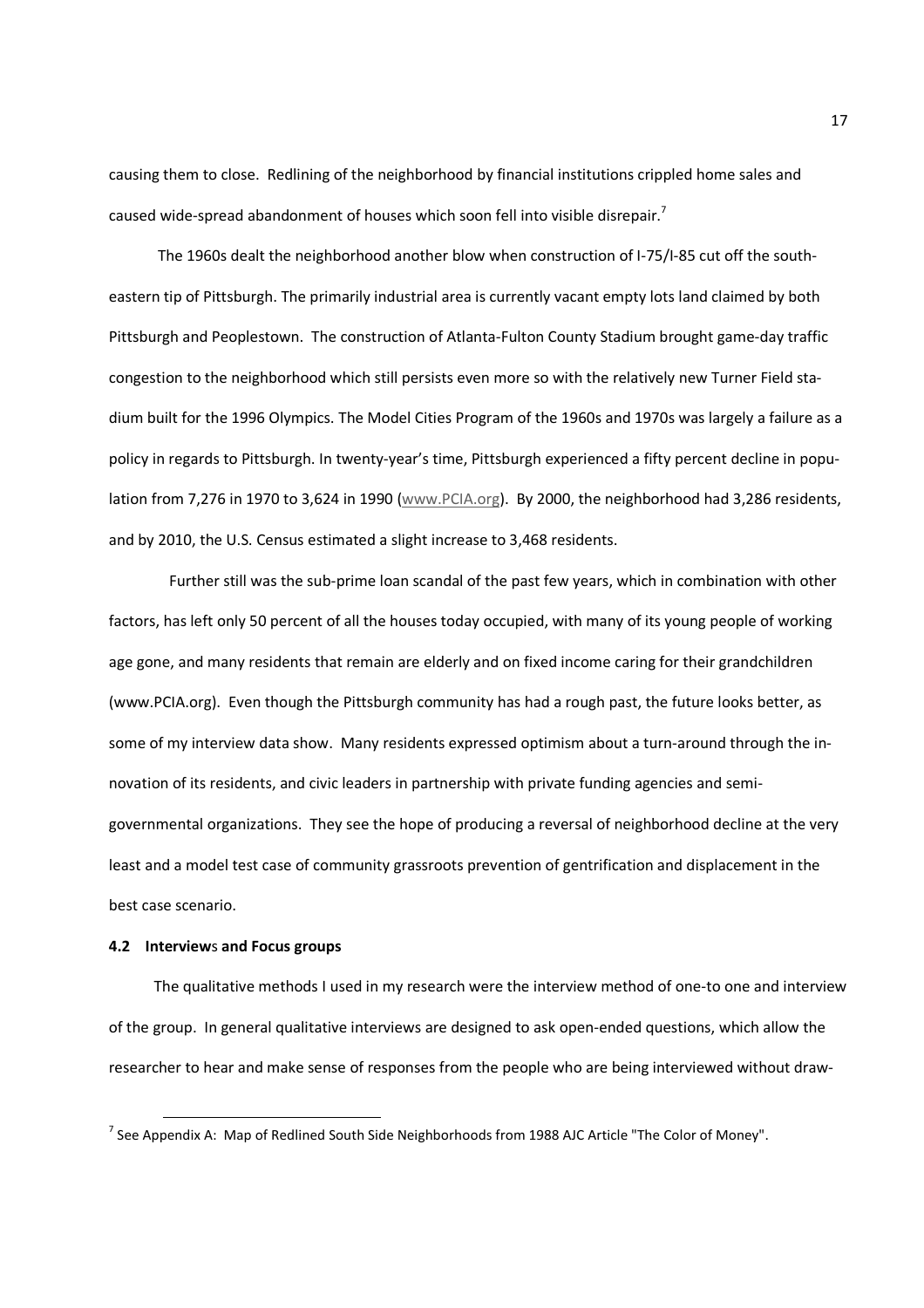ing any conclusions or predetermining on their points of view ahead of time (Scammell 2010, p. 1146). In other words the key point of using interviews to obtain data on any research subject of choice is to capture relevant data while at the same time allowing the voices or voice of the interview subject(s) to be heard, and thereby gaining their true perspective on the subject matter. In this case it was their perspective on the risk of gentrification and displacement in the Pittsburgh neighborhood.

 Sometimes the interviewer immerses himself in the culture or group he is studying to see and experience the" cultural relativism" of the group or experience the participants' world looking out from the group rather than looking in (Seale, 2004, p.218). This group or cultural immersion is more along the line of ethnographic research, but a good qualitative researcher makes use of many techniques that enriches his or her own research experience. For example in my own experience in order to gain access to a group or persons to interview I used a "gatekeeper" who controls access to the group (Seale, 2004, p. 221). Gatekeepers, however, as useful as they are, can accidentally or by design manipulate the data simply by steering the researcher to subjects that conform to the gatekeeper's own point of view. This was not the case in my interviewing experience. The gatekeeper was very open and up front; the selection of research participants was at my discretion.

 The type of interviewing style I used was the "active" interview style. Holstein and Gubrium in their book *The Active Interview* (1995 p.46-47) encapsulate this style when they write "Like other instances of ordinary conversation, trouble-free exchanges rely on mutual attentiveness, monitoring, and responsiveness.......active interviewers may judiciously engage the respondent, working interactionally to establish the discursive bases from which the respondent, can articulate his or her relevant experiences." The authors bring in an additional element to the active interview which they stated "Not only does the interviewer 'keep the conversation going,' so to speak, but he or she also provides the respondent with a measure of narrative guidance that maintains the necessary research focus." This "narrative guidance" comment gave rise to the idea of starting off the interview with two maps of the area of the interview as well as to geographically show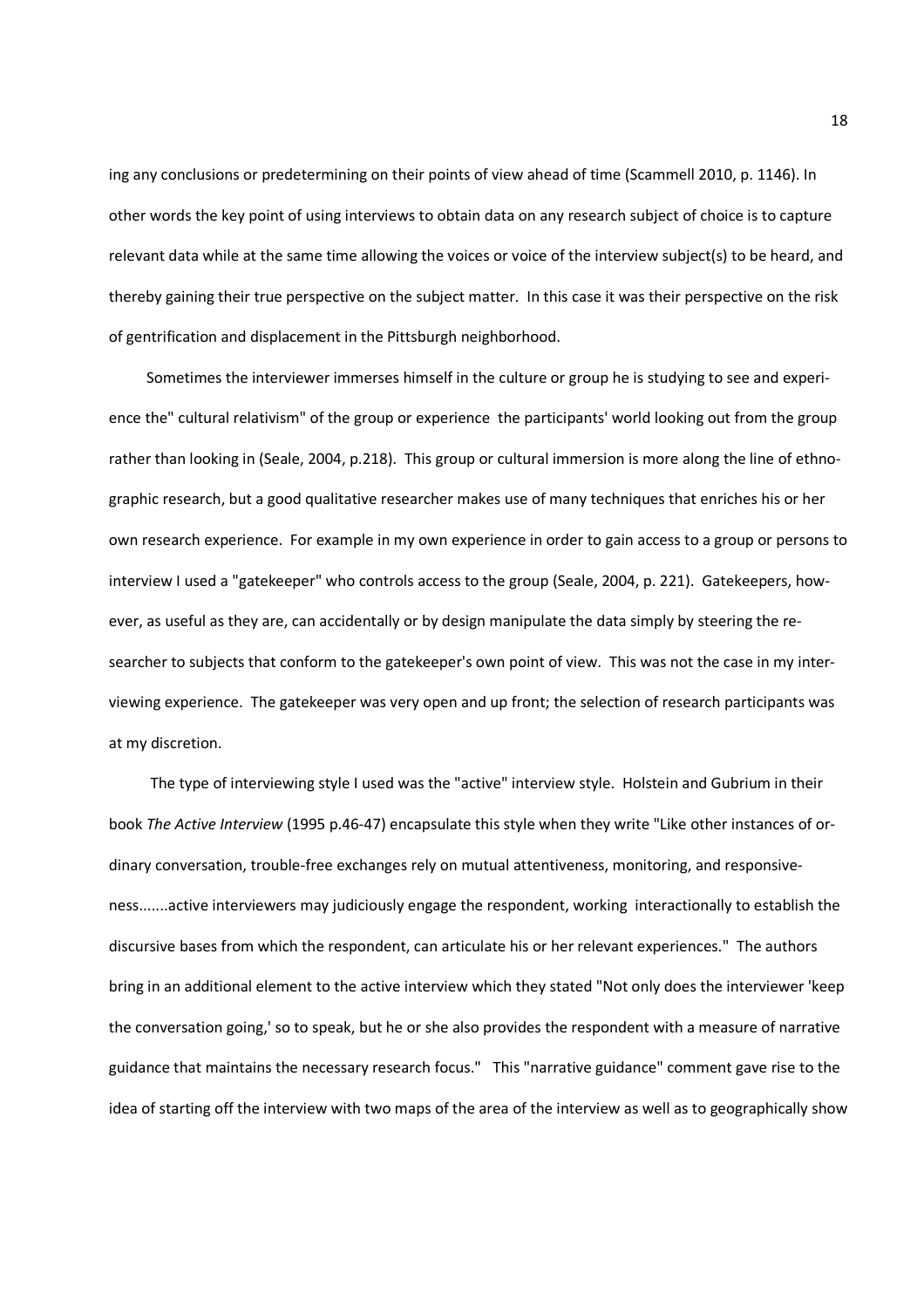the territorial influence of the Beltline and Beltline TAD over this same south side area that contains Pittsburgh.<sup>8</sup>

For the residents of Pittsburgh I conducted several focus groups to understand better their group perspective on their neighborhood (see Goss and Leinbach, 1996, p. 115). My goal in doing the two focus groups that I engaged in was two-fold. First I was seeking a way (to paraphrase Goss and Leinbach) to give the members of the focus group a chance to narrate their perspective points on the questions given as a group. I felt that group perspective would produce a better social knowledge of their environment. Also I wanted to tease out their differences using a collective memory in order to see the strongest or weakest points of group perspective, and which perspective or reality would bring the most agreement (p.118).

Secondly in conducting several focus groups I wanted to get a "collective production of ethnographic knowledge" (page 118). From my two focus groups I got a shared generational history and experience of the Pittsburgh community going back some sixty years or more. That history and participant experience added a richer data experience that I probably could not have received with just one interview. An example of that was of how many participants in group one who were elderly themselves had parents who had moved into the neighborhood back in the 1920s. One person had a grandfather who moved to Pittsburgh to escape the Ku Klux Klan from Butts County, Georgia, because the Ku Klux Klan had burned a cross in his front yard.

What I was after was a collection of neighborhood group experiences that would give dimension to the questions I was asking. To start I asked one group had they noticed anyone losing their home or having to leave or move out of their house for financial reasons. Out of eight or nine people one person in the back answered that she knew of a neighbor who took a low-priced offer from a person who later "flipped" her house and moved out. Over a period of a few months the new buyer then pretended to fix up the home but instead borrowed money based on the equity in the house and then disappeared, leaving the house vacant.

 $\overline{a}$ 

<sup>&</sup>lt;sup>8</sup> See Appendix B and C: Area of Beltline TAD in the Pittsburgh Community and Area of Future Beltline Transit Influence Running through Pittsburgh.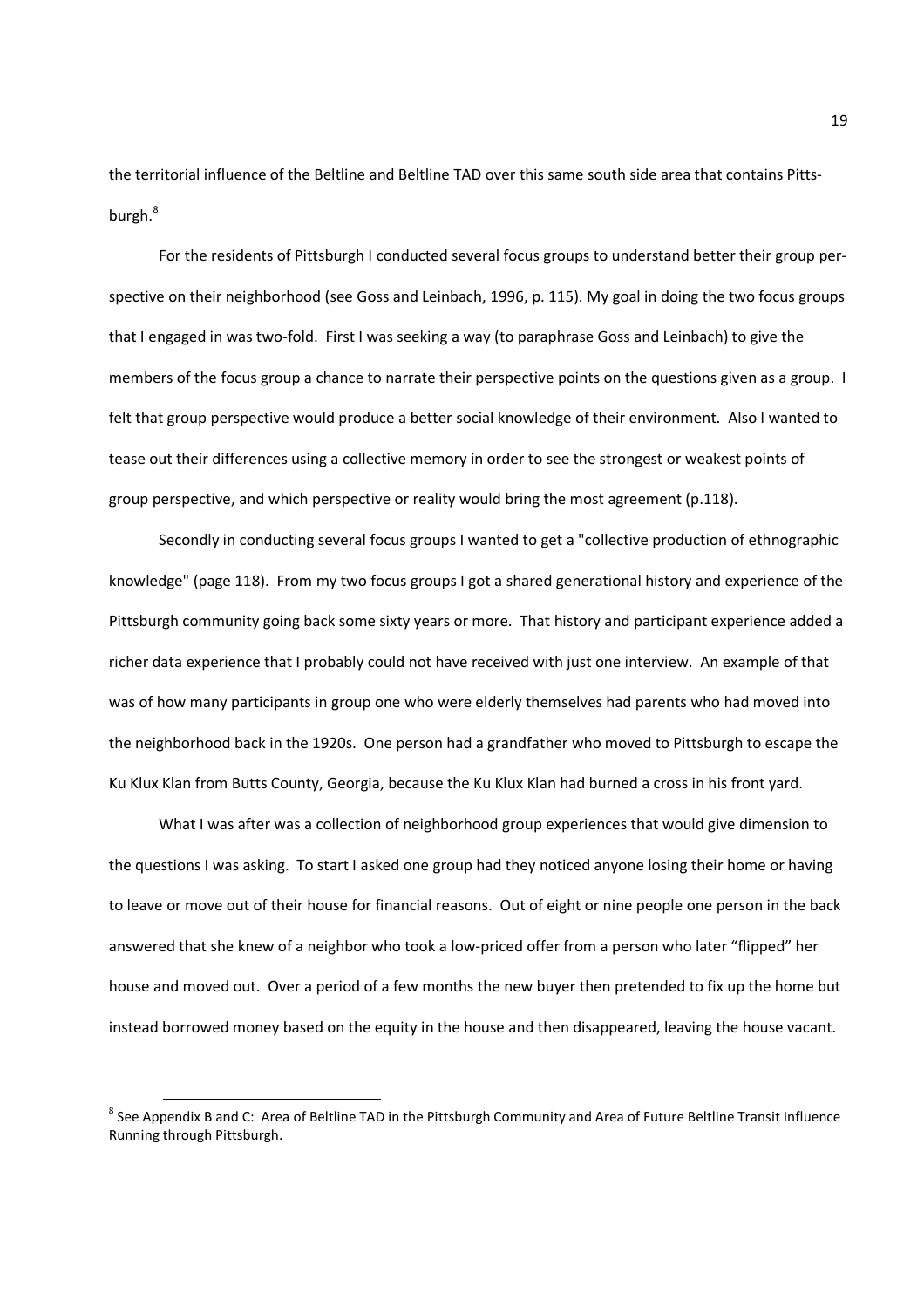It was interesting to note however, that in both focus groups that I conducted I noticed that the focus group dynamic did not fit the "series of stages" model that Holbrook mentions in her article where she states that there is a process of "rivalry and competition between group members" referring to the various stages of group development (forming, storming, norming, and mourning). This rivalry she was referring to was the storming phase of the focus group (Holbrook, 1996 p.139). In both groups I had an extra resident moderator, which helped smooth the process by asking or encouraging the members to focus on what they were talking about or interrupting the person to go back and explain or comment on what he or she was saying. No such evolution existed that Dr. Holbrook mentioned in her article, or at least in hindsight I did not detect any such pattern of group dynamic.

My positionality was not to clear to me at first being a middle-aged white male in a mostly Africian American neighborhood. But after many visits to community meetings my positionality evolved over time and began to take shape. In my mind my positionality became more clearly defined by the residents in their community, through their friendly and accepting manner in their treatment of me. The overall response to my presence was cordial and surprisingly without suspicion (however, see the conclusion where I reflect on the shortcomings of this research experience). This in part was due to choosing and getting to know a leader of the community who would smooth the way to the members of the community for me, which engendered a sense of trust from other residents.

The community leader I picked was very helpful and "broke the ice" for me to the members at the community almost at once. Not only did he do that but he and his co-organizer helped in arranging one of two focus groups that I engaged the members of the community in. I used the same strategy with a different community organizer for the second and more successful focus group at her house several months later.<sup>9</sup>

l

<sup>&</sup>lt;sup>9</sup> This strategy I derived from reading a passage from William Whyte's book "Evolution of a Street Corner Society" where the author states his intention in getting himself known to an organization that was a part of the community that he was studying by finding the leader of that organization and making connections with the leader first. Then he would then make connections with the group (Whyte, 1943 p.52).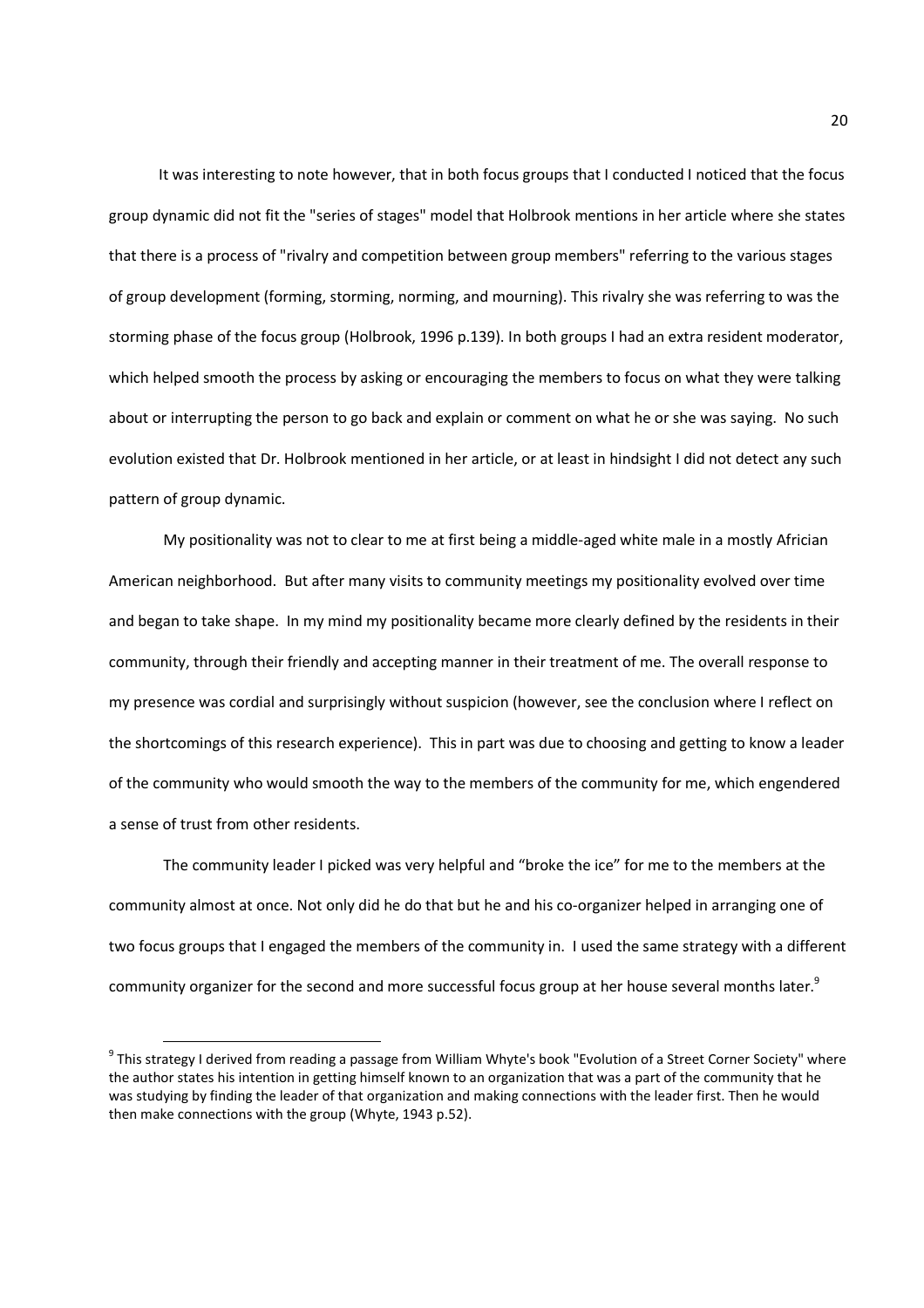I engaged the Pittsburgh community through meetings (during 2009) by getting to know the residents and members of the local NBO. In addition in 2010 I attended several other Saturday meetings in Peoplestown, where there was lively dialogue about gentrification and the Beltline but no one would step up and sign the IRB form, which I found frustrating and felt there was missed opportunity there. But in 2009 and 2010 I became known as a student who is interested in the Pittsburgh community. Then in 2010 I conducted two focus groups at two different times, which totaled fifteen participants in all for the focus groups (one in September 2010 and the other in October 2010).

The location of the first focus group was the community center in Pittman Park in Pittsburgh. The second was at the house of the Peoplestown's NBO president located within the Pittsburgh community and had mainly Pittsburgh residents in it. In addition to the focus groups in November of 2010 I had one in depth interview with a well-established Pittsburgh faith-based worker.

In total I interviewed seven officials from various county, city, and neighborhood units. I conducted two separate interviews with two high ranking Fulton County Tax officials. In addition I conducted one interview with a representative of the Beltline. I conducted interviews with leaders of neighborhood-based organizations (NBOs) of Pittsburgh and Mechanicsville. The last two interviews were completed with two individuals at the same time in the office of The City of Atlanta and Fulton County Land Bank Authority, which is involved in Pittsburgh, as well as other south-side neighborhoods. In sum, I interviewed twenty-two people, of whom three were white, nineteen were African American; seven were women and fifteen were men. While my interview and focus group experiences were quite rich, I did experience the limitations of my research project.

 While I sought to participate in community events, such as bringing and serving food to a week night NPU-V meeting as well as greeting and chatting with residents over a year at various monthly Saturday morning meetings, the shortcoming or limitations of this project begins with my realization that I should have spent more time in the Pittsburgh community. In order to get to know people on a personal level I acknowl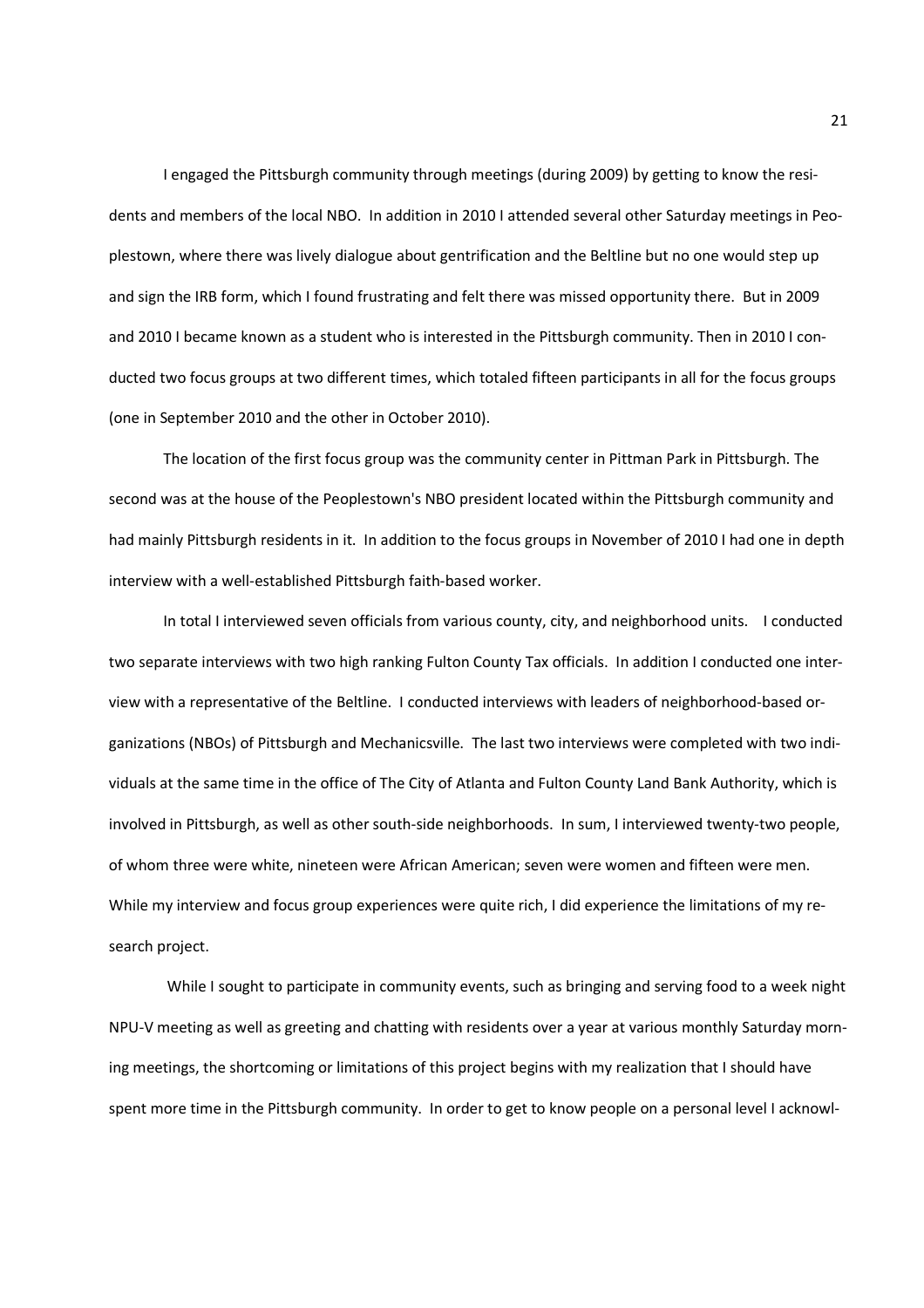edge that I should have engaged in more social interaction with the community members. This could be in the form of integrating myself into community events, such as a Saturday cookout where I could serve food to the various community members to form some first bonds of trust or showing up on a neighborhood clean-up day to work side by side with members of the community.

 It is worthy to note that while there were several people there who would speak to me but when it came time to ask them if they would sign the IRB letters of permission to interview them there would suddenly be a polite refusal or just a quick shake of the head to indicate a negative response. The only one-onone interview that I was able to conduct was with the leader of the Pittsburgh NBO and the one faith-based worker with whom the author developed a more personal relationship, and a few other members of the community.

 Rhetorically one can ask "How much time is necessary to get the subjects of that community comfortable enough to sign the permission letters?" At this time I cannot say. However it is highly recommended that any student who would care to engage in this type of study remains aware of the time constraints involved, and weigh work and family with the weekend time one would have to spend in a community such as Pittsburgh.

 The second shortcoming of this project is that the journal could have been more detailed. Because of this some data for personal observational perspective that could have been used in this thesis was not included. Data about the interviews as well as the time of the interview or residential and family history could be useful for future reference.

 The third shortcoming of this project is the geography of crime in the neighborhood and the limitations of where I felt comfortable going and when. Based on the conversations from neighborhood organization meetings, I avoided certain areas of Pittsburgh and took care in observing for any length of time an abandoned house, as the occupants, squatters or gang members (gangs were supposed to have left the neighborhood) might take it as a threat or challenge. Also, prostitution is significant, especially at night and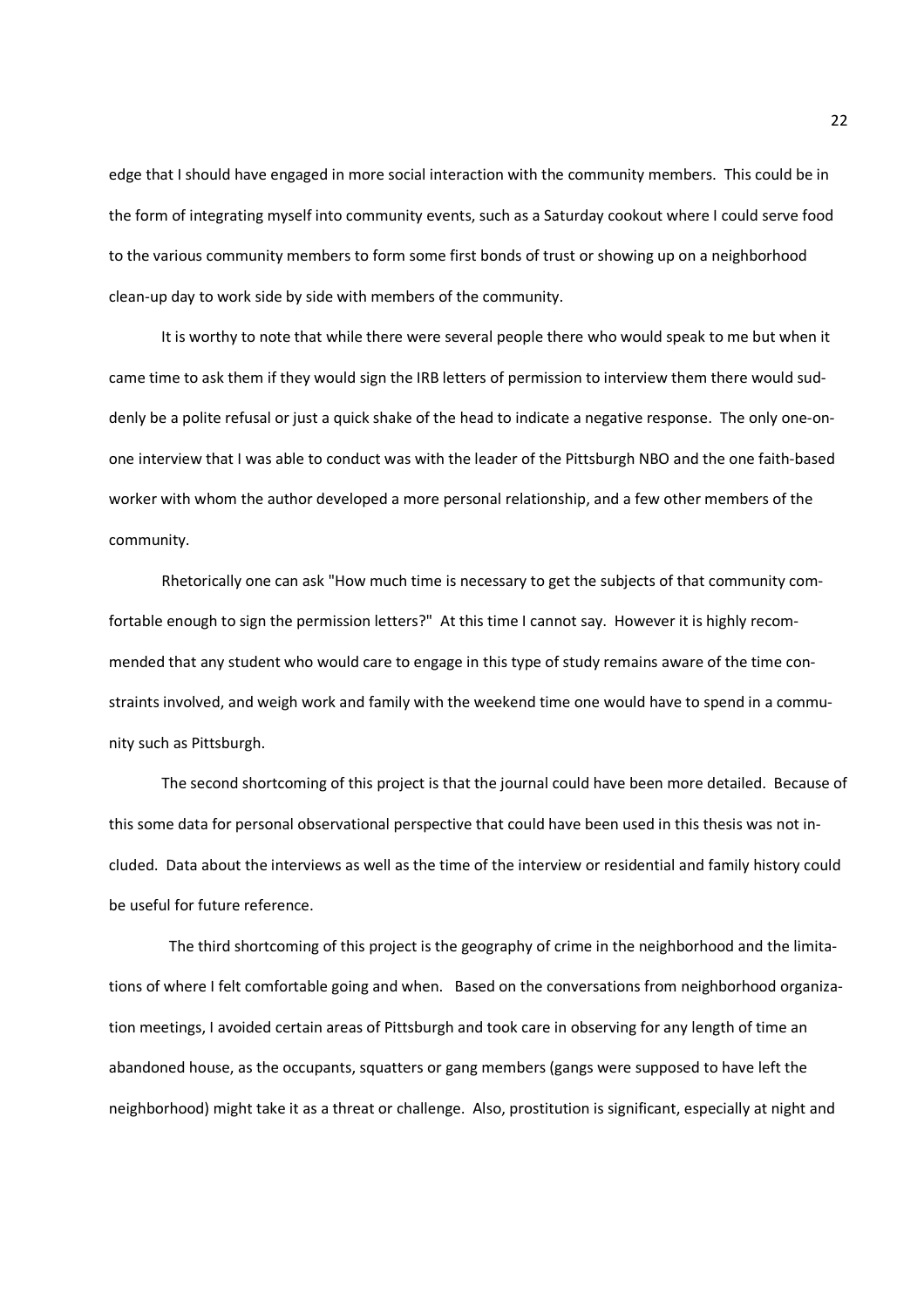on weekends beginning about two in the afternoon and continuing until six in the morning. I was advised to say away from streets that have heavy prostitution traffic on it as well as tour the neighborhood by car instead of walking unless there is an event that day where many residents participate. Given these conditions, I confronted certain limitations in developing relationships with residents of the neighborhood and instead used the meetings as a safe way to meet the people of Pittsburgh. Regardless of these limitations, I developed what I see as a clear understanding of different viewpoints expressed by both neighborhood residents and others who engage in the projects, programs, and policies that impact Pittsburgh.

### **4.3 Coding**

The interviews were transcribed verbatim which made close analysis of what was said by the subject easier to scrutinize on paper, as each statement was looked at for specific themes that referenced the research question. The themes pivoted around the perceptions of the participants' ideas about the potential for gentrification of the neighborhood and understandings of the various forces shaping the neighborhood's fate.

To catalog the various perceptions expressed by the participants a color scheme was devised to mark those same perceptions of all the participants. For example, the transcripts were combed through looking for any kind of feelings of distrust of city officials. Perceived distrust of city officials would get a dark blue color as it related to past city projects such as land being lost in neighborhoods for MARTA. If there was a perceived fear of loss, for example, through eminent domain (a different category of distrust) then a green color would mark that perception wherever it showed up in the transcripts. Thus using color to track for who had the same perceived fear throughout the transcripts and conversely who had the opposite perception of the same theme and track those individuals as well (using a different color) made it possible to form similar categories.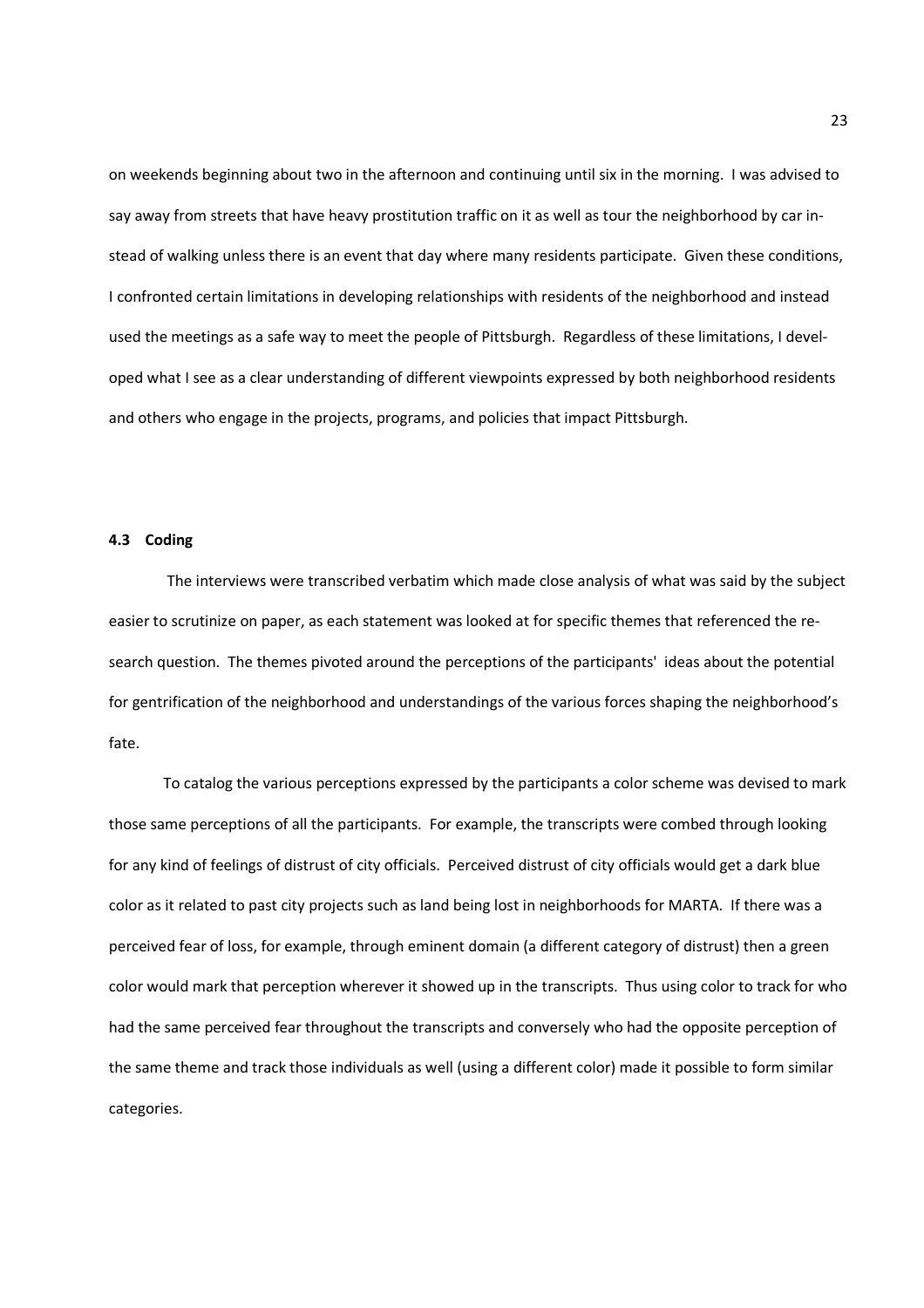The more the transcripts were combed through (four or five times) the more differing perceptions arose and the more colors or shades of colors arose until all relevant themes were found and categorized and grouped. The issues I identified include depressed home values in Pittsburgh; past and present uneven access to capital; lack of access to transportation; fear or distrust of city officials and/or developers; the role of the NBOs; past and present influence of gentrification; mortgage fraud (flipped homes) causing vacant homes further downgrading the neighborhood; the possibilities and pitfalls of the Beltline; and possible strategies, such as Community Land Trusts, to maintain affordability.

### **5 FINDINGS**

## **5.1 Perception of the risks of gentrification in the south side neighborhoods by both the residents of the south side and officials from City of Atlanta, Fulton County and NBO based groups.**

Quite simply, there are differing degrees of perception of the risk of gentrification by the people who were interviewed in this study. All the interviews could be basically put into two dichotomous groups of viewpoints. The two groups represented are the south-side residents (mainly Pittsburgh community residents) and their views on the varying risk aspects of gentrification as contrasted with the viewpoints of representatives from neighborhood-based organizations and from the city and county. The majority of these findings will be discussing both groups after briefly listing both sets of perceptions.

 The residents' (group 1) list of perceptions include such issues as follows; distrust of city officials (including officials from the Beltline)and thus loss of control over their neighborhoods; seeing neighborhood funding or aid organizations as tools for developers; fear of property loss through government action (including variations code violations and or eminent domain); flipped, vacant houses and squatters in their neighborhood; fear of the elderly dying without a will and or losing their homes to cheap offers by developers; concern by the group that city officials would condemn their property for future high-end development; per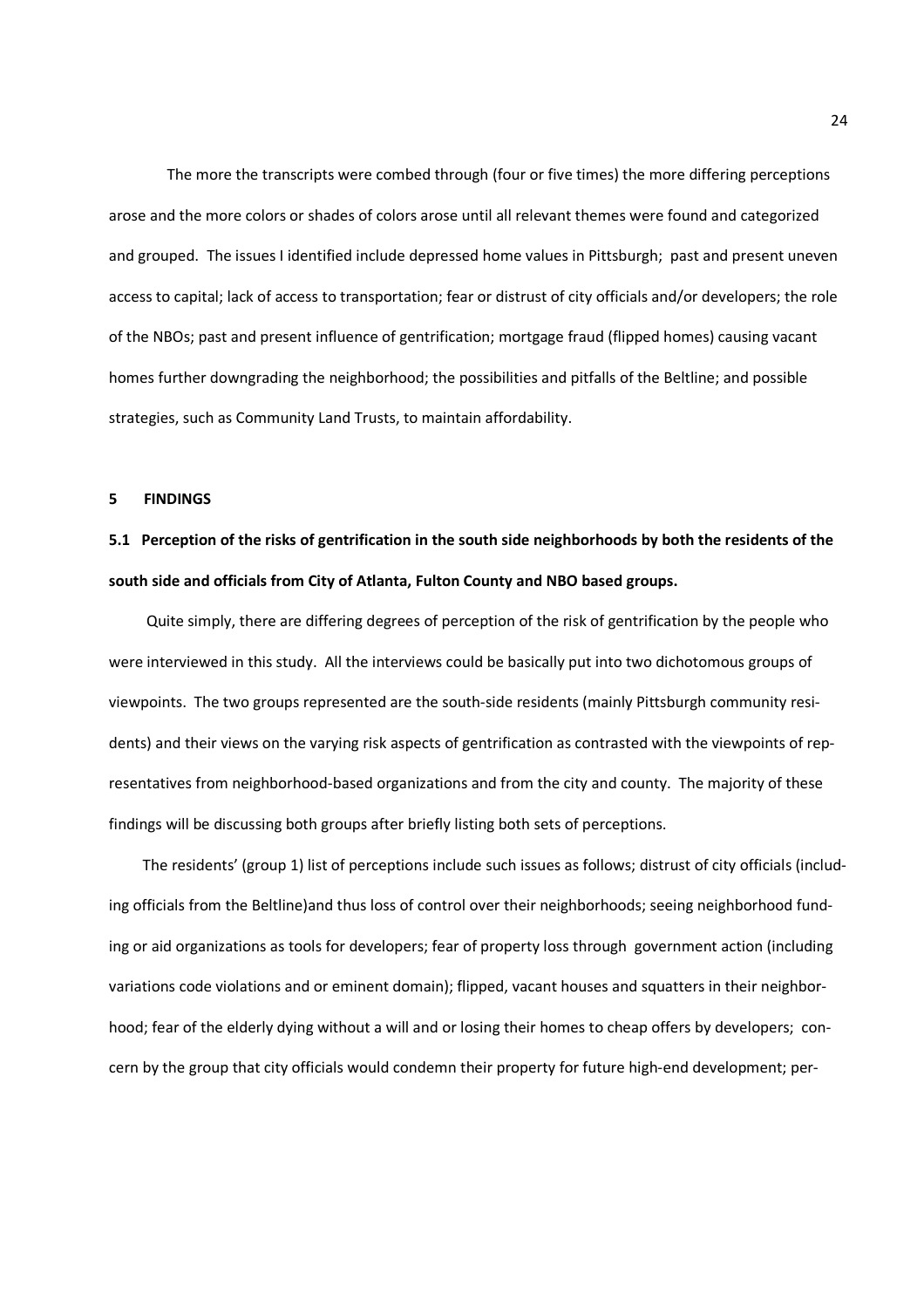ceived lack of access to capital to improve homes (redlining); gentrification based on race; and expressing skepticism at the Beltline's idea of affordable housing. Below, I elaborate on these perceptions.

 The list of perceptions expressed by officials of the neighborhood-based organizations, the City of Atlanta and Fulton County (group 2) were modified, less urgent, and more proactive towards the risks of gentrification. Perceptions include the general feeling that the immediate future of elderly residents of Pittsburgh (and residents of the south side in general) will not change because the threat of gentrification is not immediate, but years away; if gentrification occurs it would not be contiguous but in discrete areas on the south side; eminent domain is not a threat by the Beltline, because the Beltline is not a full government agency ; a general sense that Annie E. Casey is good for the south side; the belief that the Beltline will foster positive growth; confidence that community land trusts and land banks will be geared to affordable housing for working class people and be a good anti-gentrification policy; and the sentiment that the Beltline will provide affordable housing for area residents within the Beltline TAD.

### **5.2 Residents' Perceptions**

One element of group perception about the risk of gentrification was an expressed distrust of the city of Atlanta officials, including Beltline officials. This expressed distrust was about the developmental interaction dealings with residents on the south side with respect to MARTA, Atlanta's mass transit system, which was constructed in the 1960s and 1970s, as well as a perceived unfair treatment of south side residents with respect to a Beltline community art project involving sections of south side neighborhoods on either side of the Beltline right-of-way.

 The MARTA discussion centered on the past history of what MARTA did when it first started acquiring property on the south side. According to a few members of the group MARTA wanted a buffer around their tracks for future parking lots and the future transit station areas. So according to the interview participants, the city condemned everyone's property in the area of what was to be the transit stations or parking lots and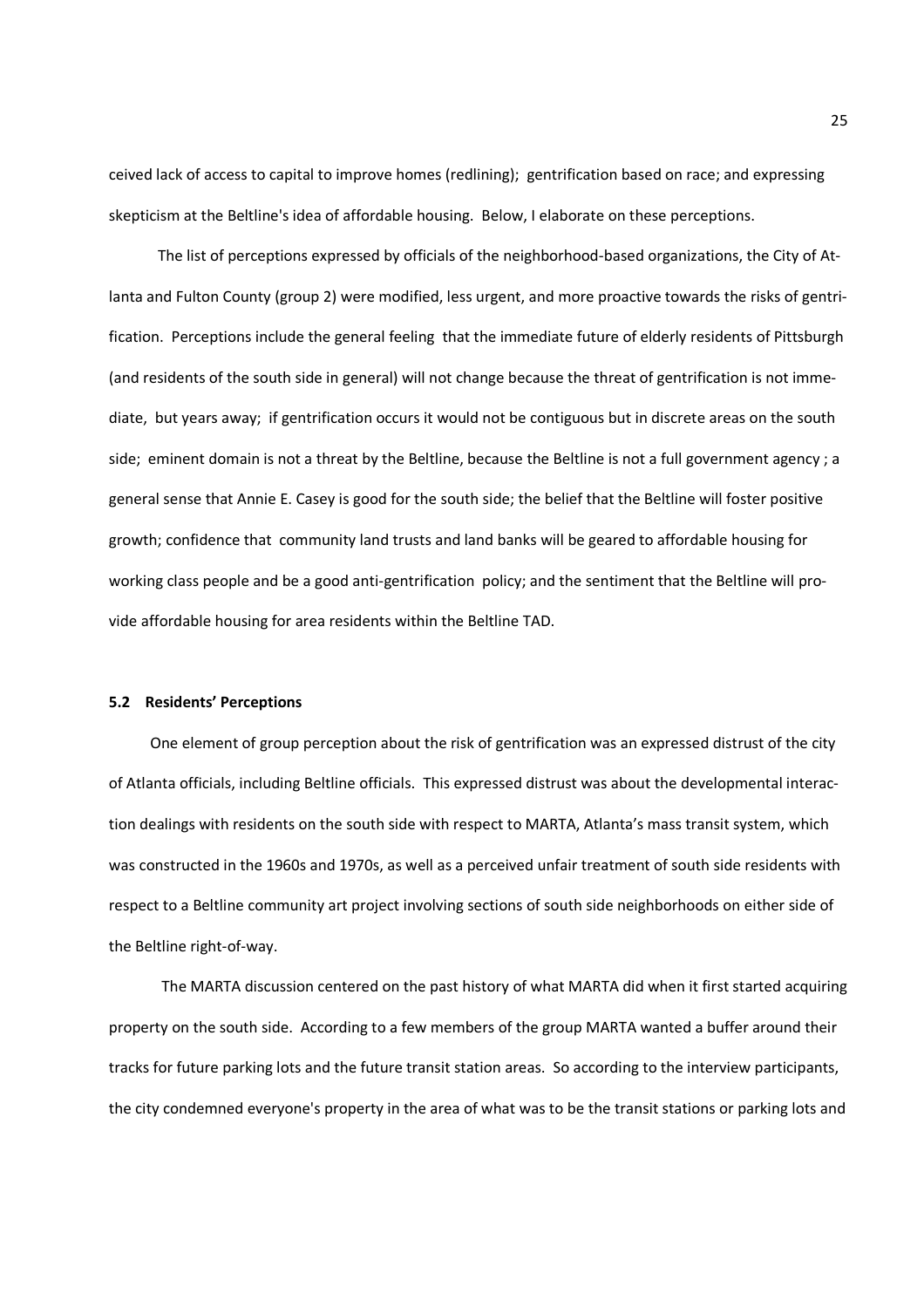just basically "took" the property for very little money. When this point was made in one of the focus groups, another participant offered the strong opinion that the Beltline people "will do the same thing" so they can create a buffer zone near the future Beltline rail and transit areas. After one participant expressed his opinion, the whole group nodded in agreement on this projected possibility for the Beltline.

 The incident of the art project mentioned by the interviewees further engendered a sense distrust of the motives of the city officials when as reported the Beltline erected a "monstrosity over near Murphy Street," as one interviewee put it. According to her input, the art work was so hideous that the whole area campaigned against it and finally the Beltline officials took it down. In addition, the community felt insulted that the Beltline did not listen to the neighborhood's wishes about what would be considered good art. To add further distrust of the city officials and insult to injury, the residents in the south side knew about a more successful art project near the DeKalb Avenue area, on the northeast side of the city, which looked better to them and which had a lot of local input. This contrast between a more prosperous northeast side versus a poorer south side made it clear in their minds that their area was deemed of less value as well as having a perceived loss of local control over what happens in their neighborhood by people with power.

 The next perception category from the residents was a seeming distrust of aid or funding organizations (except local NBO within the neighborhood) from outside the community. At the second focus group even though they did not come right out and express it directly, the participants lumped the Annie E. Casey Foundation with the Beltline as two forces buying up property—not for the neighborhood of Pittsburgh but for developmental use by the Beltline. On participant mentioned that four homes were just acquired by these same two agencies in recent months. One particular resident, who lived many years within the community of Pittsburgh condemned all aid-based organizations as either fraudulent or in partnership with the Beltline and not having the community's best interest at heart. His perception was that Annie E. Casey (the largest funding agency involved on the south side) was in secret partnership with the local NBO in acquiring property within the neighborhood of Pittsburgh for developmental use only to attract people with better incomes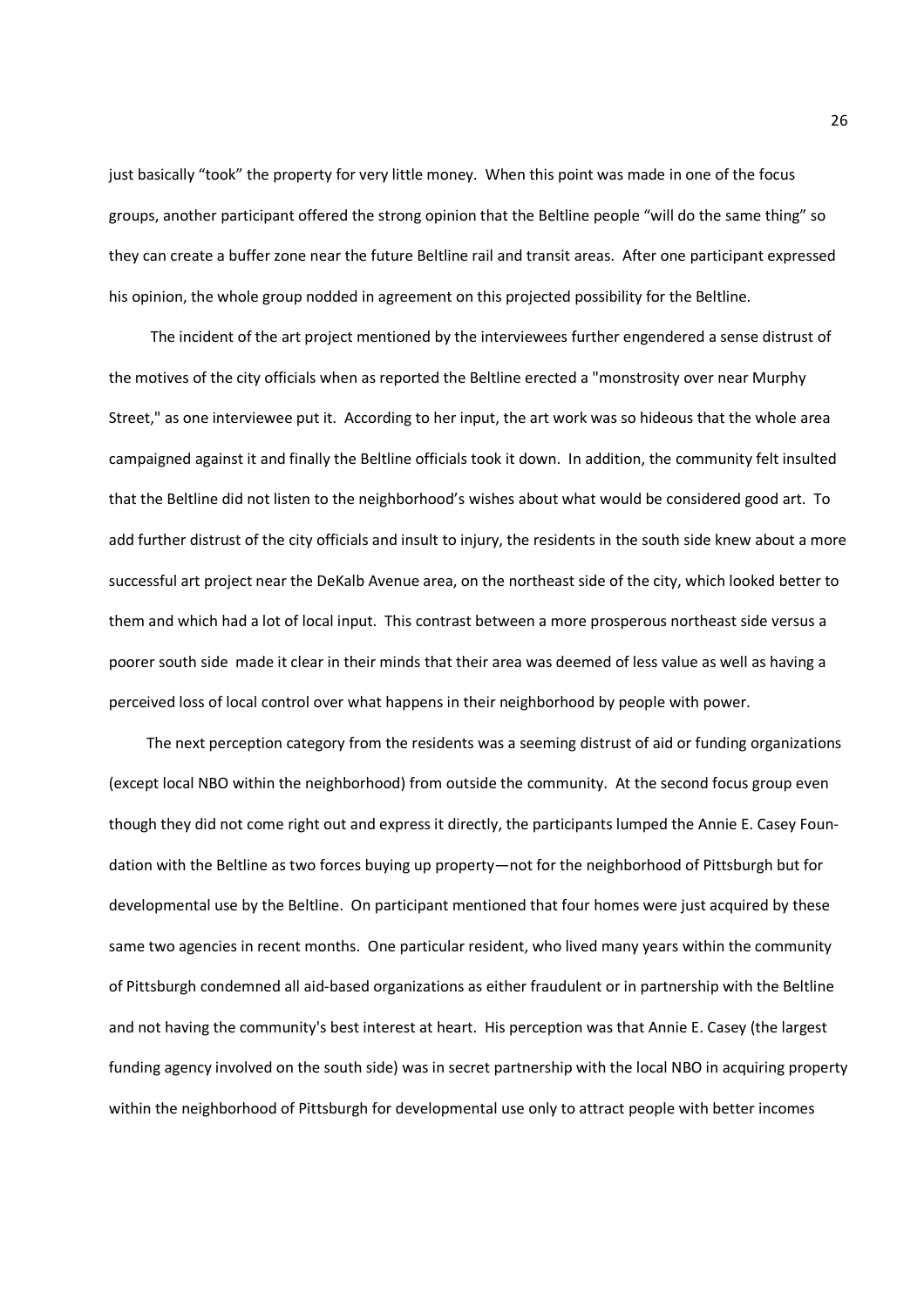than the working class residents. This long-term resident also seemed (in his mind) to connect the leader of the local neighborhood organization with Annie E. Casey and "backroom deals." He further mentioned that the head of the local neighborhood agency was being funded by Annie E. Casey to control the neighborhood. He was convinced that the Beltline and Annie E Casey were "out to use" the south end of the Pittsburgh community where the Beltline tracts would be "for an upper-end, multi-use development in which the rest of the neighborhood would be economically locked out." John (pseudonym) offered no proof to back up his claims. He did mention that in 2007 and 2008 Annie E. Casey wanted to involve the neighborhood in a "world design contest" to depict what the south end of the neighborhood would look like. According to John, however, Annie E. Casey withdrew the contest and did not inform the residents of Pittsburgh. This action seemed to alienate even further the community of Pittsburgh from that major philanthropic organization.

 The fear of property being taken by the city for future development was prevalent throughout both focus groups. The methods perceived by these groups were two fold. The first method the government (City of Atlanta) would use to take their homes was through some sort of code violations. While the second method the residents feared was the use of eminent domain to "grab property" from the homeowner to be used by the government.

 The idea of the government, particularly the City of Atlanta, would produce some fake housing or other code violation to "grab" houses for one of its projects is very real in the minds of many residents. Some examples of this happening were brought out in the second focus group. The subject among the interviews drifted to past development projects in the south side neighborhoods. One such project was the Georgia Dome in the west-side Atlanta neighborhood of Vine city. The City of Atlanta, according to some members of the focus group, forced people out of their homes by claiming they owed back taxes or back dated water bills on their property.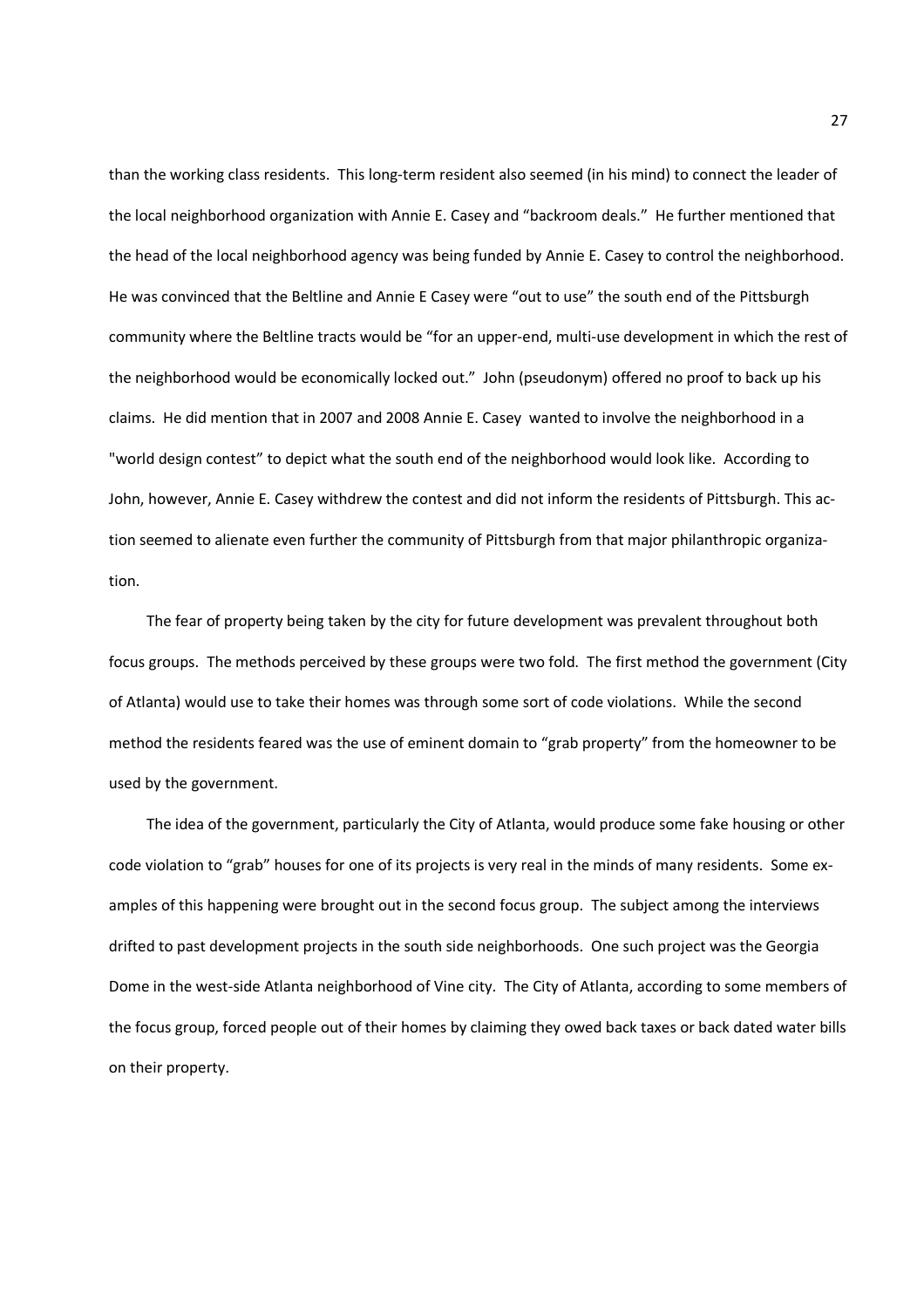Eminent domain seemed to draw the most contention from the group discussions. Emotions ran very high when the subject came up. One member was so sure that her house, which was very close to where the centerline of the Beltline track would be (a map was shown to the group where the Beltline track would run) she shouted out "My house!, my house!...my house!"

 The feelings in the group concerning eminent domain ran the gamut from a few muttering that the city probably would not "grab any property" just yet to one person comparing the inevitability power of eminent domain to an unstoppable freight train. Another participant pointed out that the power of eminent domain could not be used for a private company. Yet a third person in the focus group pointed out that the city used eminent domain to obtain for an expensive development at North side Drive and Magnolia Street. While yet someone else in the group said eminent domain was used at the behest of then Southern Railway in conjunction with the city to make a park for the people but the plan ended up calling for the removal of many homes in the process.

 The perceived concern of people coming into the neighborhoods and flipping houses (Grantham and Donsky, AJC, 2010) (flipping a house is where a dishonest appraiser would team up with a dishonest buyer and or developer and inflate the price of the house to obtain a large loan from the bank. Then after getting the loan they would take the money and leave the area leaving the house vacant) was very real in the minds of the residents as well as John in Pittsburgh.<sup>10</sup> The direct connection with flipped homes and the later onslaught of vacancy was made in the first focus group by an elderly resident who had been in construction for many years. The man alluded to flipped houses bought up before the Olympics back in mid-nineties by a single wealthy developer who then flipped those same houses (~3,000) which all became vacant, according to the interview participant.

 The frustration felt by the Pittsburgh community about the massive vacancy was expressed in the first focus group when one of the members of the group mentioned the problem of squatters moving in those

 $\overline{\phantom{0}}$ 

 $^{10}$  Appendix E: Map of All Vacant Property Shown In Pittsburgh as of December 2010.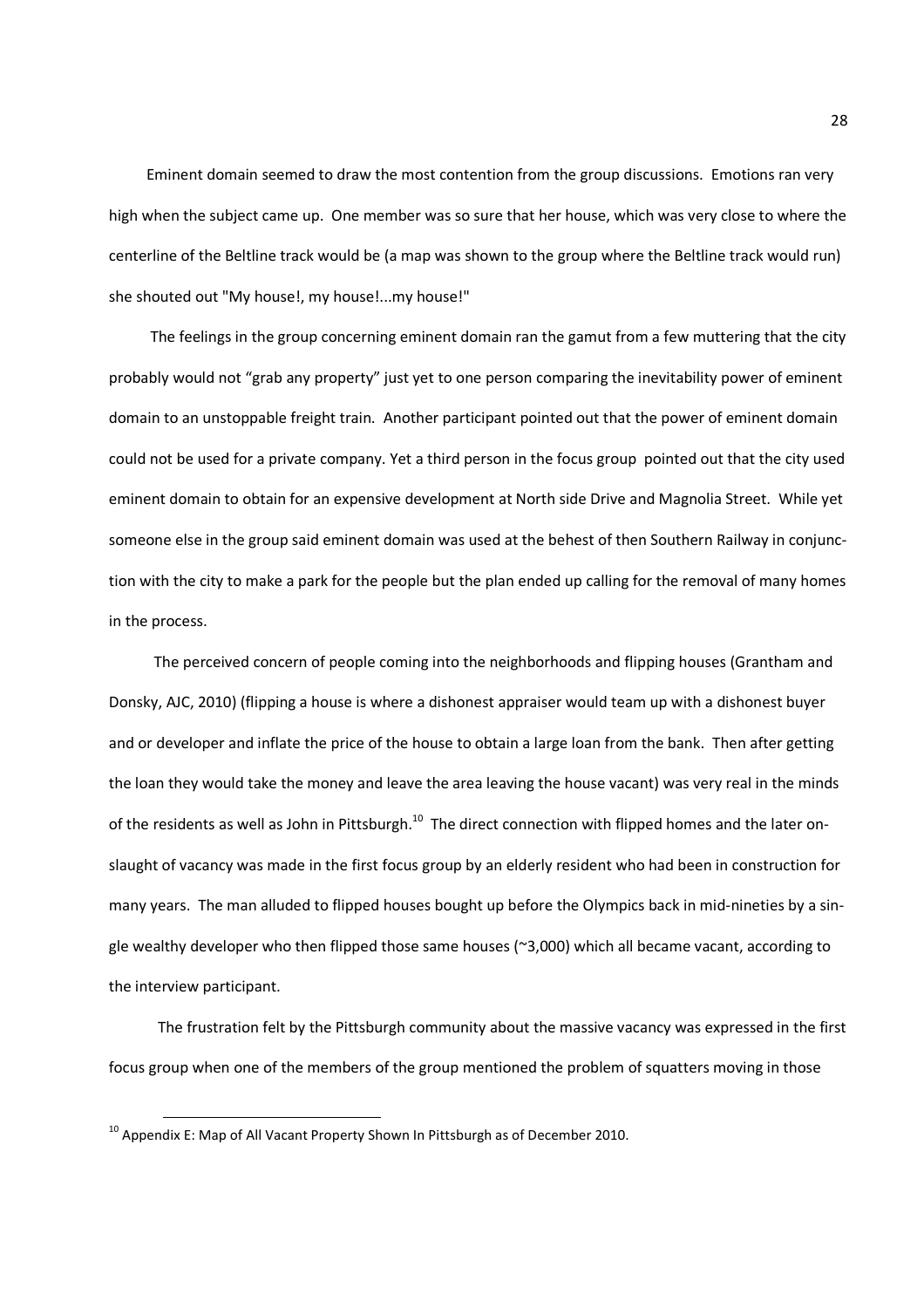vacant flipped homes and letting those homes fall apart. Everyone wanted to do something about it but just did not know what to do. To add more frustration to the group that same community member mentioned that many absentee land lords of Pittsburgh, in the hopes of making a big return on their properties, have let their properties go to ruin and have contributed to the vacancy problem as well. These same land lords do not realize (according to that member) that any great return on neighborhood-Beltline related property is many years away. In referring to those same speculators who year after year let their vacant properties rot, he summed up everyone's feelings when he said "The future is killing us now."

 The insight into the flipping houses problem was illustrated clearly by the interview with John, where he felt that there was a conspiracy among various actors involved in acquiring property for illegal gain. To him the vacant house issue is the most pressing problem that is degrading the community. His basis of understanding of the community in regards to massive vacancies leading to massive devaluation is that the community is too deflated for gentrification. In other words he states that the "gentrifiers don't want it," meaning that the developers would not want any property in Pittsburgh because of its extremely low value. To John Pittsburgh was too decimated to be gentrified. However he did feel that the cause of the phenomena of flipped homes was a conspiracy by developers, appraisers, and crooked bankers.

 An interesting point made by John was that he equated many of the gentrifiers with developers and buyers who built and borrowed on expensive homes then turned around and flipped them. Part of the problem of gentrification was (in his mind) the way the banks would allow these high loans in depressed areas. He felt that the banks did not care whether or not these loans" were any good, because they were just going to package all those loans up and ship them off to Fannie Mae." John meant that the local banks did not care about dishonest buyers and builders due to the fact that Fannie Mae would absorb the financial loss rather than the bank.

 There was a pervasive sense of fear among the residents interviewed that involved elderly parents basically selling their homes at undervalued prices to unscrupulous developers, who would in turn build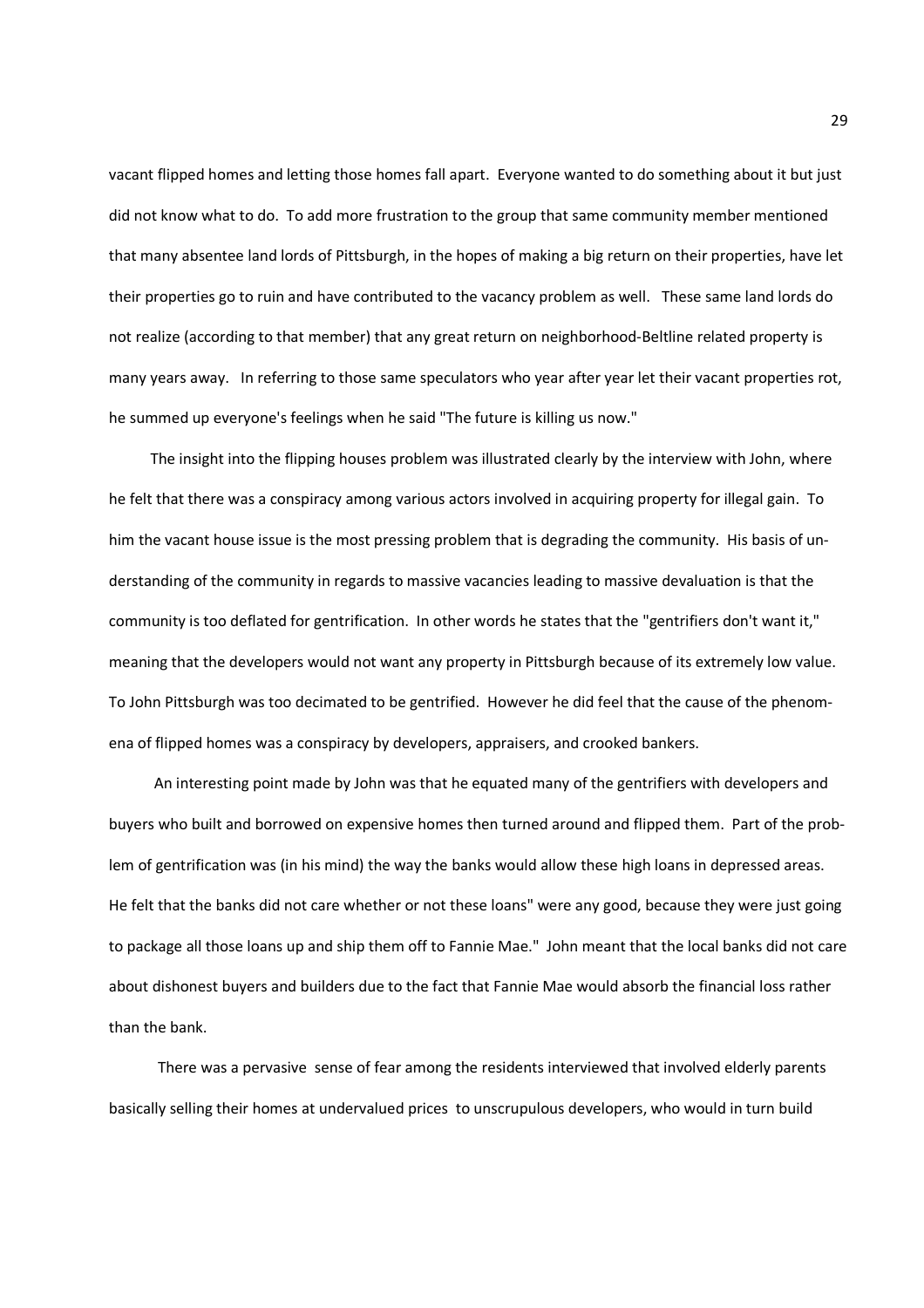more expensive homes or rental units than people in the neighborhood can afford. One member of the focus group mentioned "The reason the elderly are selling so cheap is the fact that many of these homes in the Pittsburgh community have lead and asbestos in them, which causes problems for the elderly to have the capital to repair them as well as remove the lead paint and asbestos." The elderly get scared and frustrated, according to the participant, and just sell their homes to anyone who offers any kind of price for them to get out from under a massive repair bill they could not afford.

 The action of parents and grandparents selling their homes for very little money in the Pittsburgh community causes their grown children a lot of stress and anxiety. Thus they (the children) know and understand that the buyer will someday in the future take that same house, which was bought from the parents for very little money, tear it down and then take the property and re-develop it. Thus the new buyer increases the property's value well above the price that the developer originally bought it.

 A Peoplestown resident at the focus group brought up an interesting point about gentrification happening based on developers coming in the neighborhood and buying up homes. She said had it not been for the economic downfall that happened back in 2007 and 2008, Pittsburgh and other south side neighborhoods would have already been gentrified and all the people of the neighborhood would have been forced to move out or be displaced. She based this on the fact that gentrification was already occurring in the neighborhood in the form of developers buying homes (in 2006 and 2007) and turning them into expensive residences until the subprime home loan debacle reverberated through the city.

 Another perception by the south side residents was of race being a factor in access to capital as well as race being a general factor in gentrification itself. This resident said (as everybody in the room nodded their head in agreement) that a black resident on the south side could not go into a bank and get a conventional loan from a major bank, such as Wachovia: "The major bank would tell them that they could only qualify for a loan through a subsidiary. This subsidiary would then charge them a much higher interest rate than a normal loan for non south side resident (whites) or not deal with them at all as in the case of many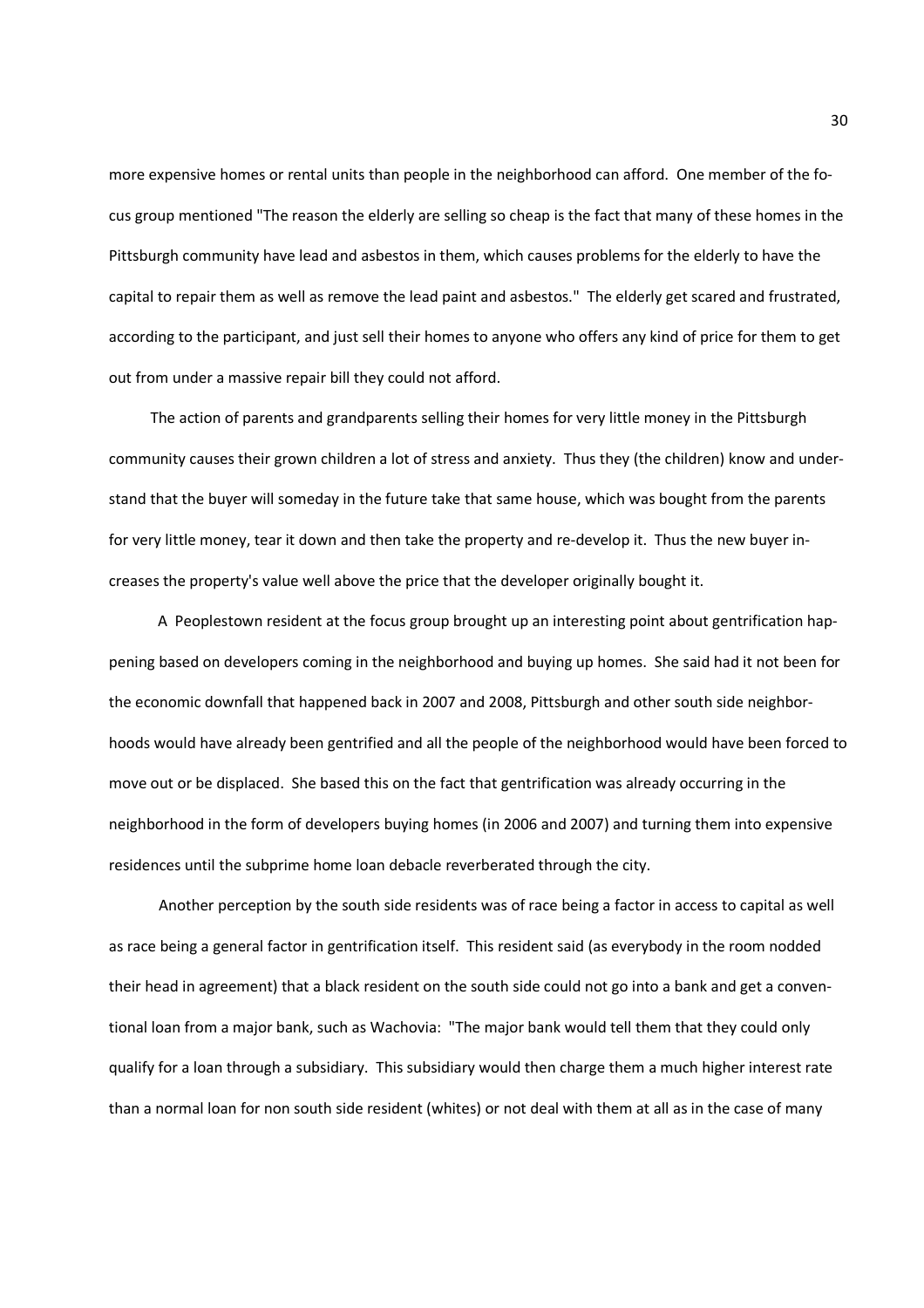elderly south side residences, which have a lot of lead and asbestos in their homes and cannot borrow the money to fix it."

 Race as a direct part of gentrification is evident by some of the points participants brought up at the focus group meetings. The term disenfranchisement of African Americans came up where one member said she had been to a meeting for minorities called "Georgia Stand Up." At that meeting she said that a Federal economist, who was the speaker that day, said by 2010 blacks would be transitioned out of all American cities. In her observation, this was and is happening through the massive shut down of all subsidized housing in cities such as Atlanta, Chicago, and Detroit. Several people in the room commented further about all the housing projects that had been torn down, such as Grady Homes and Anton Graves, and all the residents have been displaced to Clayton County, according to the research participants. Once in Clayton County, they said, the bus service was stopped so that the displaced African Americans could not get back into the city. The feeling and agreement then among the group was that gentrification was a policy by the government to move blacks out of the city.

 The perception of gentrification as a result of racial policy by whites in the city towards south side black residents was brought up by another group member when he mentioned that at one time the Lakewood area on the south side of town was all white back in the mid-sixties and then blacks moved in late sixties and seventies. He suggested that by the first decade of the 2000s whites want back in and that the city will do whatever it takes to get the whites back to gentrify the Lakewood area. This was followed by a general murmuring and nodding of heads by the crowd.

 In the second focus group the topic of the Beltline providing affordable housing for the residents came up several times during the meeting, eliciting some skeptical reactions from some of the research participants. One young woman commented that she would like one of those affordable units that the Beltline project will build but doubted she could afford one. The stronger comment came at the end of the meeting when one of the community leaders at the meeting said that in essence what the Beltline calls affordable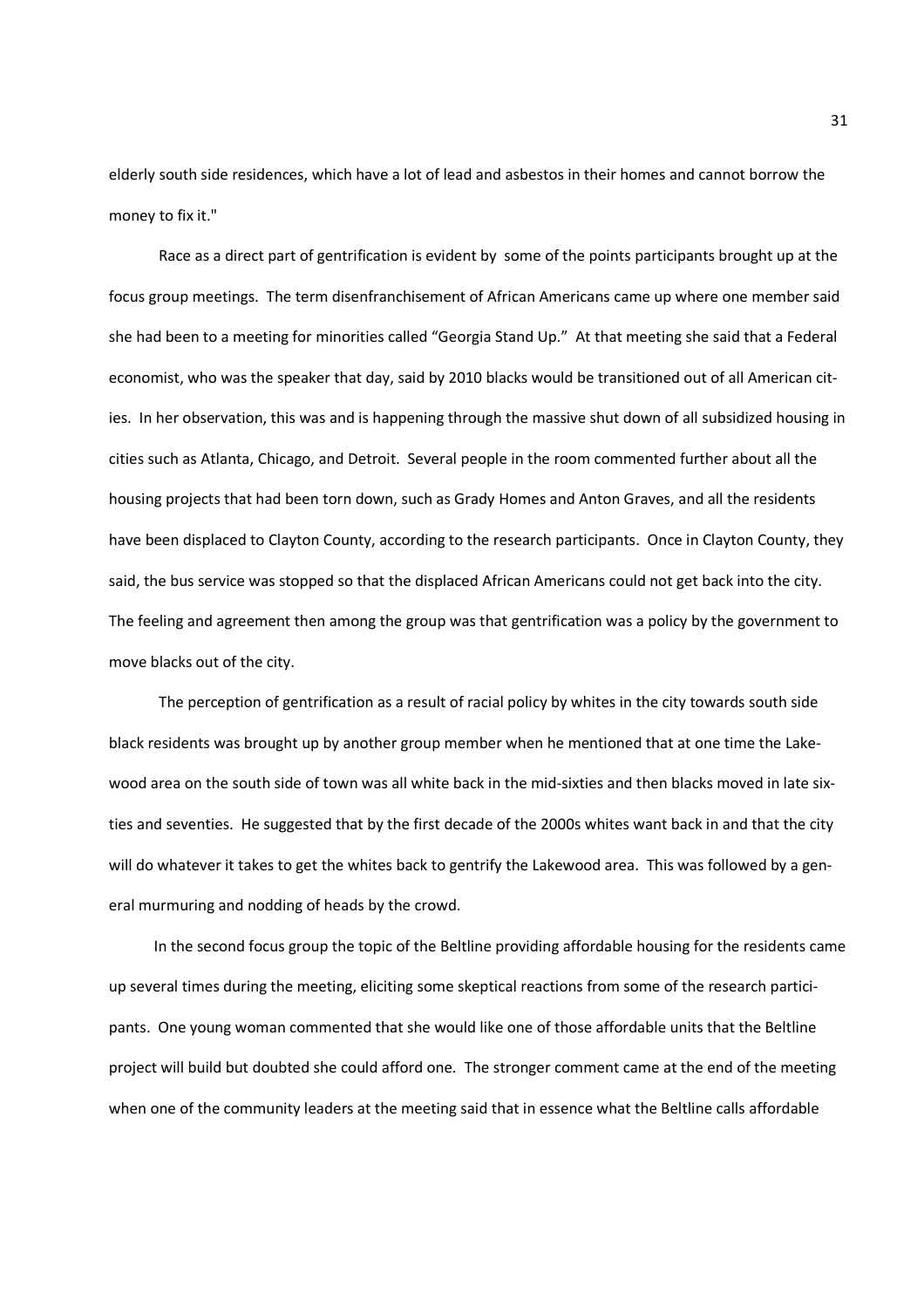housing at \$250,000 is out of reach for the people of the south side, where seventy percent of households make about \$25,000 or less(www.georgiaconservancy.org).

 The perceptions of residents clearly vary in terms of how they understand the current threat of gentrification and how they understand the policies in place to address it. Their main concerns are abandoned homes and they express a distrust of the city and other organizations to address the growing problem. Gentrification for them is, on the whole, part of a larger process where investment decisions are generally out of their control, from the willingness of banks to loan money to African Americans to the propensity of developers and landlords to leave properties vacant while waiting for the Beltline to transform the neighborhood. Other actors, whose efforts could potentially impact Pittsburgh, have different kinds of concerns.

#### **5.3 Perceptions from city, county and neighborhood-based organization officials**

For some officials, there is very little threat of gentrification occurring in Pittsburgh any time soon. The opinion of the first county appraiser who was interviewed on the subject felt that gentrification has slowed down even in the "good" areas of Atlanta at this time. Therefore in his opinion the gentrification process is slowed down or not happening at all, especially in the low-value areas of Pittsburgh and other neighboring areas of the south side. Over all the same appraiser thinks that the depressed real estate market is a universal root cause for flat growth in housing markets due to depressed values everywhere, especially on the south side. Also he does not see the Beltline really going forward in general due to lack of tax money from the depressed housing market. The loss of grant funding, in his mind, is the dearth of tax revenues upon which all local governments are based. So he does not see gentrification happening any time in the near future as tax revenues, he projects, will be low for some years to come.

 The next county official interviewed felt that gentrification was years away in the future on the south side. However depressed as these areas are there have been people, he said who have come in and bought housing units up in certain sections of West End and West View, but not in the Pittsburgh area. He felt this was a positive step in the right direction for development on the south side. Instead of the word gentrifica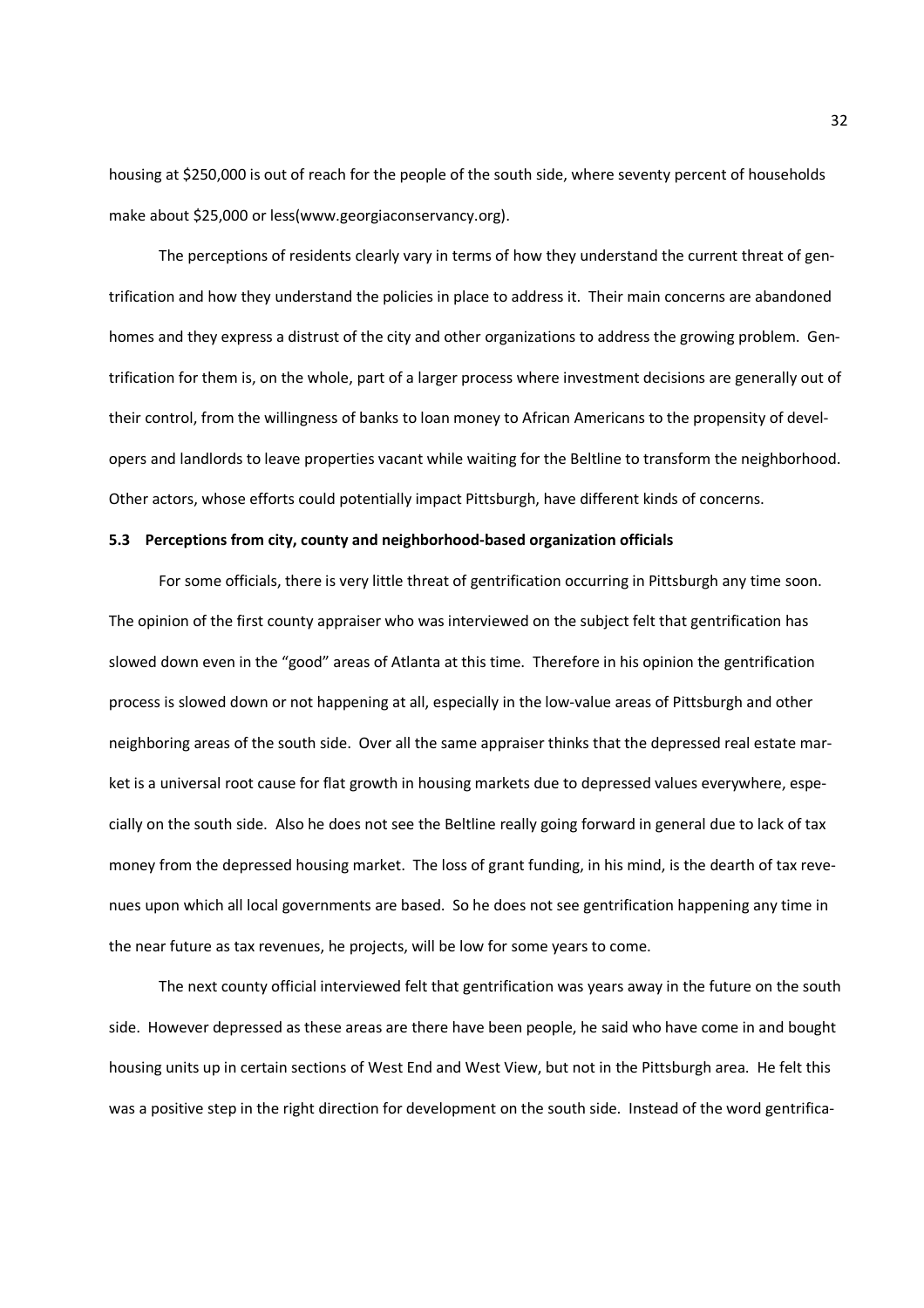tion as applied to the soon to be renovated areas he used the word "catalysts for something better." So without coming out and saying it he is expressing that some gentrification is already taking place on the south side. That said, this official also feels that development will not happen on the south side until the Beltline and the City of Atlanta acquire "stimulus" capital from the general investing public, and in his opinion, that stimulus is a long time off.

 "Spatial disinvestment" is how the Beltline official sees the area of the south side. Her remedy is the build up of the Beltline as soon as possible (she was pointing to the Beltline right-of-way in the transit map of the Beltline running through Pittsburgh).<sup>11</sup> She also expressed the thought that transit station development would be the key to bring in more dollars through private investment because once the stations along the Beltline were being used by the public that use would attract more investment. She did not, however, offer a timeline for when that might take place. As to the risk of gentrification to the south side and Pittsburgh in particular she felt that gentrification would occur in the future but it would not affect many people in the neighborhood.

 The NBO official from Mechanicsville is one who perceives that the threat of immediate gentrification happening on the south-side is very low due to extremely low home values. The values, he said, especially in Pittsburgh, are the lowest since the Civil War.<sup>12</sup> He also believes that the rate of occupancy is so low as well that the population in the Pittsburgh community would have to double before that neighborhood could "make a comeback." He then felt that it would be around 2020 before Pittsburgh home values would be on the rise enough to say that the neighborhood is making a substantial recovery.

 The perception of the Pittsburgh NBO chairman about the future of gentrification, however, differs from the other interpretations previously mentioned. Tom (pseudonym) was concerned with the possibility of gentrification coming to Pittsburgh, but he felt that if his organization was proactive enough they could

l

 $11$  Appendix C Area of Future Transit Influence of Beltline Running Through Pittsburgh

<sup>&</sup>lt;sup>12</sup> This was also mentioned in Franklin M. Garrett's book entitled "Atlanta Environs-A Chronicle of its People and Events---1954, but no value dollar amount was given. PCIA also mentions it on their web page as well without a specific dollar amount.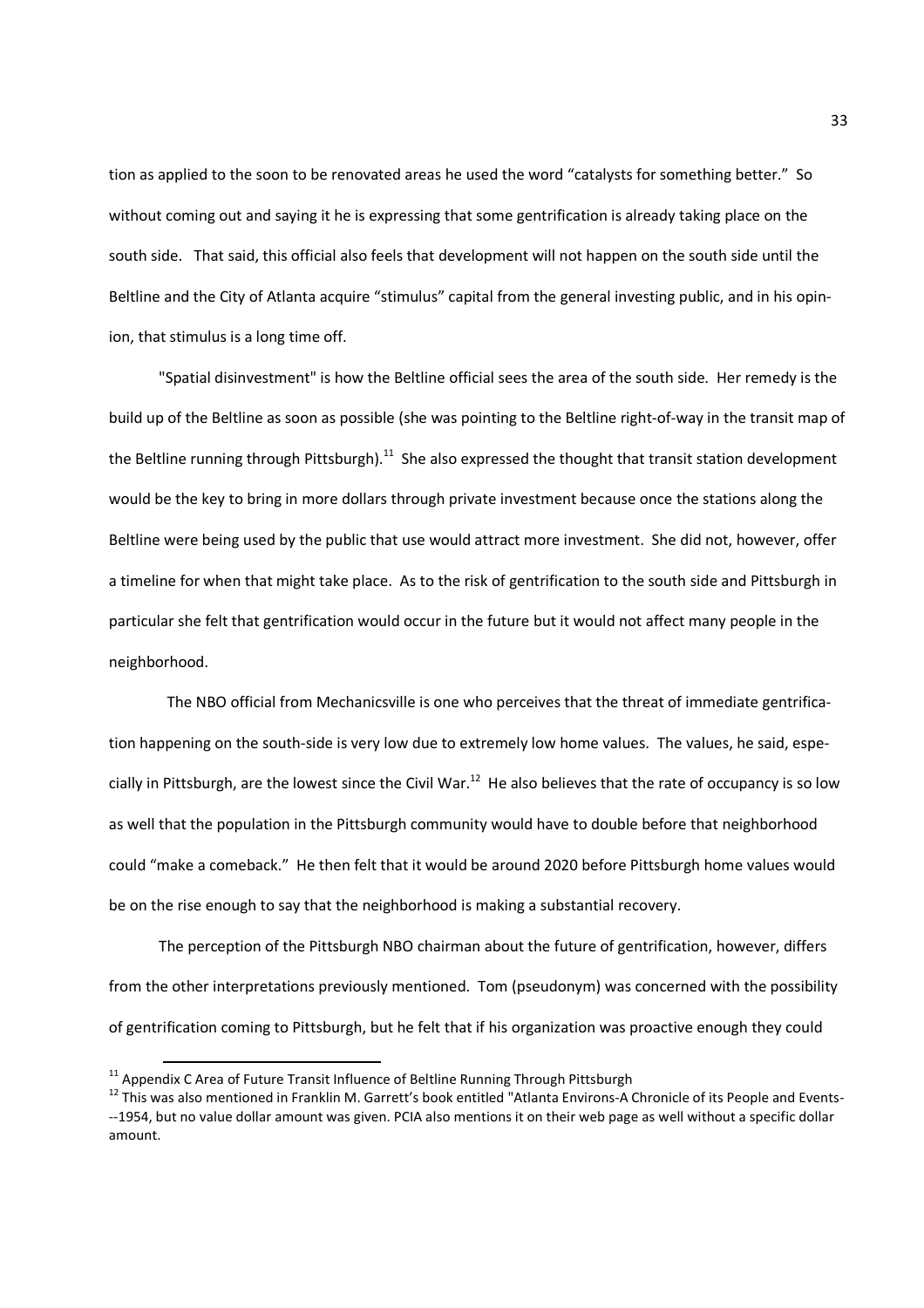assuage the effects of gentrification with the help of Annie E. Casey Foundation. His answer was one quick word "Definitely" when asked if gentrification is coming with the Beltline. But he suddenly turned his answer into positive statements about what his organization is doing to immediately enhance the lives of its residents. His brief concept of any threat to the residents melted away into a description of the positive work that his organization is doing for the neighborhood.

 Tom's remedy for the present and future of Pittsburgh is to meet the challenge of affordable housing along with connectivity issues of transportation, which is discussed further in another section. Tom feels the highest danger of gentrification coming to Pittsburgh comes in the form lack of resident education on the true value or potential value of their homes. He feels that lack of education on their home values and not really knowing how truly valuable their homes would be in the future would cause them to panic and basically displace themselves by selling far below market to incoming buyers.

 Two other Fulton County officials interviewed geared their impressions of future gentrification towards their prediction that the general population will start moving back into the city from the suburbs and be looking for jobs and affordable housing to meet their needs. This action, in their minds, will start gentrification very soon. The idea of being located within minutes from I-75 and I-85 as well as I-20, and being five minutes from downtown or only a bike ride away from a transit stop will prove irresistible to the younger generations, who are accustomed to smaller living spaces, according to the two officials.

 One Fulton County official felt that gentrification will occur first in areas of higher value versus areas of low value. These areas of value will not be in predefined borders, but these areas are based on speculated property values and how well the areas of higher value homes have held up over the years. He also made an interesting observation that the elderly represent stability and that would make them attractive neighbors in an unstable environment such as Pittsburgh.

 The non Pittsburgh NBO representative, who based his views of discrete areas of gentrification on past values going back decades, said that these values would carry over time and would reflect those same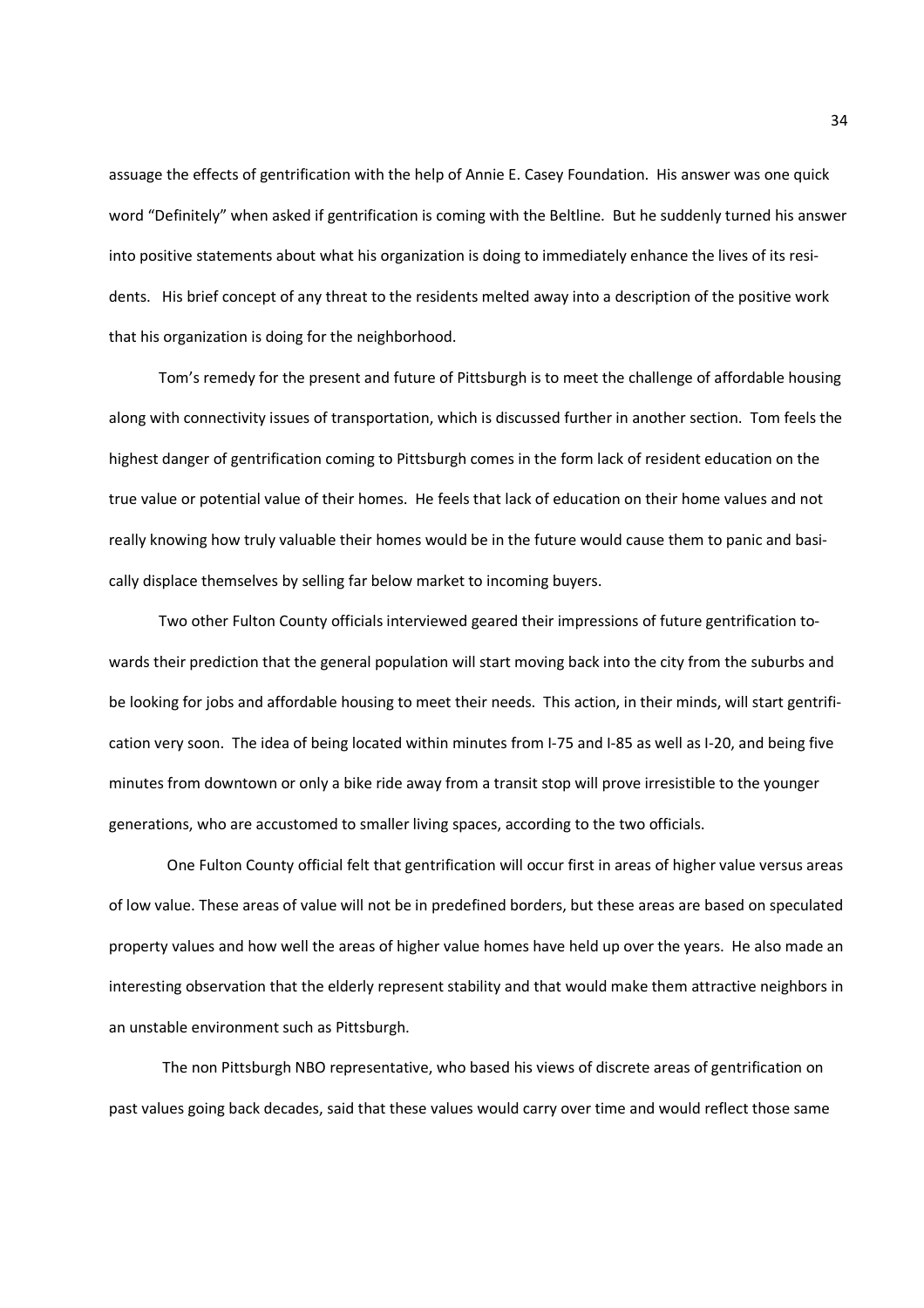values today. According to Jim (pseudonym) there were many neighborhoods in the past that were white and built well enough to "withstand the test of time". These same formerly white neighborhoods would still be desirable enough to attract potential investors today. The neighborhood specifically designed for blacks was Pittsburgh and not built up to the standards of the white neighborhoods. The examples of comparison mentioned by Jim were Pittsburgh, Adair Park, and Peoplestown, which sit side by side on the south side of downtown Atlanta. In the first example Jim mentions Pittsburgh and why it was created. Pittsburgh unlike Adair Park was created specifically for black people. More specifically than that these neighborhoods were created for the black workers of the then Southern Railway. Also these "shot gun" houses, as they came to be called were built so these workers could at least have very basic living conditions and serve the railway. Jim said these Pittsburgh homes were also not built for home ownership, but for low income workers to exist. In other words this was a minimalist neighborhood by design. Adair Park homes, on the other hand, were built better and larger and specifically for white ownership. The housing stock historically was brick and the owners of those houses were middle and working class white, and the homes have held up better. Peoplestown also was built for whites, specifically upper middle class whites. Peoplestown had wider streets and a general open layout of the neighborhood versus the small and cramped feeling of Pittsburgh. Jim said that the "redevelopment energy" will go for the better neighborhoods such as Adair Park and Peoplestown first before it "hits" Pittsburgh. Jim said that the home values are so low currently that nothing will happen for some years to come. However he mentioned that when people in Atlanta want to live in the south side neighborhoods such as Adair Park and Peoplestown then both Peoplestown and Adair Park will experience gentrification first, whereas Pittsburgh probably would not.

 The issue of eminent domain was discussed in much different terms by city officials than by the residents. For example, the Beltline official said that the city would not use eminent domain for the Beltline. Her answer was strong, positive and emphatic when she said "It's not going to happen!" She went on in a very reassuring way that the Beltline will only use the existing abandoned rail road corridor in the south side area,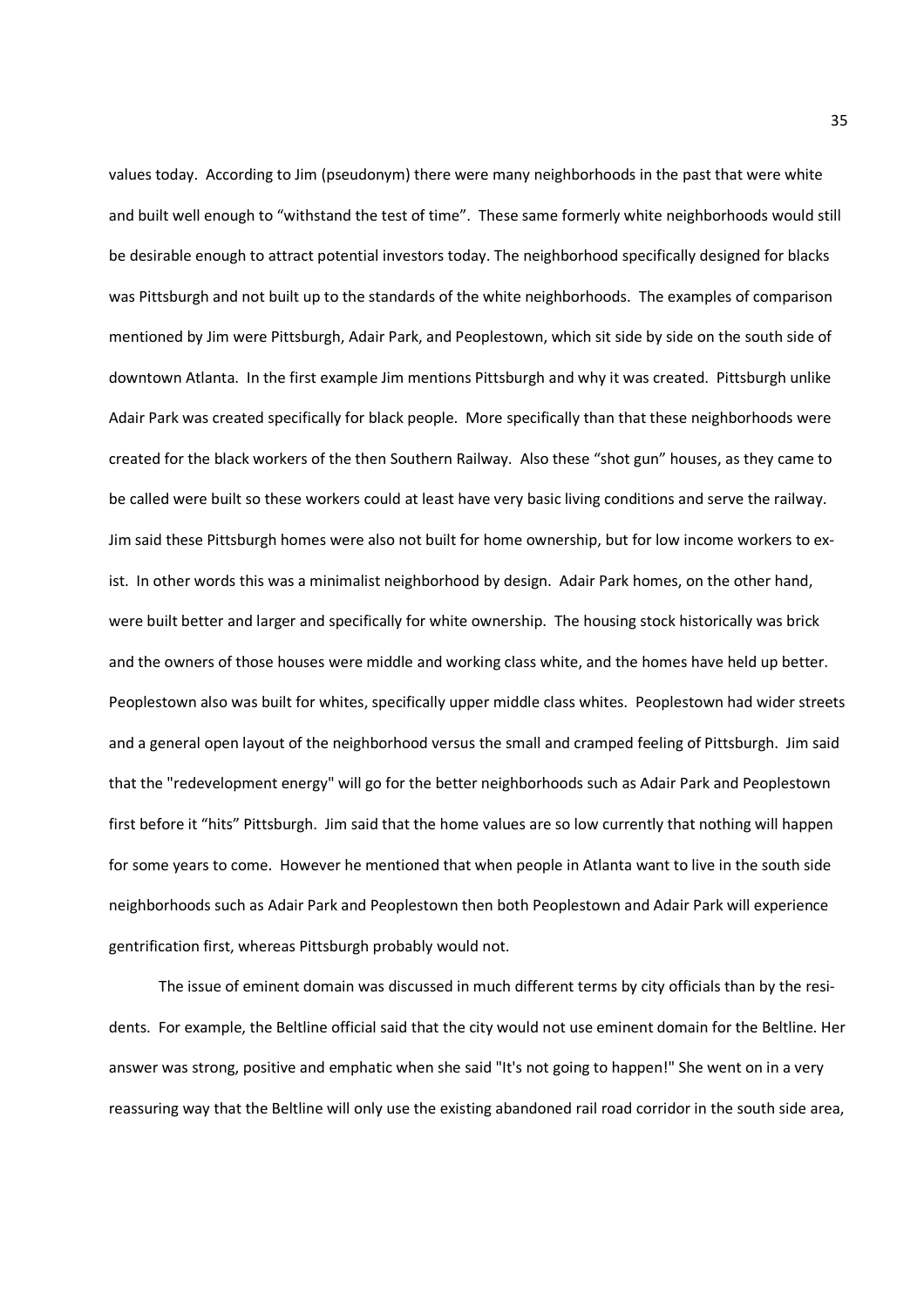and that the Beltline is not planning to go outside of that area. This feeling was corroborated by Tom, the Pittsburgh NBO chairman when he said that the city of Atlanta has the eminent domain rights but currently does not use eminent domain because the state of Georgia passed a law that states municipalities that use eminent domain can only be used for public use. So the Beltline, a quasi-governmental agency, cannot invoke the power of eminent domain. Eminent domain can only be used for a park or a library and not for an enterprise that makes money for that municipality, as in the case of the Beltline. Tom felt then that eminent domain would not be used in Pittsburgh. However a Fulton County official interviewed expressed his opinion that the use of eminent domain, regardless of any existing state laws is not so clear an issue. He used the example of a north Georgia municipality back in the late eighties that wanted a large brewery to be built on the land that the brewery found to be perfect fit for their plant. The only problem, according to the official, was that the farmer who owned the land did not want to give up the land for a brewery. So the city that wanted those tax dollars and jobs from that brewery threatened to condemn the man's property and take his property by force if he did not sell. The result was that the man did eventually sell his property. So the conclusion was, although the official did not come out and say it, if the city of Atlanta wanted any property (for the Beltline) it could acquire the land to use for the Beltline.

 The opinion from the officials interviewed was that if gentrification came to the south side it would first affect those residents who that rent their homes and apartments. The first to talk about his views on this subject was Jim, the non-Pittsburgh NBO official. Jim felt strongly, and was very definite in the way he answered, that renters on the south side would be the first hit once gentrification started. Renters in Pittsburgh, according to Jim, are probably living from paycheck to paycheck. Then if investors came in and bought houses for rental property, then the first thing they would do to get a return on their investment property is increase their rent. Jim then feels that the first portion of the south side population that would eventually be displaced would be the renters before it would happen to the home owner side. He makes the point that if you are a renter and you are barely hanging on now and someone comes in and even "increases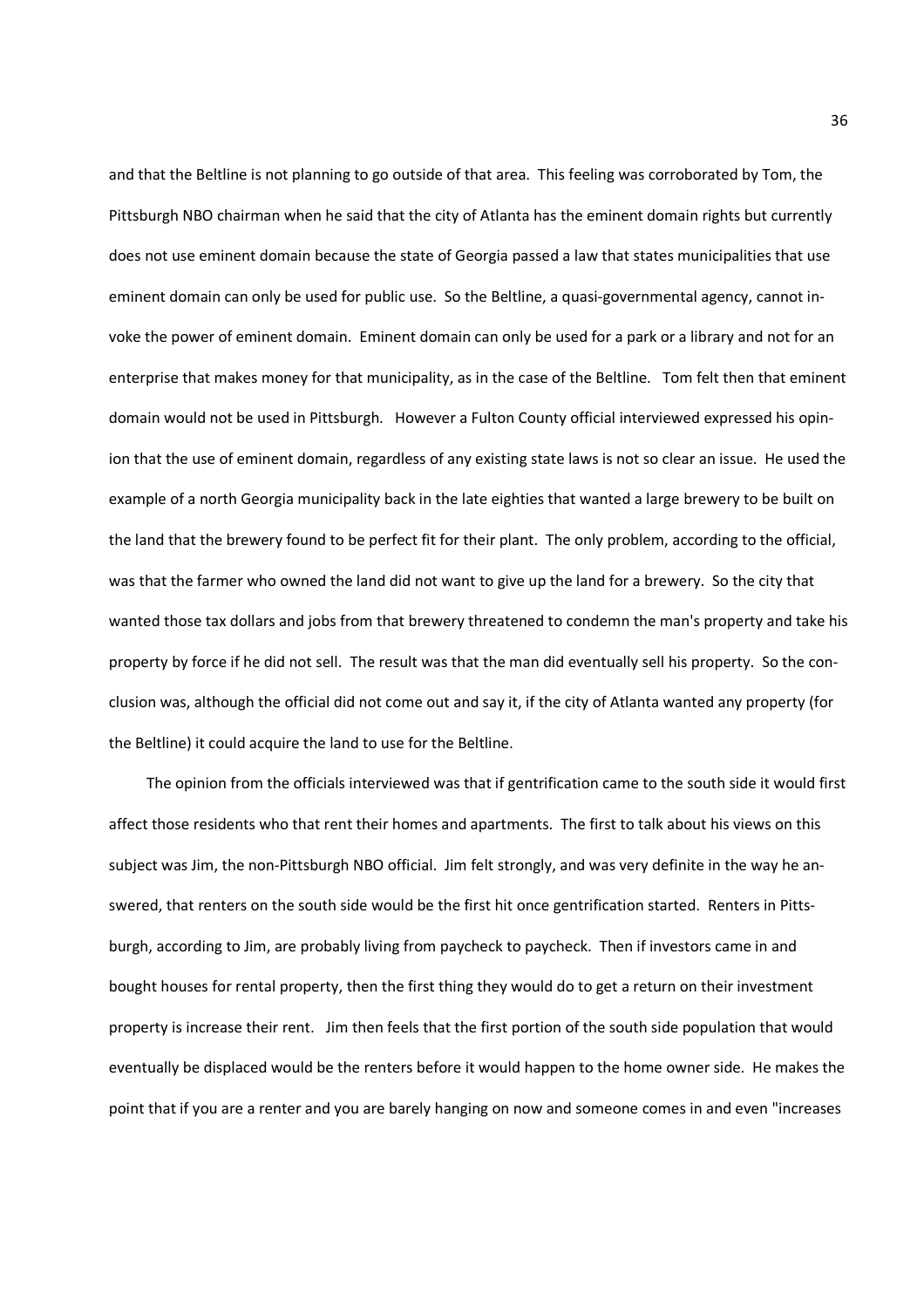your rent by thirty dollars over a period of time, that could push you over the edge" where you would have to leave that house or apartment.

 A different perception of what increased rent would mean on the south side came from the Fulton County official who gave an example of property that was already bought in the West End or West View area that would soon be turned into high end rental properties. To this official gentrification was already happening due to investors already coming in and buying blocks of property to convert into rental high end rental units.

### **Annie E. Casey**

 The shared opinion that the Annie E. Casey Foundation is good for the south side comes across very strongly with both the NBO officials. The first one to voice his strong feelings about the very large charitable funding organization is Tom from Pittsburgh. Tom mentions with pride that the Pittsburgh NBO is partnered with Annie E. Casey in helping to revitalize the whole Pittsburgh community through many different avenues. One of the avenues that Annie E. Casey is stabilizing the Pittsburgh Community is its work with young children of the area, and improving the children's ability to succeed in school. This organization, according to Tom, is heavily geared toward helping young children succeed. Tom also says that as a "mission critical partner" with Annie E. Casey, Pittsburgh gets the benefit of having this funding organization assist many of the families (all are low income) by connecting them with stabilizing amenities, such as supportable jobs that pay decent wages, earned income credit, and other economic stabilizing entities. Tom sees Annie E. Casey as a huge factor in the restoration of the Pittsburgh community.

 Jim, the other NBO official, also echoes Tom's support for the large charitable organization. Jim also tells me with pride that they are connected to Annie E. Casey as a "Sustainable Neighborhood Development" partner. He says that Annie E. Casey is heavily involved in re-development for affordable housing for low income people. His organization is in part funded by Annie E. Casey and they hold the same neighborhood stabilization philosophy that Annie E. Casey holds. He also mentions that Annie E. Casey is very connected to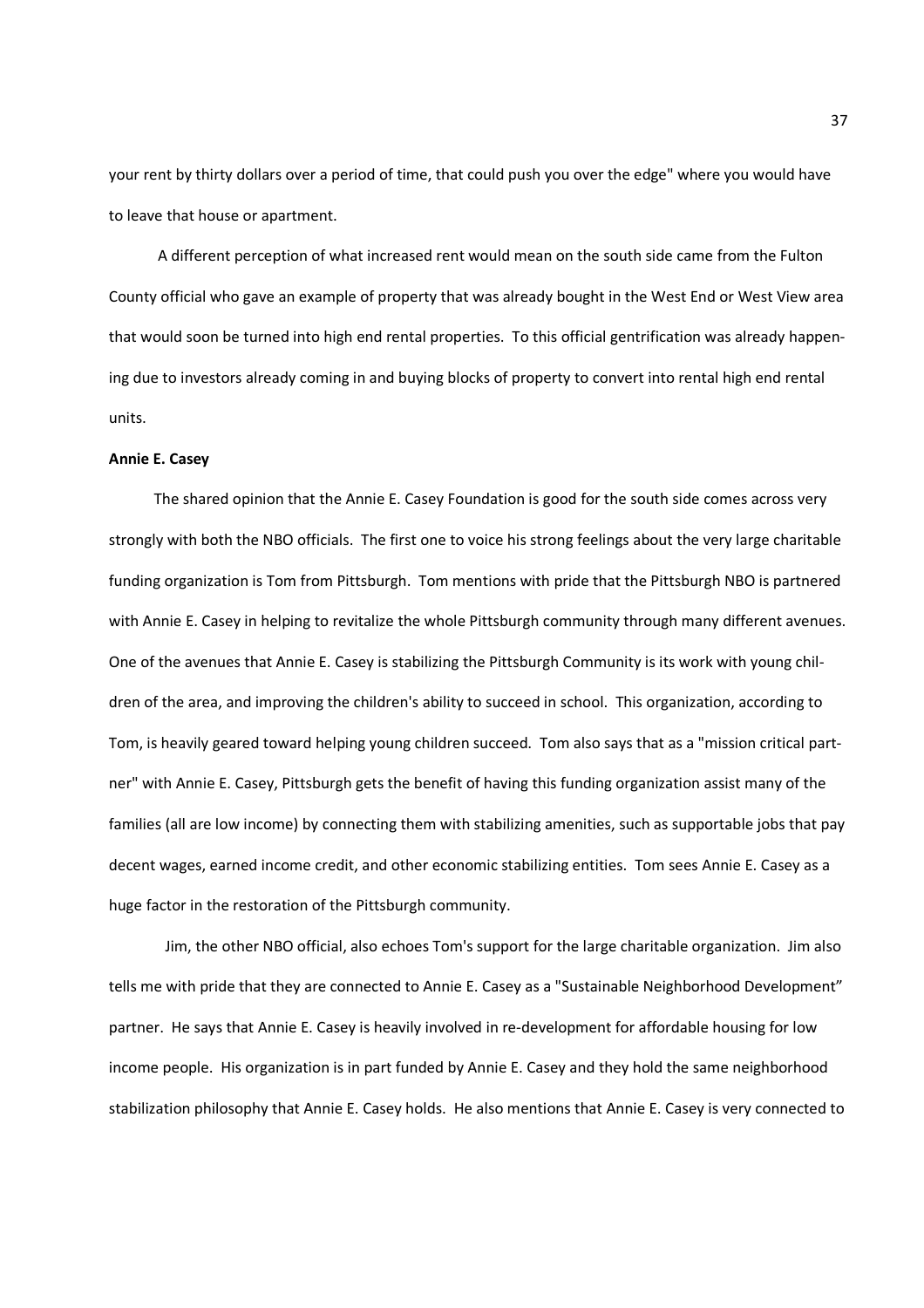the schools and is committed to finding stable jobs for neighborhood residents to promote a stable and safe neighborhood.

 Tom sees the Beltline not as a tool for gentrification but as a way the residents of his neighborhood can connect with the rest of the city as well as to shed some of Pittsburgh's isolation due to its geographic disconnection within the neighborhoods of the south side. He told me that being a native of Chicago, he always took inner city rail transport for granted. The idea of just getting on a train near his neighborhood and going anywhere within the city of Chicago was the only way people travelled in big cities until he came here to Atlanta. Once he got here to Atlanta he noticed that some parts of town had easy access to public transport while other places did not. He mentions that people in a city just want to move around and that it is unacceptable for a city such as Atlanta to have only 30 or 40% of the population using public transport. An example he touted is trying to go from Pittsburgh to West End is only a six minute car ride away. But if you rely on public transportation, as it is now in the City of Atlanta, you would first have to catch a bus to Five Points. Then take the MARTA train to West End. "This way of doing things transportation-wise in the City of Atlanta at present time is ridiculous." As it stands now according to Tom there is no connectivity that gets you from "point A to point B." His motto for his goal of transportation is "connecting people to place." To Tom access of movement translates into opportunity for Pittsburgh residents. He also feels strongly that the Beltline providing this valued access can be achieved without displacing anyone, as well as increasing the neighborhoods' value as a hub of easy access to transport.

 Jim, in his observation of the specifics of connectivity in Pittsburgh, holds an opposing view by pointing out that the community of Pittsburgh is isolated (ironically this land was bought up for green space by Annie E. Casey Foundation) by a large industrial tract of land that geographically separates the whole neighborhood from any future transit stations and development that the Beltline would put in.

 The feeling and desire that Community Land Trusts and Land Banks will create affordable housing is shared by many of the officials interviewed. The most poignant and promotional use of these affordable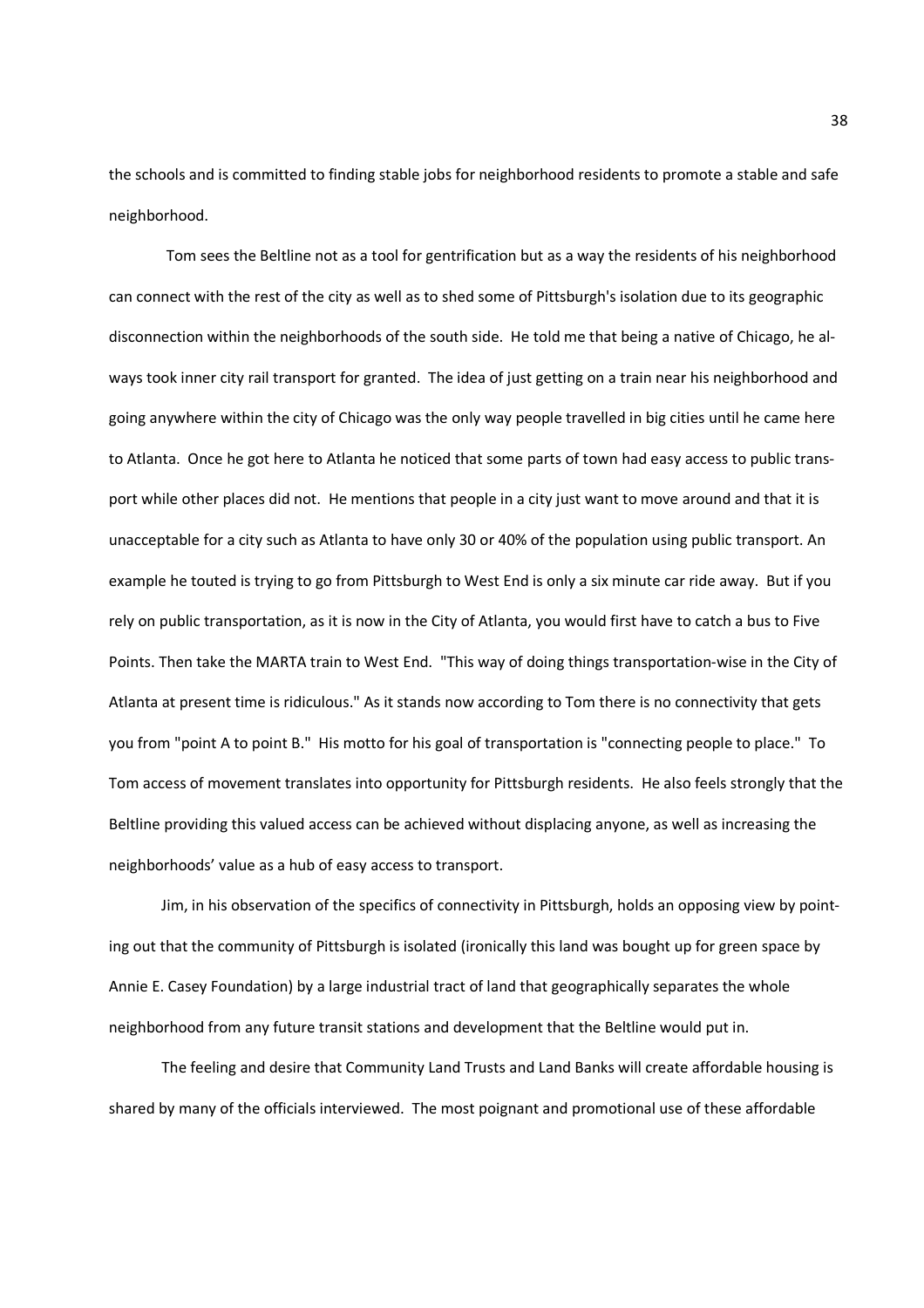housing tools comes from the two NBO officers, the one Beltline officer as well as the two Fulton County officers who are involved in implementing the process and policy of these arms of residential financial planning. The Beltline official said that the Beltline already is involved in an effort of affordability by establishing an affordable housing trust fund where 15 per cent of the bond proceeds for the Beltline TAD goes into an affordable housing trust fund. She also mentioned that there is additional help in the form of a down-payment assistance that people can use, up to \$60,000, depending on one's income for a down payment on a unit within the TAD.

 The Beltline, according to its representative interviewed, is not finished with the issue of affordable housing for the poor or low-income. Shelia (pseudonym) emphasized proudly that the Atlanta Beltline Partnership, a fundraising arm of the Atlanta Beltline, is working directly with Tom in Pittsburgh and their neighbors next door across the expressway in Peoplestown to help develop working partnership with the City of Atlanta and Fulton County Community Land Trust Authority. She said what this Community Land Trust does is buys the property and holds the property in a trust, freezing its value and property taxes for lower income buyers allowing them to become first-time owners. They are currently working with the Fulton County appraiser office to balance out what the future land tax values and house values for this property will be.

 A more clinical viewpoint on the policies of affordability of low income housing through the CLTs (community land trust) and Community Land Banks is from the two Fulton County officers whom I interviewed at the same time. They both were very matter-of-fact about what these financial entities did for low income people. The first officer Ralph (pseudonym) summed up what they were doing by saying they supported policies that were geared for non-capital investment for affordability in housing. Their thinking is very futuristic and growth-oriented. The service they are proud of (CLTs and Land Banks) buy the lots only while the new home owner just buys the house. The property taxes on the lots are frozen and the owner deals with the county taxes on the house directly. The new owner pays their mortgage and accrues some equity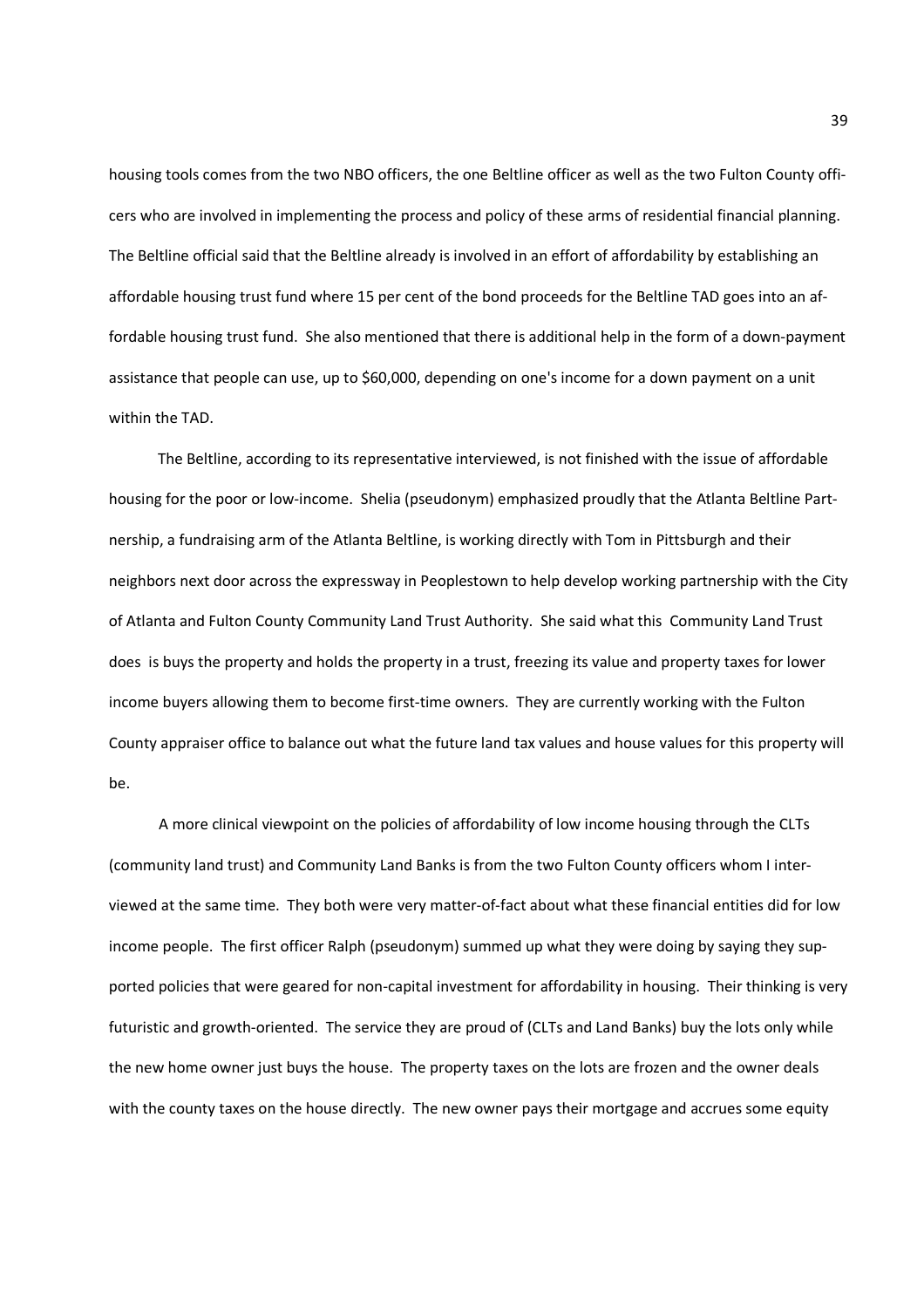but he cannot sell back his house at a high capital gain; he would only get back what he puts into it. The CLT's and Land Banks cap the percentage of gain that he can sell his home for.

 The Pittsburgh NBO is aggressively involved with the CLTs as a way to establish affordable homes within the community by working with the Fulton County Tax Assessors office with the goal of tax abatement on the land where these homes will be built. Also the Pittsburgh is using the Annie E. Casey partnership to obtain funds to by these future affordable homes specifically within the community. This action is done on the premise that affordable homes for working class people in the community will keep the "gentrifiers out."

 In sum, the various officials from Fulton County, the Beltline, the City of Atlanta, and the neighborhood-based organizations all voiced a sense that gentrification is not a threat to Pittsburgh in the near future. They all generally agreed that the existing projects and policies, such as the Beltline and the Annie E. Casey Foundation's efforts, are efforts that will enhance Pittsburgh as a neighborhood. This optimism contrasts with that of the residents, who view many large-scale projects with suspicion, particularly in light of their past experiences with MARTA, with the development practices of the 1990s and early 2000s, and the general sense of unresponsiveness of the city to the neighborhood's needs.

### **6 CONCLUSIONS**

The overall significance of this empirical project is that it is a unique qualitative study that allows one to see the complex set of issues within a diverse urban community affected by the potential for gentrification. All of the stakeholders involved with the Pittsburgh community, the Beltline, NBOs, City of Atlanta, and Fulton County have something to say. By voicing their opinions and perceptions on the risk of gentrification these stakeholders have taken the first step of identifying issues that require further study and that should be addressed in light of gentrification processes.

 The responses of the participants during the focus group sessions and interviews reflect the confusion fear and distrust of authority, likely in reaction to past abuses by authorities both within Pittsburgh and other low socio-economic and predominantly black neighborhoods of Atlanta. Contrary to the negativity of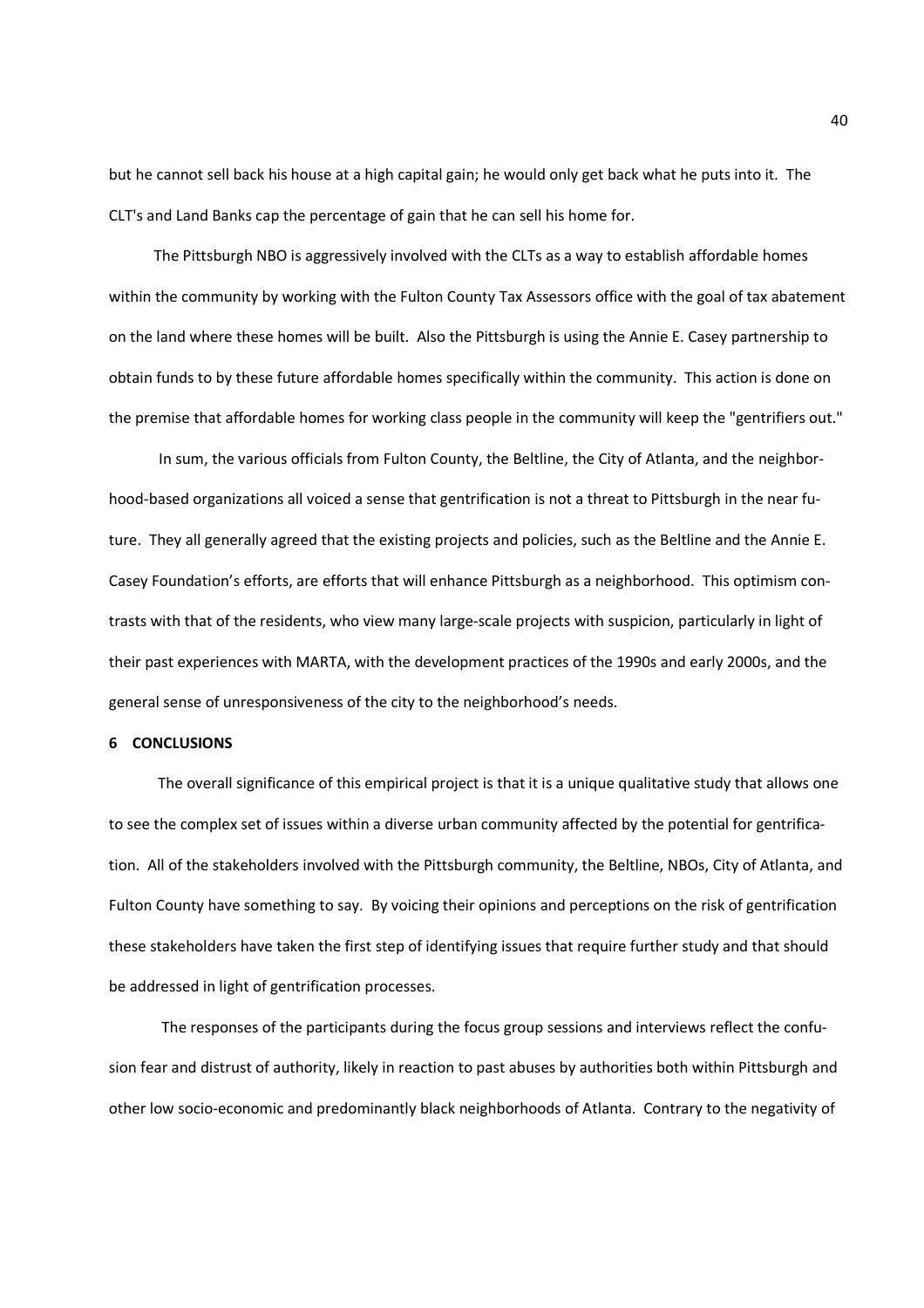community residents was an expression of optimism and entrepreneurialism by the NBOs (especially the Pittsburgh NBO). Also a more positive set of responses emerged from the representative of the Beltline who felt that the Beltline project has a comprehensive approach in addressing Pittsburgh's needs through changing the physical landscape of the neighborhood as well as that of the rest of the neighborhoods in the twenty-two mile loop of the Beltline.

 Other parties, such as the Fulton County/City of Atlanta Land Bank Authority, saw opportunity for working class people of all races to own their first home. Lastly the two Fulton County Tax officials who saw Pittsburgh (as well as the rest of similar Atlanta neighborhoods) as lost revenue view the prospect of the Beltline as welcome investment capital for the south side.

 All of these impressions together show that gentrification is a complex process and is understood rather differently by various stakeholders in a neighborhood and in the broader urban area. Planners and politicians alike can use this study to better understand the people affected by gentrification, and thus make better planning and policy decisions with regard to those who live in neighborhoods such as Pittsburgh.

 There is, as well, spatial significance for the field of urban geography that the project demonstrates. In Pittsburgh one can see a bounded urban neighborhood that has essentially been self-organizing for over 120 years. Historically Pittsburgh was cut off from the rest of its neighbors because it was African American and segregated from white Atlanta. Today it is bounded not by race but by geographic confines. The neighborhood is confined by railroad tracks to the east and north and major road thoroughfares to the south and west.

 Within the last few years one can see the transitional influence of outside planning efforts on this evolving urban space and changing (in the next five to ten years) its physical and social structure. This in turn produces stress on its residents, as previously noted in the interviews, even before the first patch of ground is cleared for development by the Beltline.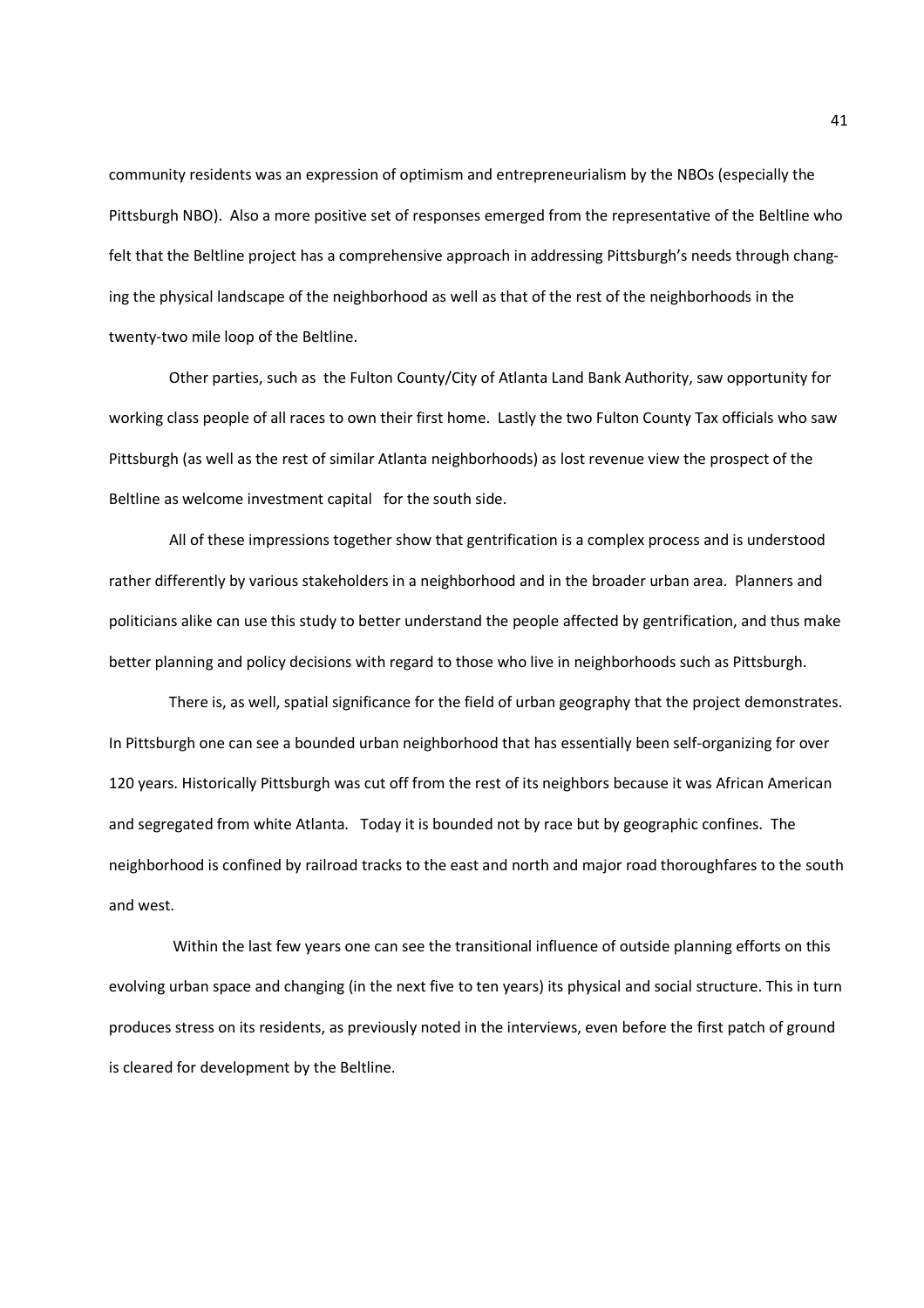Also the changing influence of past misuse of outside capital investment and current outside speculation (as articulated in the interviews) has decimated the residential spaces of this neighborhood. Thus this capital misuse and speculation have created large pockets of unused residential space separating used or occupied space by the residents, and thus destroying a uniformity or sense of neighborhood cohesion that the residents once enjoyed. This growing phenomenon requires further social scientific inquiry, as it is shaping many neighborhoods across the United States, in the wake of the foreclosure crisis.

 This research has also pointed to the significance of displacement as a social, economic, and political process. In this project, residents of Pittsburgh shared their understanding of how their neighbors were forced to move out of Pittsburgh and surrounding neighborhoods to Clayton County. This relocation combined with changes in bus service between Clayton County and Atlanta has resulted in the further social and spatial displacement of their former neighbors. This evidence, while anecdotal, requires further research to more fully illuminate the social costs of displacement in the area.

 Ultimately, this research reveals the very different places from which stakeholders view the processes of gentrification. Residents who are vulnerable to displacement likely have suffered decades of vulnerability to a variety of policies and investment strategies that have not favored them. Their lack of control over many aspects of their lives in particular neighborhoods makes them suspicious of projects and programs that promise neighborhood betterment. This vulnerability should be taken seriously by policy makers and those who seek to "bring investment back" to neighborhoods like Pittsburgh by developing, in concert with residents, programs and policies, such as community land trusts, that enable vulnerable residents to remain in their own houses in the wake of the uncertain flows of capital investment.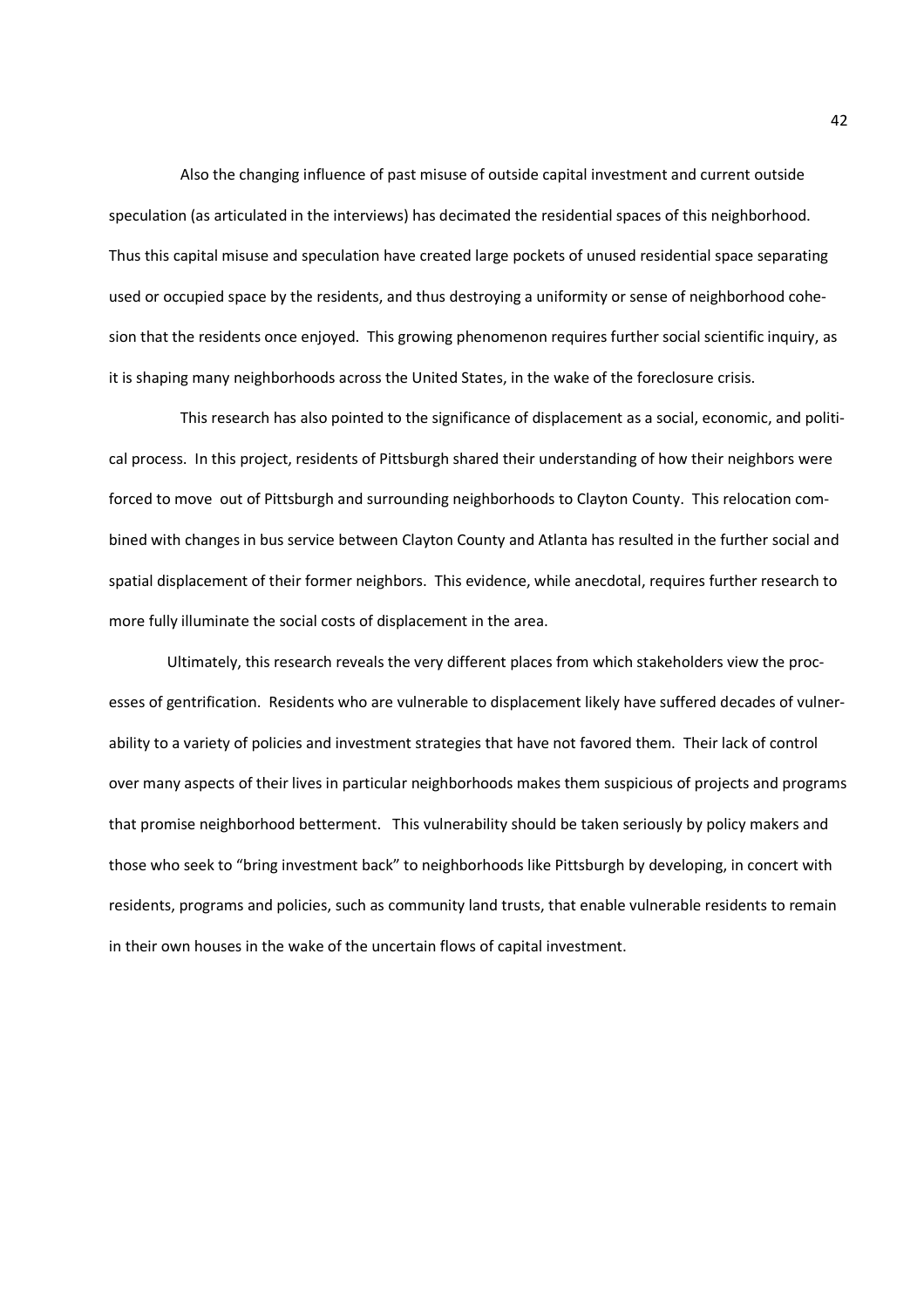## **REFERENCES**

- Aalbers, B. M. "When the Banks Withdraw, Slum Landlords Take Over: The Structuration of Neighborhood Decline Through Redlining, Drug Dealing, Speculation and Immigrant Exploitation" Urban Studies , 43.7 (2006): 1061-1086.
- Atkinson, R. "Commentary: Gentrification, Segregation and the Vocabulary of Affluent Residential Choice" Urban Geography 45.12 (2008): 2626-2636.

Autrom , E. "Urban Revitalization: Best Practices to Prevent Residential Displacement Due to Gentrification" http://www.calgary.ca/docgallery/bu/cas/centre-city/best-practices-to preventdisplacement.pdf (accessed september 2009).

- Blomley, N. K. "The Properties of Space: History, Geography, and Gentrification." Urban Geography 18.4 (1997): 286-95.
- Blomley, N.K. "Enclosure, Common Right And The Property of The Poor" Social and Legal Studies , Sage Publications, Los Angeles, London, New Delhi and Singapore, Vol. 17(3), 311-331.
- Catungal, J.P. et al. "Geographies of Displacement in the creative City: The Case of Liberty Village, Toronto." Urban Studies 46(5&6) (2009): 1095-1114.
- Cervero, R. and R. Gorham. "Commuting in Transit Versus Automobile Neighborhoods". Journal of the American Planning Association 61.2 (1995): 210-225.
- Christophers, B. "The BBC, the Creative Class, and Neoliberal Urbanism in the North of England." Environmonent and Planning 40 (2008): 2313-2329.
- Clark E. "The Rent Gap Re-examined." Urban Studies 32(9) (1995): 1489-1503.
- Dedman, Bill "Atlanta Banks Loosing in Home Loan Scramble", AJC May 1, 1988, 1-5.
- Diappi, L., and P. Bolchi. "Smith's Rent Gap Theory and Local Real Estate Dynamics: A Multi-Agent Model." Computers Environment and Urban Systems 32.1 (2008): 6-18.
- Dittmar, H. and G. Ohland, eds. "The New Transit Town: Best Practices in Transit-Oriented Development".2004. Island Press. Washington, D.C.

ESRI Geographic Software, 2006 Redlands, California

Fainstein, S. and S. Campbell eds. "Readings in Urban Theory" New York, London, Blackwell Publishing, 2002.

Florida R, 2002 , "The Rise of the Creative Class". Basic Books, New York, New York.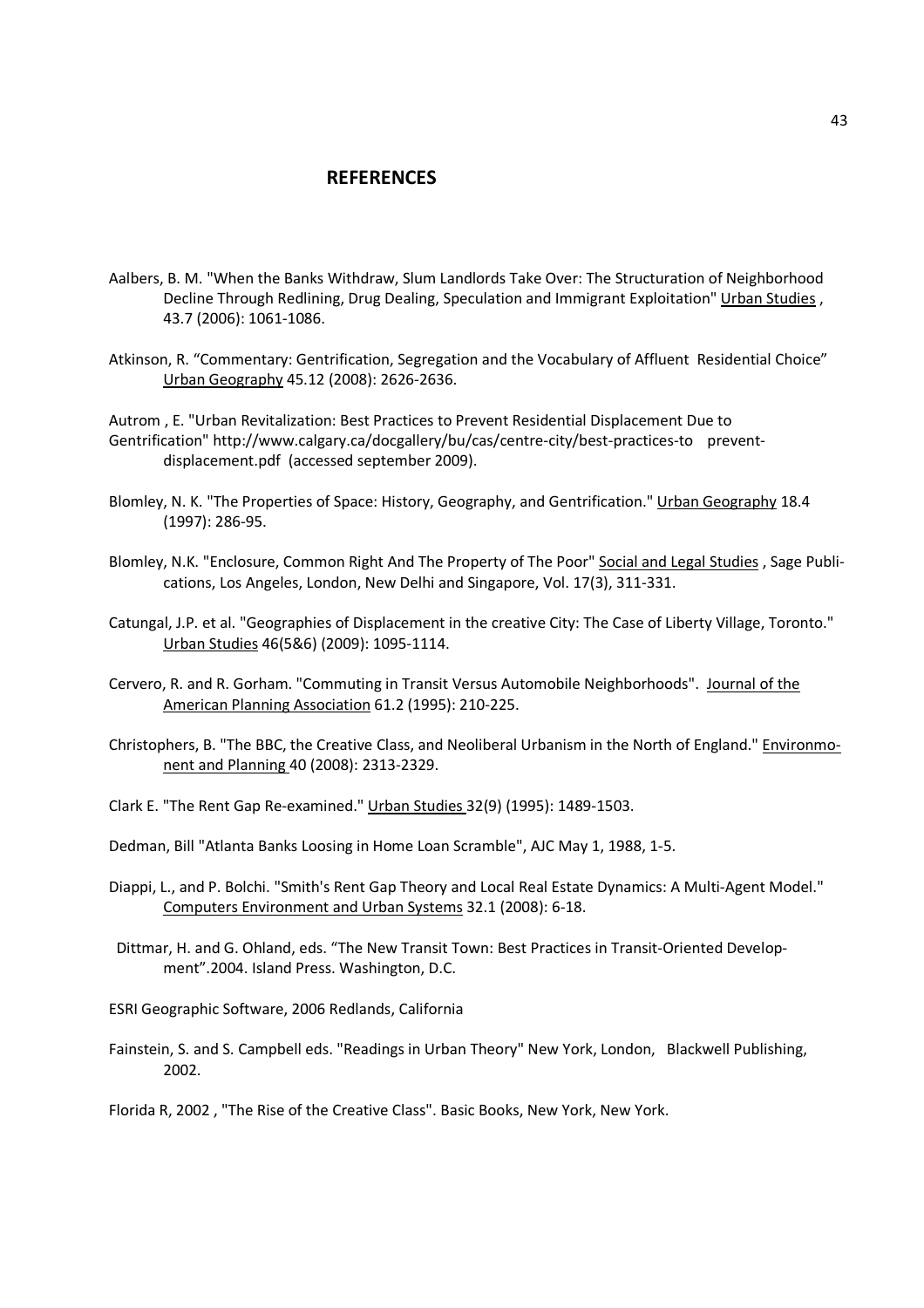Florida R, 2005 "Cities And The Creative Class". Rutledge, New York, New York.

- Florida R. , 2008 "Top Ten Megaregions" BNET.com
- Freeman, L. "Displacement or Succession? Residential Mobility in Gentrifying Neighborhoods." Urban Affairs Review 40.4 (2005): 463-91.
- Fulton County Tax Assessor Data From Board of Tax Assessors
- Galster, G., and J. Booza. "The Rise of the Bipolar Neighborhood." Journal of the American Planning Association 73.4 (2007): 421-35.
- Garrett, F.M., "Atlanta and Environs: A Chronicle of Its People and Events" Univ. of Ga. Press, Vol. 2 1954.
- Glick, J. "Gentrification and the Racialized Geography of Home Equity." Urban Affairs Review 44.2 (2008): 280-95.
- Goss, J.D. and T.R. Lienbach, "Focus Groups as Alternative Research Practice: Experience With Transmigrants in Indonesia." Area 28.2, (1996): 115-123.
- Grantham, R. and Donsky, P. "Banks Leave Trail of Flipping Fraud", AJC Jan 31, 2010.
- Hammel, D.J. "Re-establishing the Rent Gap: An Alternative View of Capitalized Land Rent" Urban Studies 36 (1999): 1-16.
- Hankins, K.B. and E.M. Powers, "The Disappearance of the State from 'Livable' Urban Space", Antipode, 41.5 (2009) 845-866.
- Harris, A. "From London to Mumbai and Back Again: Gentrification and Public Policy in Comparative Perspective." Urban Studies 45.12 (2008): 2407-28.
- Heidkamp, C. P., and S. Lucas. "Finding the Gentrification Frontier Using Census Data: The Case of Portland, Maine." Urban Geography 27.2 (2006): 101-25.
- Herrera, L. M. G., N. et al. "Gentrification, Displacement, and Tourism in Santa Cruz De Tenerife." Urban Geography 28.3 (2007): 276-98.
- Hillier, A. E., et al. "Predicting Housing Abandonment With The Philadelphia Neighborhood Information System." Journal of Urban Affairs
- Holbrook, B. "Shopping Around: Focus Group Research in North London" Area 28.2, 1996, 136-142.
- Holstein, J.A. and J.F. Gubrium "The Active Interview" Thousand Oaks, London, New Delhi Sage Publications, 1995.
- http://beltline.org/Portals/26/PDF/BeltLine%20Development%20Map%2008-09%20for%20web.pdf Development Activity Around Beltline (Accessed October 2009).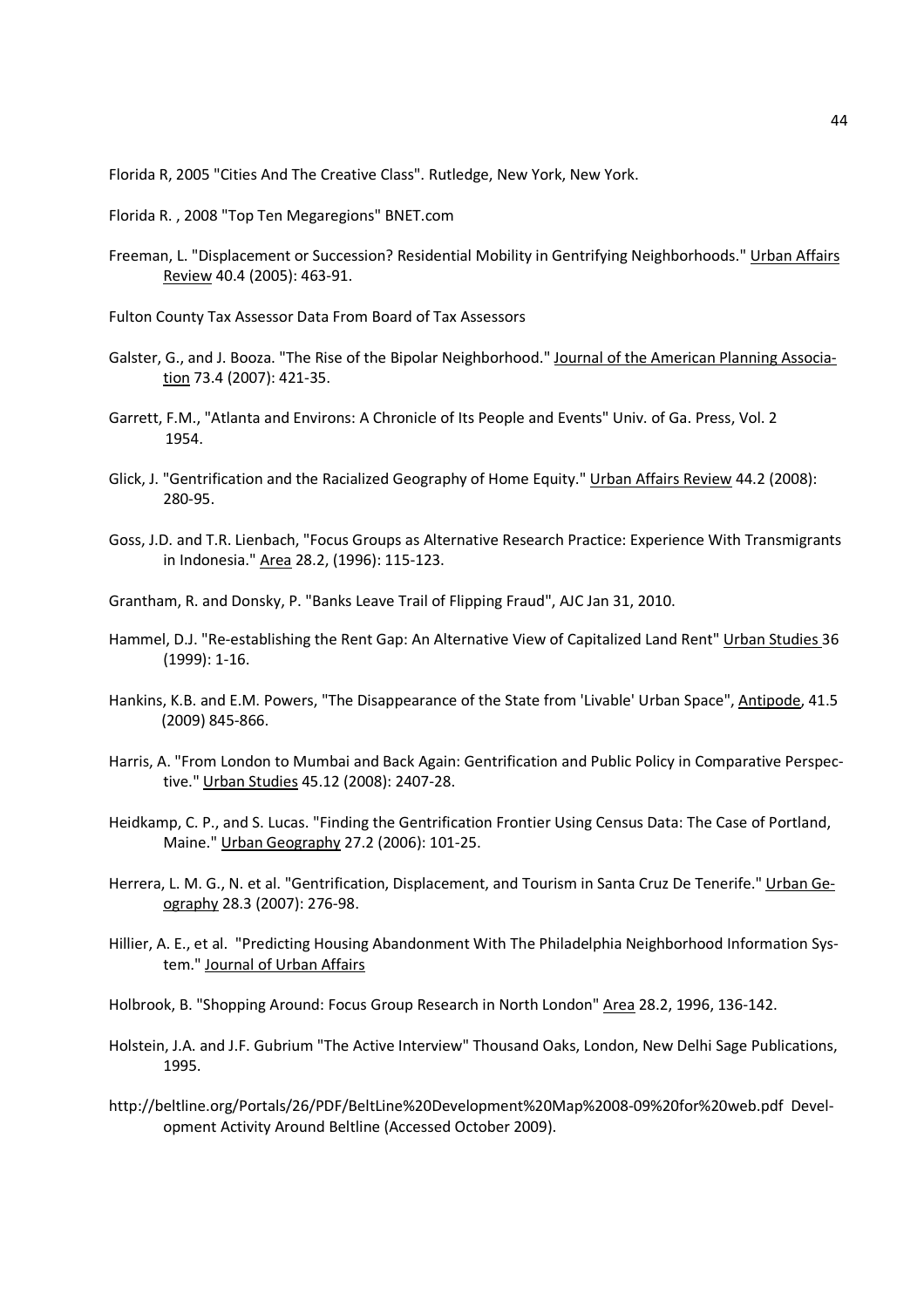- Imrie, R. "Urban Geography, Relevance AND Resistance To The Policy Turn" Urban Geography" 25 (2004): 697-708.
- Larsen, H. G., and A. L. Hansen. "Gentrification-Gentle or Traumatic? Urban Renewal Policies and Socioeconomic Transformations in Copenhagen." Urban Studies 45.12 (2008): 2429-48.
- Lees, L et al. "Gentrification." New York, NY. Taylor and Francis Group, LLC., 2008.
- Lees, L. "Gentrification and Social Mixing: Towards an Inclusive Urban Renaissance?" Urban Studies 45.12 (2008): 2449-70.
- Lees, L. "Policy (Re)Turns: Gentrification Research and Urban Policy-Urban Policy and Gentrification Research." Environment and Planning A 35.4 (2003): 571-74.
- Lees, L. "A Reappraisal of Gentrification: Towards a 'Geography of Gentrification'." Progress in Human Geography 24.3 (2000): 389-408.
- Lees, L., and D. Ley. "Introduction to Special Issue on Gentrification and Public Policy." Urban Studies 45.12 (2008): 2379-84.
- Lees, L. "Super-gentrification: The Case of Brooklyn Heights, New York City." Urban Studies 40.12 (2003): 2487-2509.
- Lewis, M. "The Big Short: Inside The Doomsday Machine", NY, NY, W.W. Norton & Company, Inc., 2010.
- Ley, D., and C. Dobson. "Are There Limits to Gentrification? The Contexts of Impeded Gentrification in Vancouver." Urban Studies 45.12 (2008): 2471-98.
- Limb, M. and C. Dwyer. "Qualitative Methodologies for Geographers: Issues and Debates" New York, New York. Oxford University Press 2001.
- Lo, C. P. and A.K.W. Yeung. "Concepts and Techniques of Geographic Information Systems", Upper Saddle River, N.J., Pearson Prentice Hall 2007.
- Loopmans, M.. "Relevance, Gentrification and the Development of a New Hegemony on Urban Policies in Antwerp, Belgium." Urban Studies (2008) 46.12 2499-2519.
- Lyons, M. "Gentrification, Socioeconomic Change, and the Geography of Displacement." Journal of Urban Affairs 18.1 (1996): 39-62.
- Martin, L. "Fighting for Control Political Displacement in Atlanta's Gentrifying Neighborhoods." Urban Affairs Review 42.5 (2007): 603-28.
- Mirabal, R.M. "Geographies of Displacement:Latina/os, Oral history, and The Politics of Gentrification in San Francisco's Mission District" The Public Historian 31.2.(2009) 7-31.

Morehouse College Data. Under the auspices of The Emma and Sam Adams Public Service Inststute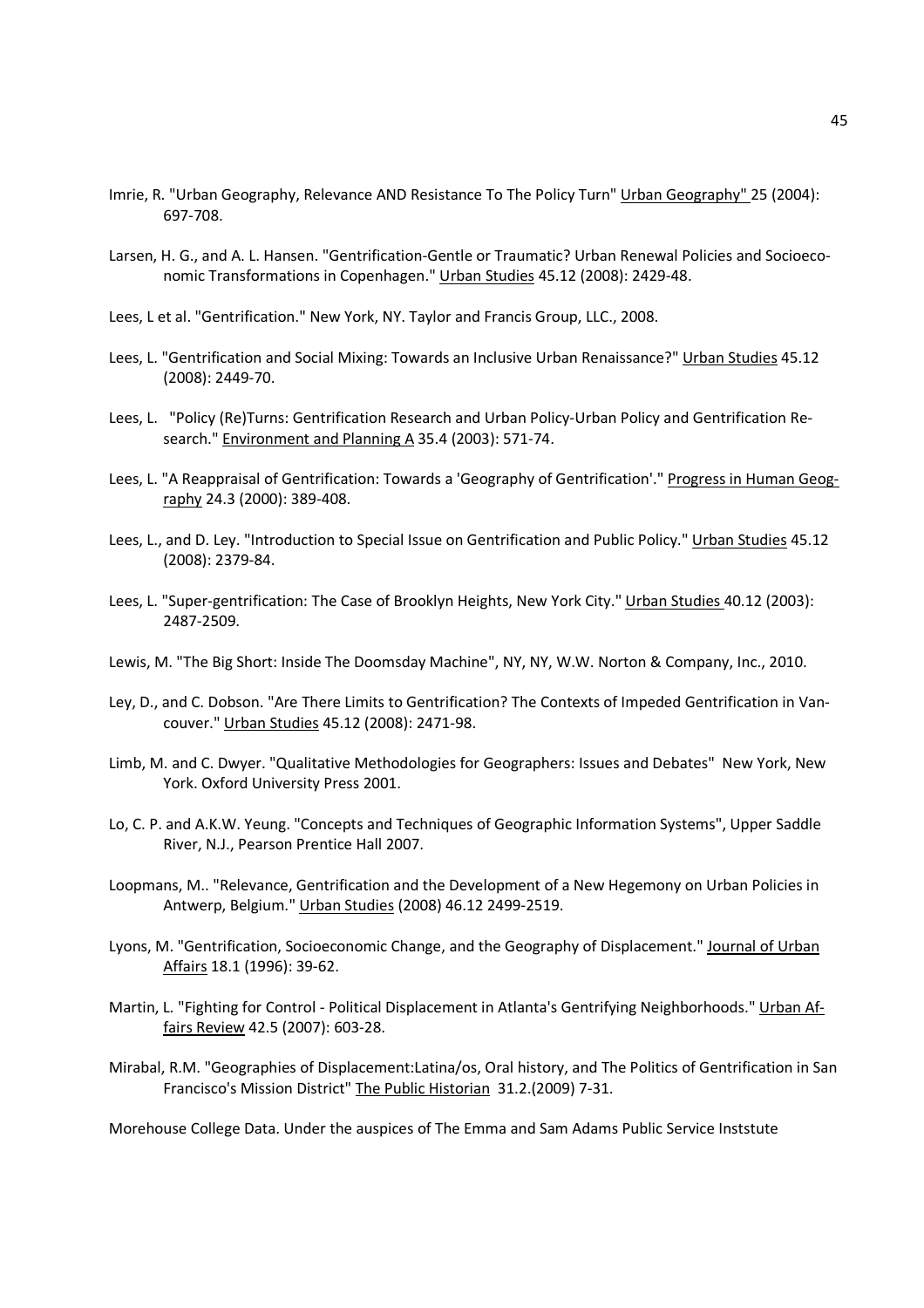- Newman, K., and E. K. Wyly. "The Right to Stay Put, Revisited: Gentrification and Resistance to Displacement in New York City." Urban Studies 43.1 (2006): 23-57.
- Rofe, M. "Globalization, Gentrification and Spatial Hierarchies in and Beyond New South Wales: the Local/Global Nexus", Journal Compilation 2009 Institute of Australian Geographers, 47 .3 (2009), 292- 305.
- Roy, P. "Analyzing empowerment: An ongoing process of building state-civil society relations The case of Walnut Way in Milwaukee", Geoforum, (2009): 1-13.
- Scammell, M. K. "Qualitative Environmental Health Research: An Analysis of the Literature, 1991-2008." Environmental Health Perspectives "118.8 (2010): 1146-1154.
- Seale, C. "Researching Society and Culture" 2nd edition, London Sage Pub. 2004.
- Shaw, K. "Commentary: Is There Hope for Policy?" Urban Studies 45.12 (2008): 2637-2642.
- Sklair, L. "Commentary: From the Consumerist/Oppressive City to the Functional/Emancipatory City" Urban Studies, 2009 46: 2703-2713.
- Smith, N. "Commentary: Gentrification and the Rent Gap" Association of American Geographers 77.3 (1987): 462-478.
- Squires, G. D. and C. E. Kubrin "Privileged Places: Race, Uneven Development and the Geography of Opportunity in Urban America" Urban Studies 42.1 (2005): 47-68.
- Stone, C.N., "Regime Politics Governing Atlanta 1946-1988", University press of Kansas, 1989.
- Surowiecki, J. "The Wisdom of Crowds" Ney York, London, Toronto, Sydney, Auckland, Doubleday, 2004.
- Taylor, M. "Communities in the Lead: Power, Organizational Capacity and Social Capital" Urban Studies, 37, 5-6, (2000): 1019-1035.
- The Atlanta Development Authority, http://www.atlantada.com/adaInitiatives/beltline.jsp (accessed June 2009).
- The Atlanta Development Authority, http://www.atlantada.com/buildDev/tadFAQs.jsp (accessed September 2009).
- The Atlanta Regional Commission http://www.atlantaregionalcommission.com/html/322.aspz (accessed October 2009)
- The City of Atlanta Government http://www.apps.atlantaga.gov/citydir/dpcd/cpd/section (accessed October 2009)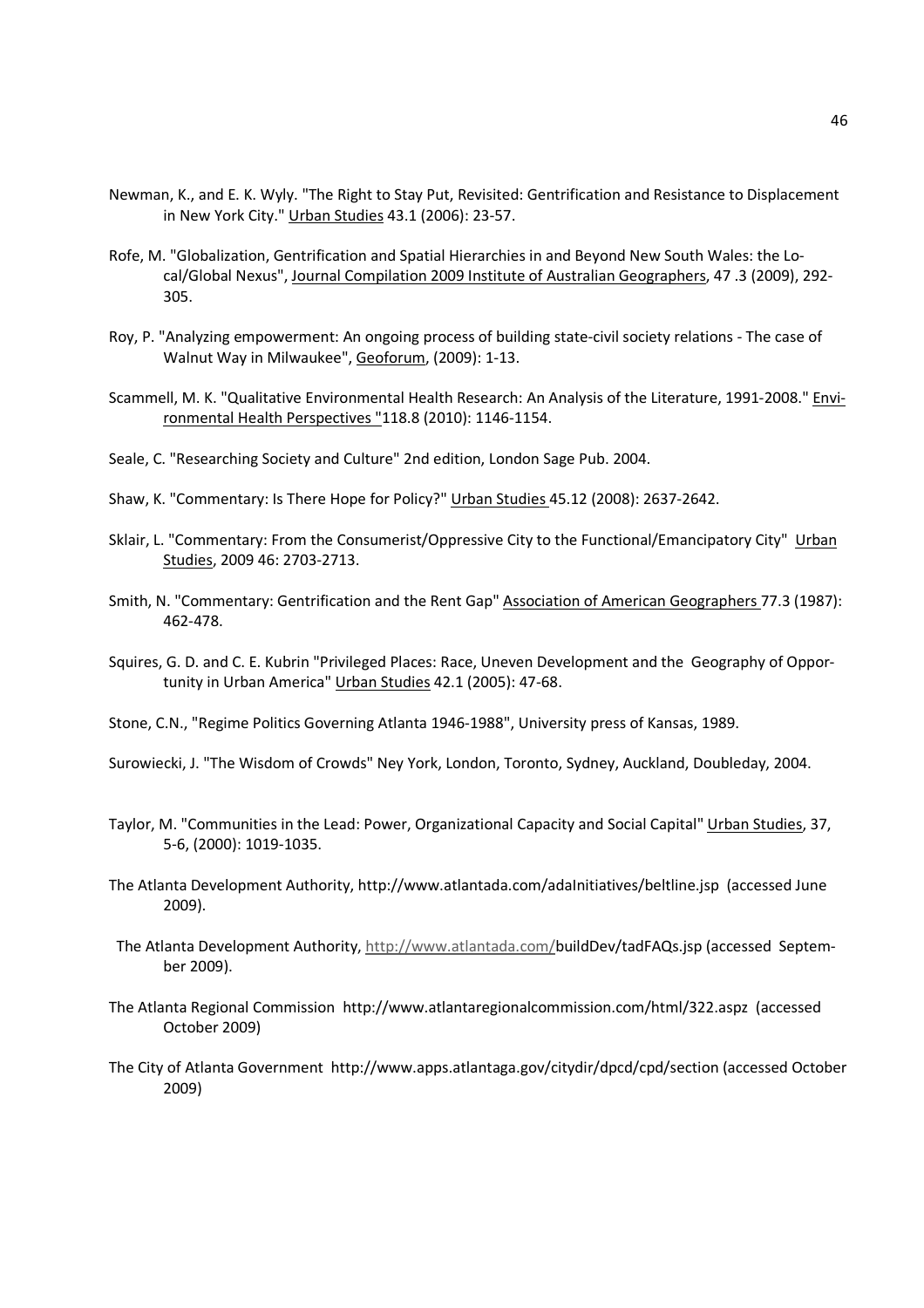- Torrance M.I., "Forging Glocal Governance? Urban Infrastructures as networked Financial Product." International Journal of Urban and Regional Research 32.1 (2008): 1-21.
- Walks, A., and M. August "The Factors Inhibiting Gentrification in Areas with Little Non-Market Housing: Policy lessons from the Toronto Experience." Urban Studies 45 12 (2008):2594- 2625.
- Walks, A., and R. Maaranen. "Gentrification, Social Mix, and Social Polarization Testing The Linkages in Large Canadian Cities." Urban Geography 29.4 (2008): 293-326.
- www.atlantada.com/beltlineHousingPrograms.jsp " Beltline Affordable Housing Opportunity Program", summer 2010.

www.Beltline.org. "Development Activity Around the Beltline", April 2009.

www.georgiaconvervancy.org "Pittsburgh: Proud History, Bright Future", Spring 2006.

www.pcia-atlanta.org "History of the Atlanta's Historic Pittsburgh Community", Nov. 2010

www.fccalandbank.org/banking.htm "Land Banking", Nov. 2010.

Wyly, E., and D. Hammel. "Commentary: Urban Policy Frontiers." Urban Studies, 43.1 (2006): 23-57

- Wyly, E. K. "Mortgaged Metropolis: Evolving Urban Geographies of Residential Lending" Urban Geography 23.1 (2002): 3-30.
- Zimmerman, J. "From Brew Town to Cool Town: Neoliberalism and the Creative City Development Strategy in Milwaukee." Cities 25.4 (2008): 230-42.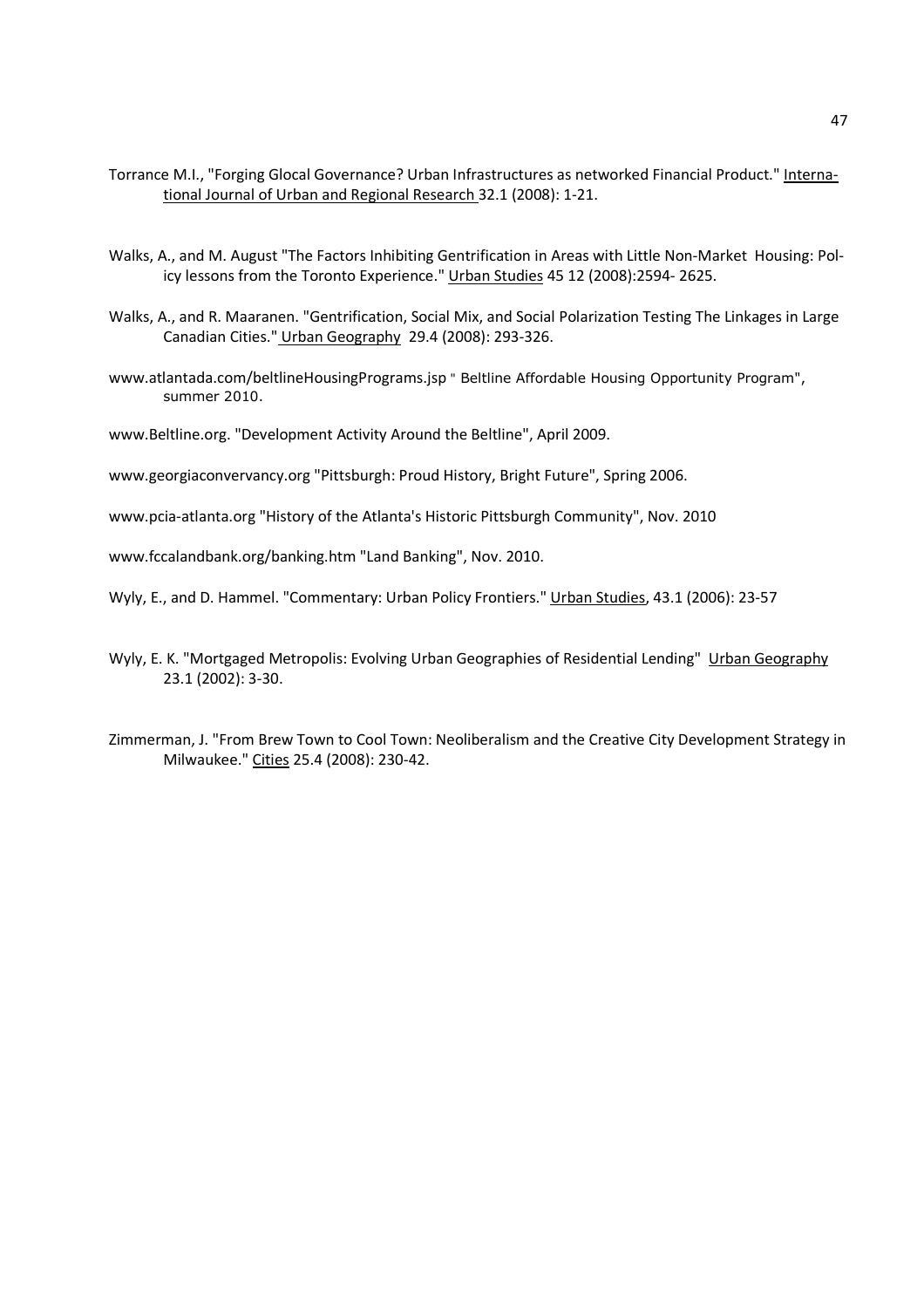### **APPENDICES**



Appendix A: Map of Redlined South Side Neighborhoods from 1988 AJC Article "The Color of

Money".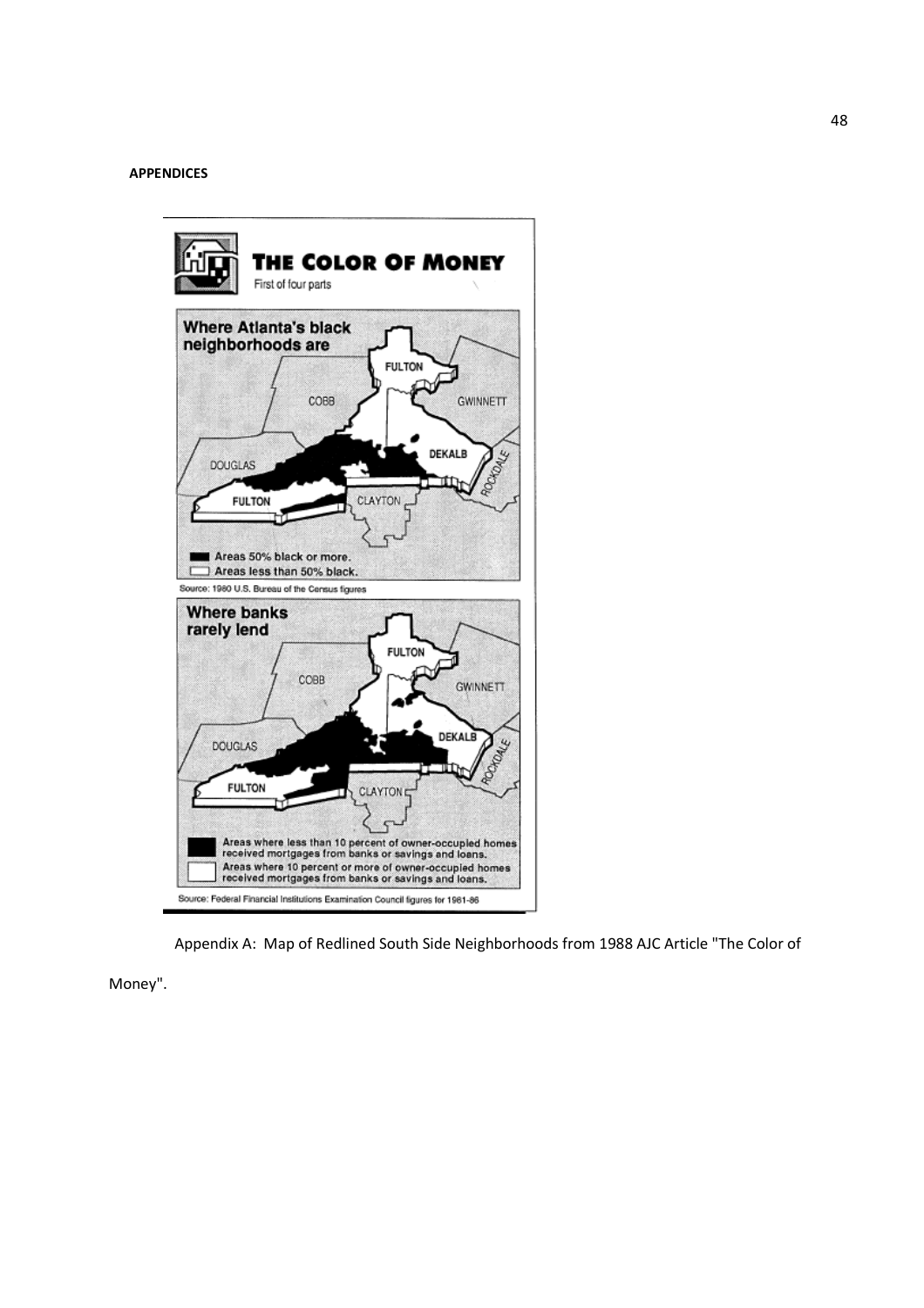

Appendix B: Area of Beltline TAD in the Pittsburgh Community.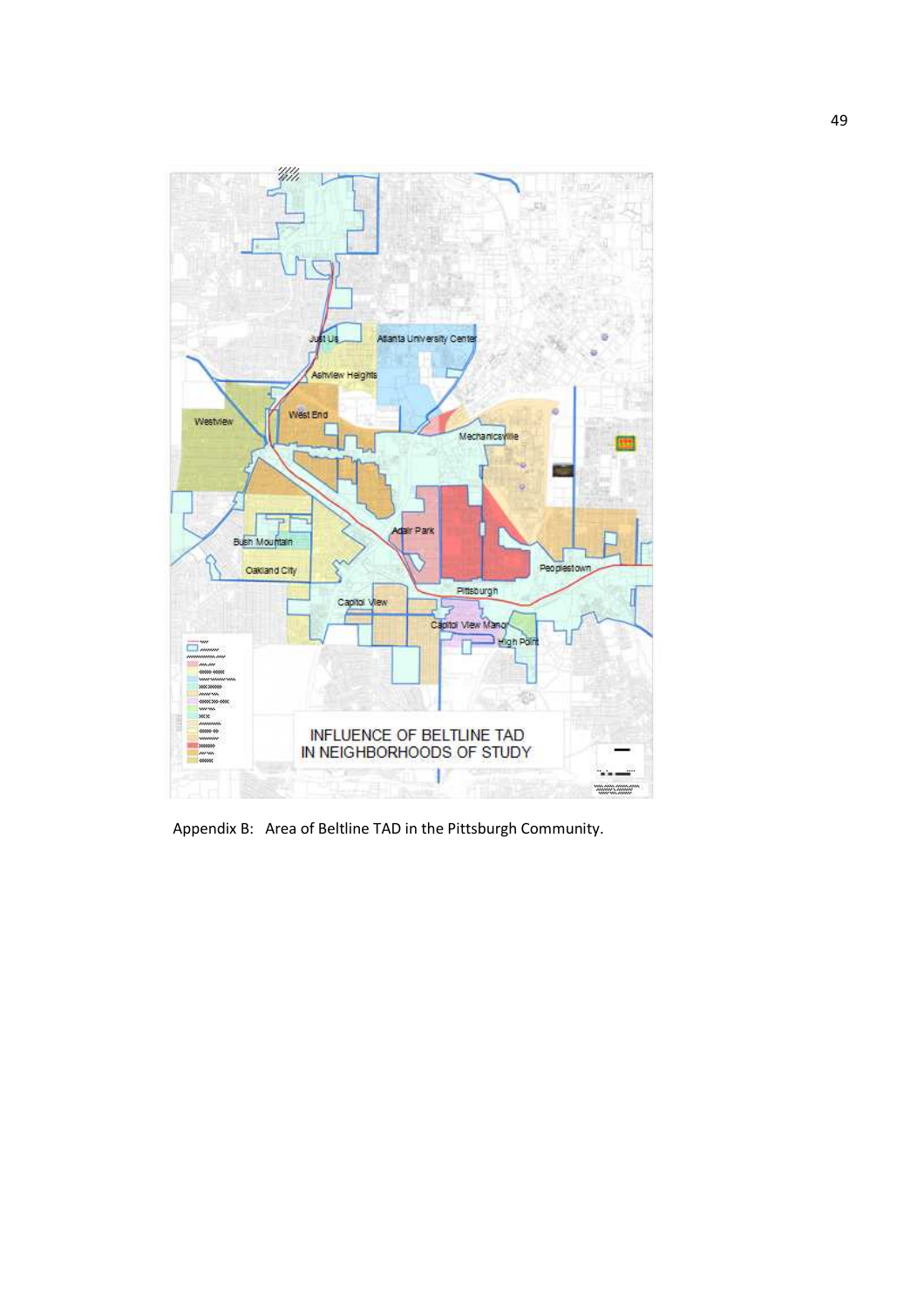

Appendix C: Area of Future Transit Influence of Beltline Running through Pittsburgh.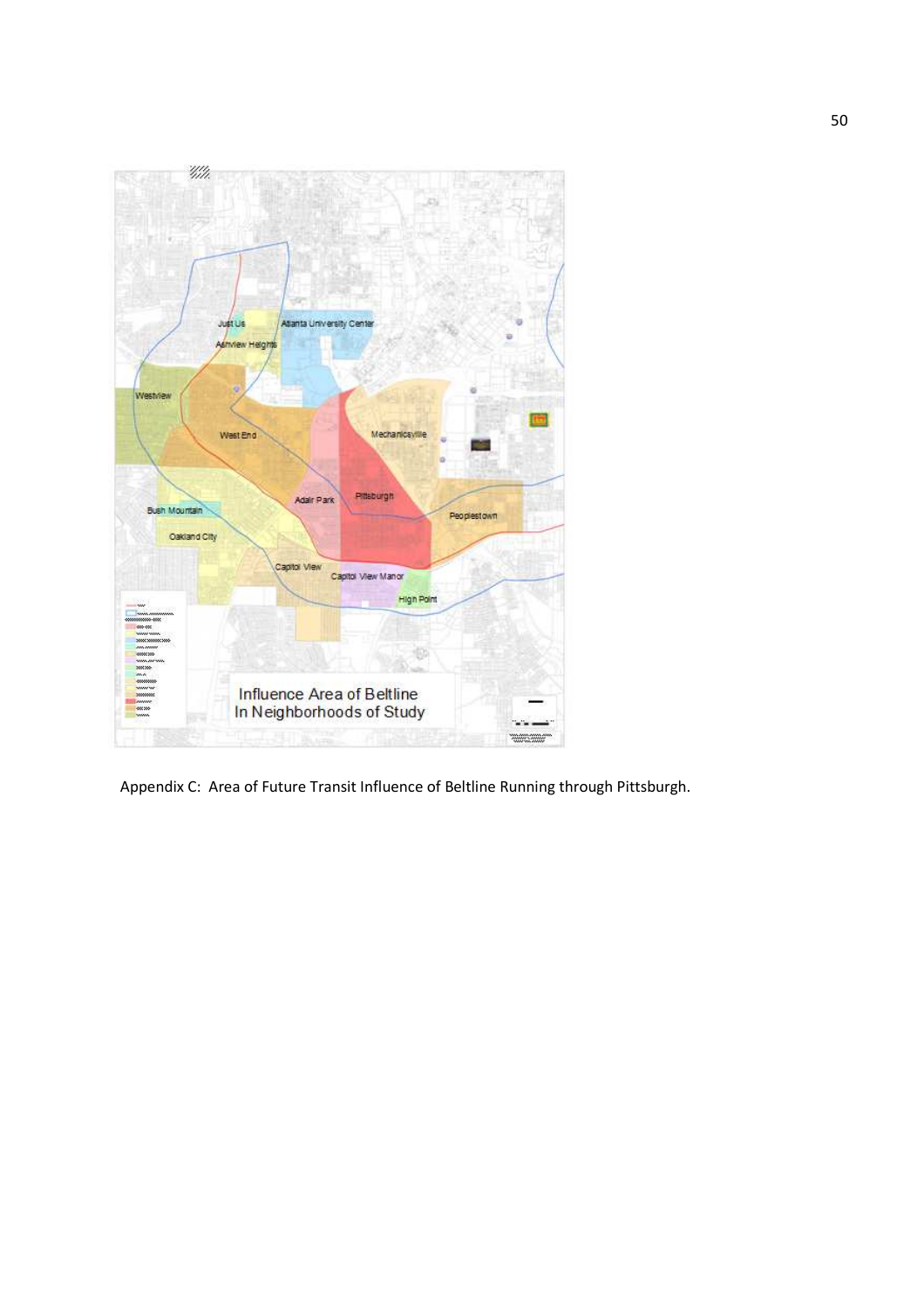

Appendix D: Aerial Map of Pittsburgh With Streets.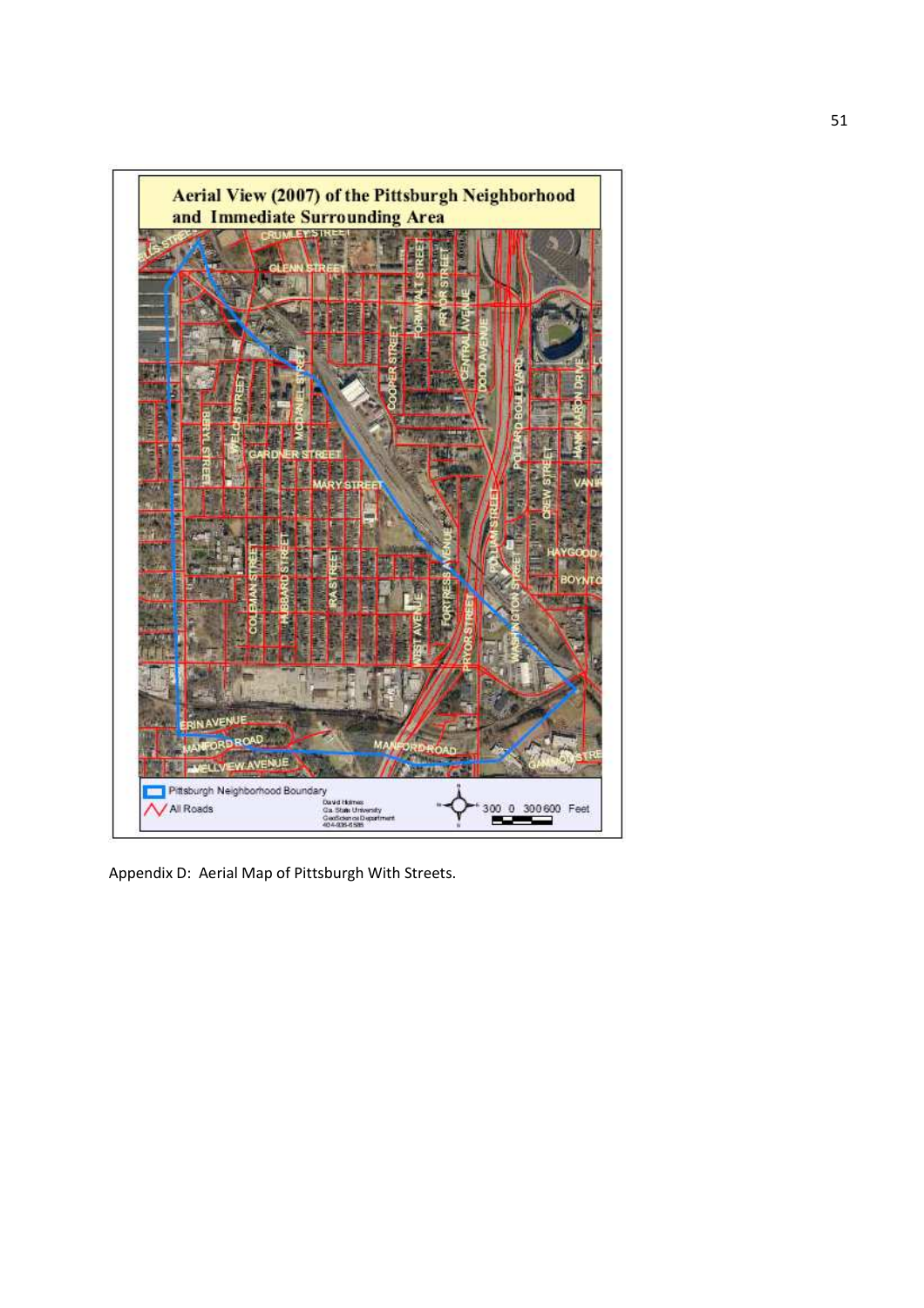

Appendix E: Map of All Vacant Property Shown In Pittsburgh as of December 2010.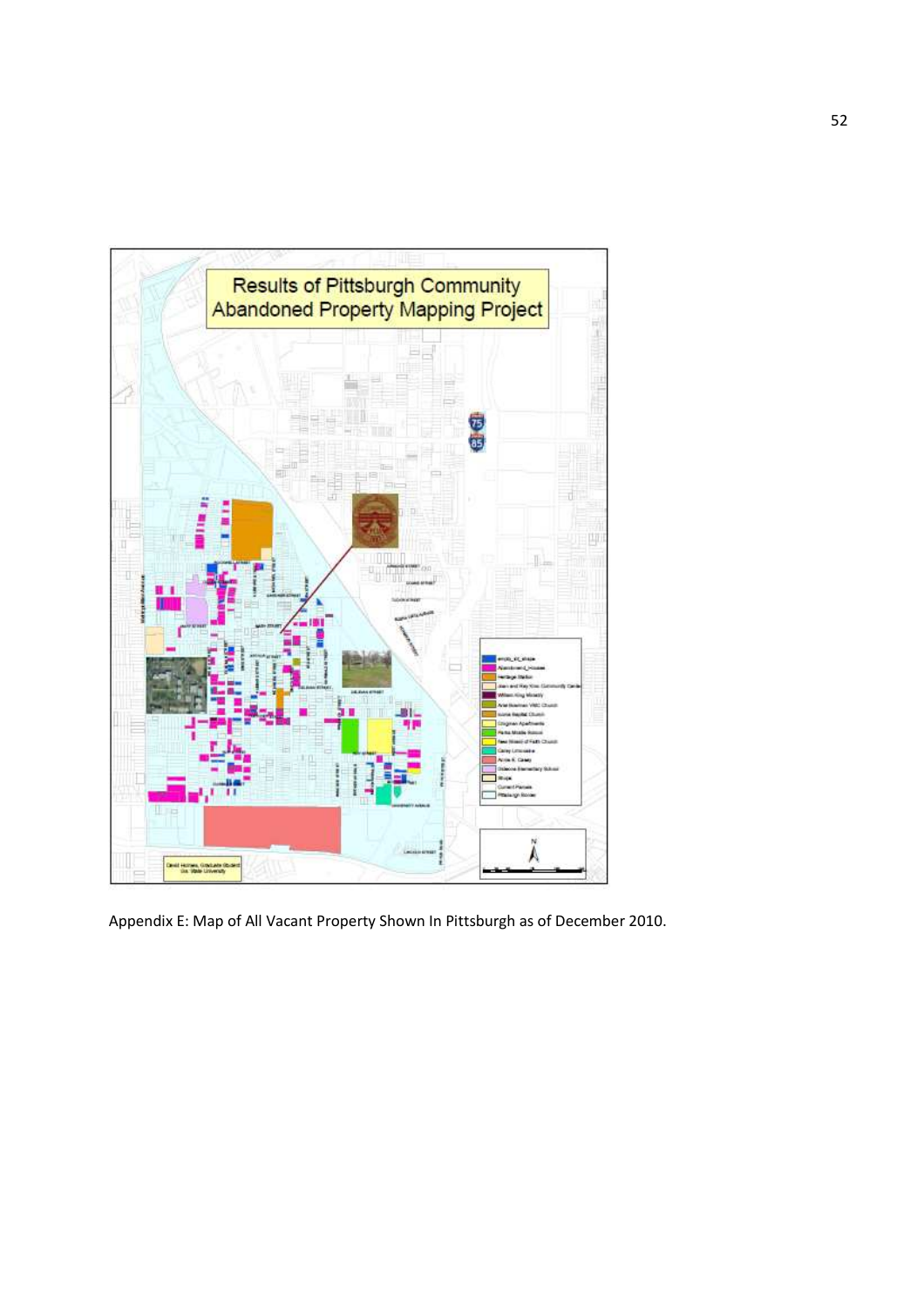

Appendix F: Geographic Proximity of Pittsburgh to Its Neighbors.